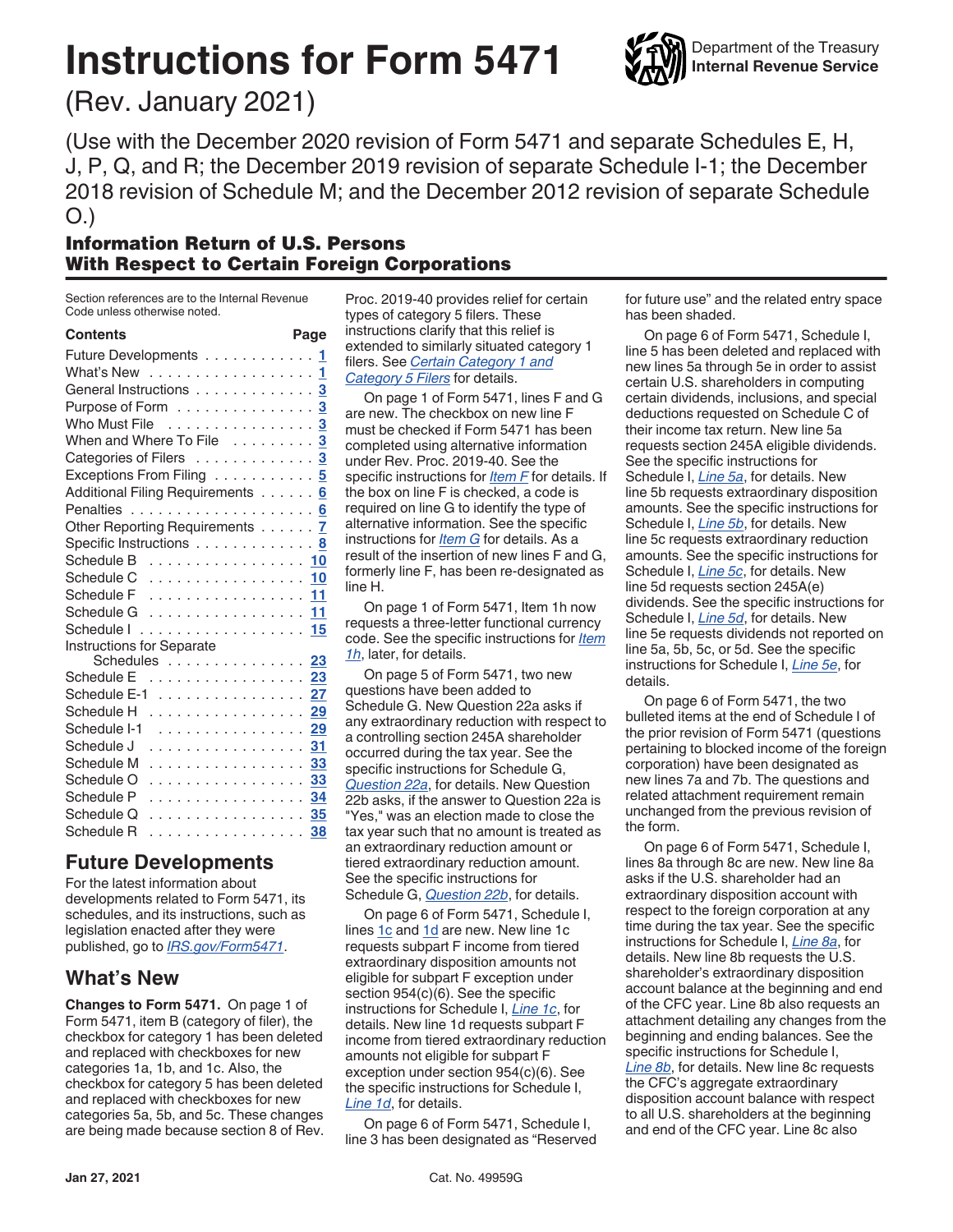requests an attachment detailing any changes from the beginning and ending balances. See the specific instructions for Schedule I, *[Line 8c](#page-16-0)*, for details.

On page 6 of Form 5471, Schedule I, line 9 is new. New line 9 requests the sum of the hybrid deduction accounts with respect to stock of the foreign corporation. See the specific instructions for Schedule I, *[Line 9](#page-16-0)*, for details.

#### **Changes to separate Schedule E**

**(Form 5471).** Schedule E, Part I, has been divided into Section 1 (Taxes Paid or Accrued Directly by Foreign Corporation) and new Section 2 (Taxes Deemed Paid (Section 960(b))).

In Schedule E, Part I, Section 1, new columns (g) and (h) have been inserted. In new column (g), taxpayers are instructed to check the box if taxes are paid on U.S. source income. See the specific instructions for Schedule E, Part I, Section 1, *[Column \(g\)](#page-24-0)*, for details. In new column (h), taxpayers are instructed to enter a code for the local currency in which tax is payable. See the specific instructions for Schedule E, Part I, Section 1, *[Column \(h\)](#page-24-0)*, for details. As a result of these changes, former columns (g) through (j) have been re-designated as columns (i) through (l), and column references on lines 5 and 6 have been updated.

Schedule E, Part I, Section 2 (Taxes Deemed Paid (Section 960(b)), is new. See the specific instructions for Schedule E, Part I, *[Section 2](#page-24-0)*, for details.

Schedule E, Part III, column (g) (taxes related to section  $959(c)(3)$  E&P), is new. See the specific instructions for Schedule E, Part III, *[Column \(g\)](#page-25-0)*, for details. As a result of this change, former columns (g) and (h) have been re-designated as columns (h) and (i).

[Schedule E-1,](#page-26-0) columns (e)(i) through (e)(x), now request information pertaining to the ten PTEP groups provided in Regulations section 1.960-3(c)(2). See the specific instructions for those ten columns for details.

Schedule E-1, line 6, is new. Line 6 requests deemed paid foreign income taxes with respect to distributions of PTEP from a lower-tier CFC (that is, taxes reported on Schedule E, Part I, Section 2, line 5, column (i)). See the specific instructions for Schedule E-1, *[Line 6](#page-27-0)*, for details. As a result of this change, former lines 6 through 13 have been re-designated as lines 7 through 14.

Schedule E-1, lines 15, 16, and 17 are new and apply only to column (a). Line 15 is a subtotal line. Line 16 requests the reduction in current E&P for tested income taxes not deemed paid. See the specific instructions for Schedule E-1, *[Line 16](#page-28-0)*, for details. Line 17 requests the reduction in current E&P for other taxes not deemed paid. See the specific instructions for

Schedule E-1, *[Line 17](#page-28-0)*, for details. As a result of the insertion of new lines 6, 15, 16, and 17, former line 14 has been re-designated as line 18.

**Changes to separate Schedule H (Form 5471).** Schedule H is no longer completed separately for each applicable category of income. Schedule H is now completed once, for all categories of income. As a result of this change:

• Lines a and b at the top of the schedule (pertaining to identifying the category of income for which the schedule was being completed) have been deleted, and

• Five lines have been inserted under line 5c (current year earnings and profits). Taxpayers are asked to enter the portion of the line 5c amount with respect to the general category (new line 5c(i)), the passive category (new line 5c(ii)), and the section 901(j) category (new lines 5c(iii)  $(A)$ , 5c(iii) $(B)$ , and 5c(iii) $(C)$ ). These amounts are carried over to Part I, line 3, column (a), of Schedule J (Form 5471), which is completed separately for each applicable category of income.

**Changes to separate Schedule I-1 (Form 5471).** No changes have been made to Schedule I-1 (Form 5471). Use the December 2019 revision.

**Changes to separate Schedule J (Form 5471).** With respect to line a at the top of page 1 of Schedule J, there is a new code "TOTAL" that is required for Schedule J filers in certain circumstances. Form 5471 filers generally use the same category of filer codes used on Form 1118. However, in the case of Schedule J (Form 5471) filers, if a foreign corporation has more than one of those categories of income, the filer must also complete and file a separate Schedule J using code "TOTAL" that aggregates all amounts listed for each line and column in Part I of all other Schedules J.

On page 1 of Schedule J, just below the Part I heading, with respect to the box to be checked if the person filing the return does not have all U.S. shareholders' information to complete certain columns, the language used on this line has been modified to apply to all sub-columns of column (e).

Schedule J, Part I, line 3, has been updated to include a reference to Schedule H (that is, enter amount from applicable line 5c of Schedule H). See the specific instructions for Schedule J, Part I, *[Line 3](#page-31-0)*, for details.

Schedule J, columns (e)(i) through (e) (x) now request information pertaining to the ten PTEP groups provided in Regulations section 1.960-3(c)(2). See the specific instructions for those ten columns for details.

**Changes to separate Schedule M (Form 5471).** No changes have been made to Schedule M (Form 5471). Use the December 2018 revision.

**Changes to separate Schedule O (Form 5471).** No changes have been made to Schedule O (Form 5471). Use the December 2012 revision.

**Changes to separate Schedule P (Form 5471).** At the top of page 1 of Schedule P, the identifying information section has been updated to request the name and identifying number of the person filing Form 5471.

Schedule P, columns (a) through (k) now request information pertaining to the ten PTEP groups provided in Regulations section 1.960-3(c)(2). See the specific instructions for those ten columns for details.

**New separate Schedule Q.** This new schedule is used to report CFC income by CFC income groups. This information is required by T.D. 9882, which finalized Regulations sections 1.960-1 through 1.960-3. This information is also required by Regulations section 1.951A-2(c)(1)(iii) and proposed Regulations section 1.861-20(d)(3)(i). On this new Schedule Q, the CFC income in each CFC income group of the CFC is reported to the U.S. shareholders of the CFC so that the U.S. shareholders can use it to properly complete Form 1118 (to compute the high-tax exception, high-tax kickout, and section 960 deemed paid taxes). For additional information, see the specific instructions for **Schedule Q**, later.

**New separate Schedule R.** This new schedule is used to report basic information pertaining to distributions from foreign corporations. This information is required by sections 245A, 959, and 986(c). For additional information, see the specific instructions for [Schedule R,](#page-37-0) later.

**Changes to the Instructions for Form 5471 and separate schedules.** The instructions have been updated for each of the aforementioned changes to Form 5471 and separate schedules. In addition: • Changes have been made throughout these instructions to reflect Rev. Proc. 2019-40, 2019-43 I.R.B. 982, available at *[IRS.gov/irb/2019-43\\_IRB#REV-](https://www.irs.gov/irb/2019-43_IRB#REV-PROC-2019-40)[PROC-2019-40](https://www.irs.gov/irb/2019-43_IRB#REV-PROC-2019-40)*, which generally provides relief to U.S. persons that directly, indirectly, or constructively own stock in foreign corporations that are CFCs as a result of the repeal of section 958(b)(4).

• Changes have been made throughout these instructions based on final regulations under section 960 (T.D. 9882, 84 FR 69022, December 17, 2019).

• Section 111 of the Taxpayer Certainty and Disaster Tax Relief Act of 2020 extended the look-through rule of section 954(c)(6). The rule now applies to tax years of foreign corporations beginning after December 31, 2005, and before January 1, 2026, and to tax years of U.S.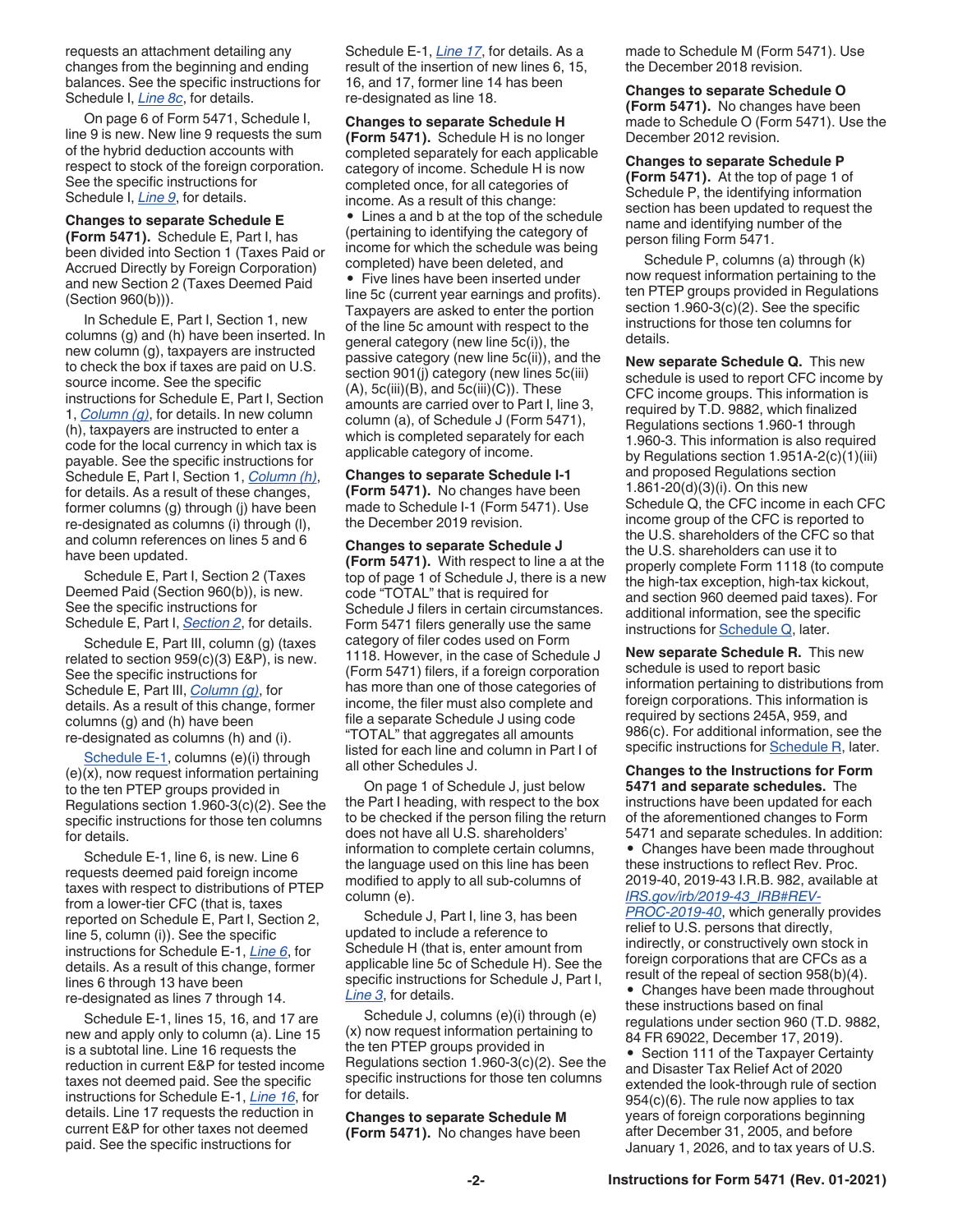<span id="page-2-0"></span>shareholders with or within which such tax years of the foreign corporations end. Continue to exclude the applicable types of income specified in section 954(c)(6) from Worksheet A, line 1a, for the period specified in the previous sentence. • Lines 17 and 18 were added to

Worksheet B. These new lines are used to reduce a section 956 inclusion by the amount of any deduction under section 245A that the shareholder would be allowed if the shareholder received a hypothetical distribution within the meaning of Regulations section 1.956-1(a) (2).

# **General Instructions**

# **Purpose of Form**

Form 5471 is used by certain U.S. persons who are officers, directors, or shareholders in certain foreign corporations. The form and schedules are used to satisfy the reporting requirements of sections 6038 and 6046, and the related regulations, as well as to report amounts related to section 965.

# **Who Must File**

Generally, all U.S. persons described in *Categories of Filers* below must complete the schedules, statements, and/or other information requested in the chart, *[Filing](#page-4-0) [Requirements for Categories of Filers](#page-4-0)*, later. Read the information for each category carefully to determine which schedules, statements, and/or information apply.

**Note.** When a schedule is required but all amounts are zero, the schedule should still be filed with one or more zero amounts. For schedules that are completed by category (that is, Schedule E, I-1, J, P and Q), inclusion of a single instance of that schedule for any separate category will meet the requirement.

If the filer is described in more than one filing category, do not duplicate information. However, complete all items that apply. For example, if you are the sole owner of a CFC (that is, you are described in Categories 4 and 5a), complete all six pages of Form 5471 and separate Schedules E, H, I-1, J, M, P, Q, and R.

**Note.** Complete a **separate** Form 5471 and all applicable schedules for **each**  applicable foreign corporation.

# **When and Where To File**

Attach Form 5471 to your income tax return (or, if applicable, partnership or exempt organization return) and file both by the due date (including extensions) for that return.

# **Categories of Filers**

# **Category 1 Filers**

These categories include a U.S. shareholder of a foreign corporation that is a section 965 specified foreign corporation (SFC) (defined below) at any time during any tax year of the foreign corporation, and who owned that stock on the last day in that year on which it was an SFC, taking into account the regulations under section 965. However, see *[Certain Category 1](#page-3-0) [and Category 5 Filers](#page-3-0)*, later, which may apply.

**U.S. shareholder.** For purposes of Category 1 filers, a U.S. shareholder is a U.S. person who owns (directly, indirectly, or constructively, within the meaning of sections 958(a) and (b)) 10% or more of the total combined voting power of all classes of voting stock of a section 965 SFC or, in the case of a tax year of a foreign corporation beginning after December 31, 2017, 10% or more of the total combined voting power or value of shares of all classes of stock of a section 965 SFC.

**U.S. person.** See *[Category 5 Filers](#page-3-0)*, later, for definition.

**Section 965 specified foreign corporation (SFC).** For purposes of Category 1 filers, an SFC (as defined in section 965) is:

1. A CFC (see *[Category 5 Filers](#page-3-0)*, later, for definition), or

2. Any foreign corporation with respect to which one or more domestic corporations is a U.S. shareholder.

However, if a passive foreign investment company (as defined in section 1297) with respect to the shareholder is not a CFC, then such corporation is not a section 965 SFC.

See section 965 and the regulations thereunder for exceptions.

**Note.** A U.S. shareholder who is a Category 1 filer (defined above) must continue to file all information required (see below) as long as:

• The section 965 SFC has accumulated E&P related to section 965 that is reportable on Schedule J (Form 5471), or • The U.S. shareholder has previously taxed E&P related to section 965 that is reportable on Schedule P (Form 5471).

# **Category 1a Filer**

A U.S. shareholder who is a Category 1 filer (defined above) must complete Form 5471 and file all information required of a Category 1a filer if that U.S. shareholder does not qualify as a Category 1b or 1c filer.

# **Category 1b Filer**

See *[Unrelated section 958\(a\) U.S.](#page-3-0)* 

*[shareholder](#page-3-0)*, later, for instructions pertaining to when Form 5471 may be completed as a Category 1b filer.

# **Category 1c Filer**

#### See *[Related constructive U.S.](#page-3-0)*

*[shareholder](#page-3-0)*, later, for instructions pertaining to when Form 5471 may be completed as a Category 1c filer.

### **Category 2 Filer**

This category includes a U.S. citizen or resident who is an officer or director of a foreign corporation in which a U.S. person (defined below) has acquired (in one or more transactions):

1. Stock which meets the 10% stock ownership requirement (described below) with respect to the foreign corporation, or

2. An additional 10% or more (in value or voting power) of the outstanding stock of the foreign corporation.

A U.S. person has **acquired** stock in a foreign corporation when that person has an unqualified right to receive the stock, even though the stock is not actually issued. See Regulations section 1.6046-1(f)(1) for more details.

**10% stock ownership requirement.** For purposes of Category 2 and Category 3, the stock ownership threshold is met if a U.S. person owns:

1. 10% or more of the total value of the foreign corporation's stock, or

2. 10% or more of the total combined voting power of all classes of stock with voting rights.

**U.S. person.** For purposes of Category 2 and Category 3, a U.S. person is:

1. A citizen or resident of the United States,

2. A domestic partnership,

3. A domestic corporation, and

4. An estate or trust that is not a foreign estate or trust as defined in section 7701(a)(31).

See Regulations section 1.6046-1(f)(3) for exceptions.

# **Category 3 Filer**

This category includes:

• A U.S. person (see *Category 2 Filer*  above for definition) who acquires stock in a foreign corporation which, when added to any stock owned on the date of acquisition, meets the 10% stock ownership requirement (described above) with respect to the foreign corporation; • A U.S. person who acquires stock

which, without regard to stock already owned on the date of acquisition, meets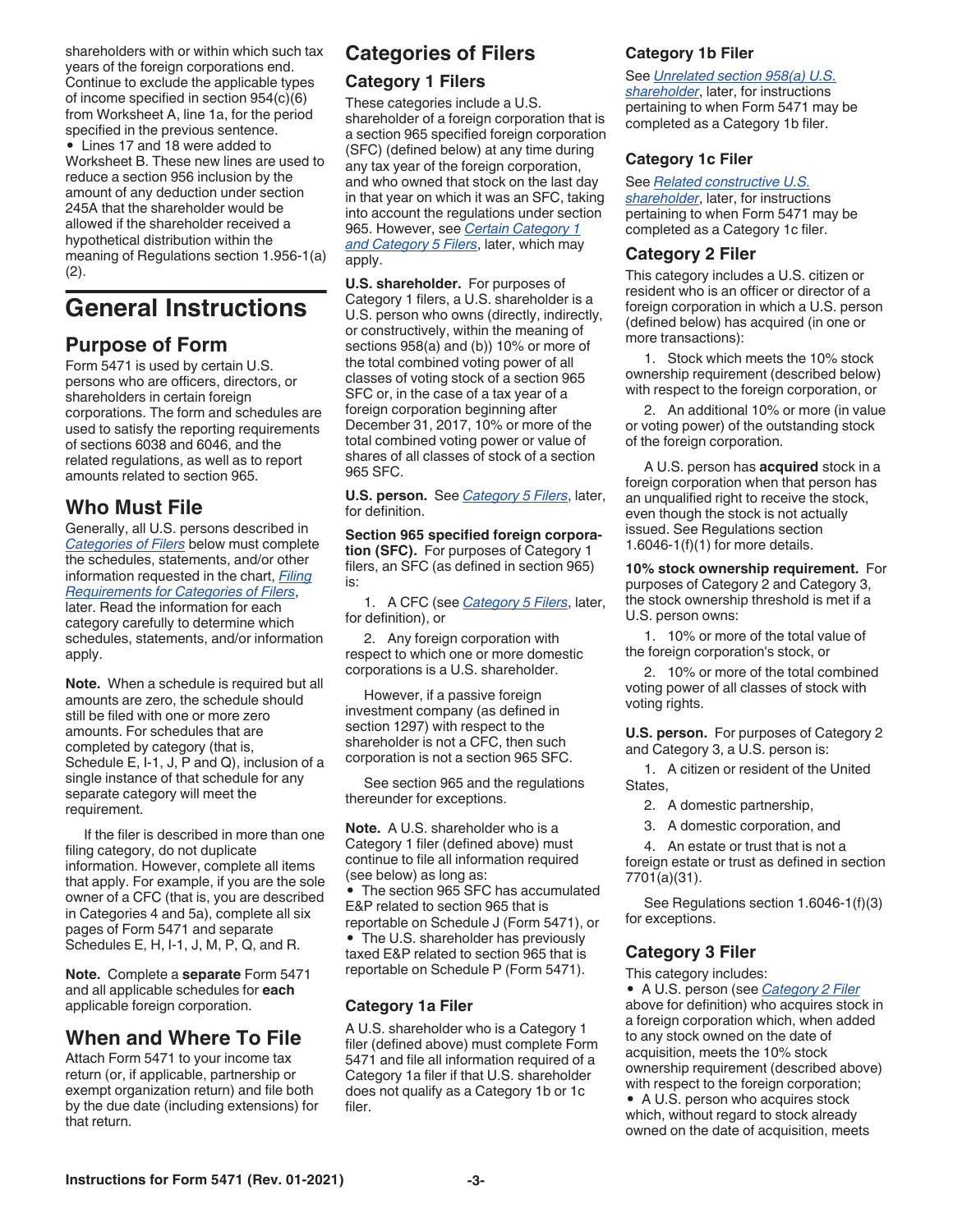<span id="page-3-0"></span>the 10% stock ownership requirement with respect to the foreign corporation;

• A person who is treated as a U.S. shareholder under section 953(c) with respect to the foreign corporation;

• A person who becomes a U.S. person while meeting the 10% stock ownership requirement with respect to the foreign corporation; or

• A U.S. person who disposes of sufficient stock in the foreign corporation to reduce his or her interest to less than the 10% stock ownership requirement.

For more information, see section 6046 and Regulations section 1.6046-1.

#### **Category 4 Filer**

This category includes a U.S. person who had control (defined below) of a foreign corporation during the annual accounting period of the foreign corporation.

**U.S. person.** For purposes of Category 4, a U.S. person is:

1. A citizen or resident of the United States;

2. A nonresident alien for whom an election is in effect under section 6013(g) to be treated as a resident of the United States;

3. An individual for whom an election is in effect under section 6013(h), relating to nonresident aliens who become residents of the United States during the tax year and are married at the close of the tax year to a citizen or resident of the United States;

- 4. A domestic partnership;
- 5. A domestic corporation; and

6. An estate or trust that is not a foreign estate or trust as defined in section 7701(a)(31).

See Regulations section 1.6038-2(d) for exceptions.

**Control.** A U.S. person has control of a foreign corporation if, at any time during that person's tax year, it owns stock possessing:

1. More than 50% of the total combined voting power of all classes of stock of the foreign corporation entitled to vote, or

2. More than 50% of the total value of shares of all classes of stock of the foreign corporation.

A person in control of a corporation that, in turn, owns more than 50% of the combined voting power, or the value, of all classes of stock of another corporation is also treated as being in control of such other corporation.

*Example.* Corporation A owns 51% of the voting stock in Corporation B. Corporation B owns 51% of the voting stock in Corporation C. Corporation C owns 51% of the voting stock in

Corporation D. Therefore, Corporation D is controlled by Corporation A.

For more details on "control," see Regulations sections 1.6038-2(b) and (c).

# **Category 5 Filers**

These categories include a U.S. shareholder who owns stock in a foreign corporation that is a CFC at any time during any tax year of the foreign corporation, and who owned that stock on the last day in that year on which it was a CFC. However, see *Certain Category 1 and Category 5 Filers*, later, which may apply.

**U.S. shareholder.** For purposes of Category 5 filers, a U.S. shareholder is a U.S. person who:

1. Owns (directly, indirectly, or constructively, within the meaning of sections 958(a) and (b)) 10% or more of the total combined voting power of all classes of voting stock of a CFC or, in the case of a tax year of a foreign corporation beginning after December 31, 2017, 10% or more of the total combined voting power or value of shares of all classes of stock of a CFC; or

2. Owns (either directly or indirectly, within the meaning of section 958(a)) any stock of a CFC (as defined in sections 953(c)(1)(B) and 957(b)) that is also a captive insurance company.

**U.S. person.** For purposes of Category 5 filers, a U.S. person is:

1. A citizen or resident of the United States,

2. A domestic partnership,

3. A domestic corporation, and

4. An estate or trust that is not a foreign estate or trust as defined in section 7701(a)(31).

See section 957(c) for exceptions.

**CFC.** A CFC is a foreign corporation that has U.S. shareholders that own (directly, indirectly, or constructively, within the meaning of sections 958(a) and (b)) on any day of the tax year of the foreign corporation, more than 50% of:

1. The total combined voting power of all classes of its voting stock, or

2. The total value of the stock of the corporation.

#### **Category 5a Filer**

A U.S. shareholder who is a Category 5 filer (defined above) must complete Form 5471 and file all information required of a Category 5a filer if that U.S. shareholder does not qualify as a Category 5b or 5c filer.

#### **Category 5b Filer**

See *Unrelated section 958(a) U.S.* 

*shareholder* below for instructions pertaining to when Form 5471 may be completed as a Category 5b filer.

#### **Category 5c Filer**

See *Related constructive U.S.* 

*shareholder* below for instructions pertaining to when Form 5471 may be completed as a Category 5c filer.

# **Certain Category 1 and Category 5 Filers**

Rev. Proc. 2019-40 provides relief for certain types of Category 5 filers. These instructions clarify that this relief is extended to similarly situated Category 1 [filers.](#page-2-0)

#### **Unrelated section 958(a) U.S. share-**

**holder.** For purposes of Category 1 and Category 5 filers, an unrelated section 958(a) U.S. shareholder is a U.S. shareholder with respect to a foreign-controlled corporation (defined below) who:

1. Owns, within the meaning of section 958(a), stock of a foreign-controlled corporation; and

2. Is not related (using principles of section 954(d)(3)) to the foreign-controlled corporation.

A U.S. shareholder who is a [Category 1](#page-2-0) [filer](#page-2-0) (defined previously) and who is an unrelated section 958(a) U.S. shareholder with respect to a foreign-controlled corporation (defined below) may complete Form 5471 for that foreign-controlled corporation and complete only the information required of a [Category 1b filer.](#page-2-0) A U.S. shareholder who is a Category 5 filer (defined above) and who is an unrelated section 958(a) U.S. shareholder with respect to a foreign-controlled corporation (defined below) may complete Form 5471 for that foreign-controlled corporation and complete only the information required of a Category 5b filer.

**Related constructive U.S. shareholder.**  For purposes of Category 1 and Category 5 filers, a related constructive U.S. shareholder is a U.S. shareholder with respect to a foreign-controlled corporation who:

1. Does not own, within the meaning of section 958(a), stock of the foreign-controlled corporation; and

2. Is related (using principles of section 954(d)(3)) to the foreign-controlled corporation.

A U.S. shareholder who is a [Category 1](#page-2-0) [filer](#page-2-0) (defined previously) and who is a related constructive U.S. shareholder with respect to a foreign-controlled corporation (defined below) may complete Form 5471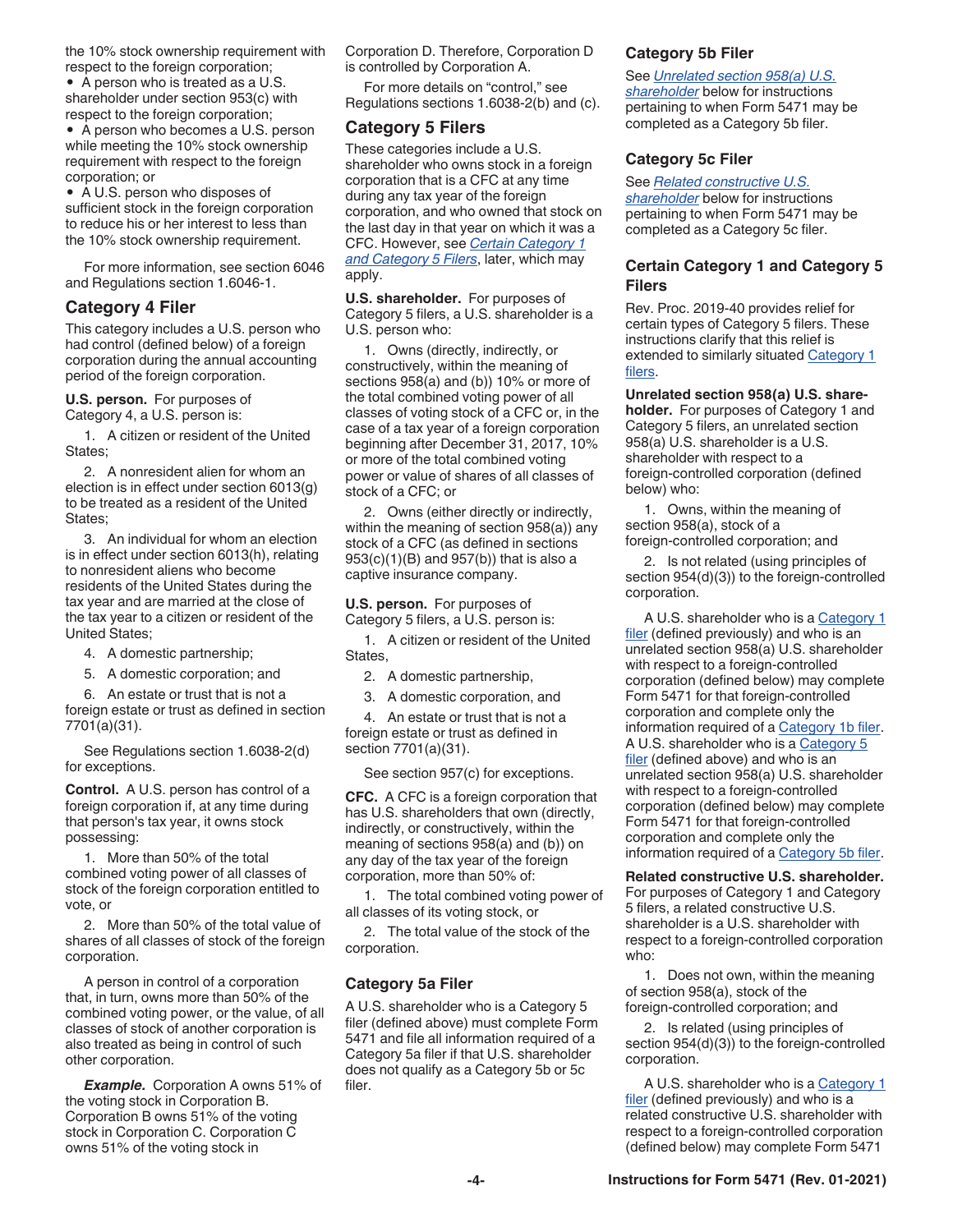<span id="page-4-0"></span>for that foreign-controlled corporation and complete only the information required of a [Category 1c filer.](#page-2-0) A U.S, shareholder who is a [Category 5 filer](#page-3-0) (defined above) and who is a related constructive U.S. shareholder with respect to a foreign-controlled corporation (defined below) may complete Form 5471 for that foreign-controlled corporation and complete only the information required of a [Category 5c filer.](#page-3-0)

**Foreign-controlled corporation.** For purposes of Category 1 and Category 5 filers, a foreign-controlled corporation is a foreign corporation that is either:

• A section 965 SFC that would not be a section 965 SFC if the determination were made without applying subparagraphs (A), (B), and (C) of section 318(a)(3) so as to consider a U.S. person as owning stock that is owned by a foreign person (for purposes of Category 1 filers); or

• A CFC that would not be a CFC if the determination were made without applying subparagraphs (A), (B), and (C) of section 318(a)(3) so as to consider a U.S. person as owning stock that is owned by a foreign person (for purposes of Category 5 filers).

### **Exceptions From Filing**

**Multiple filers of same information.**  One person may file Form 5471 and the applicable schedules for other persons who have the same filing requirements. If you and one or more other persons are required to furnish information for the same foreign corporation for the same period, a joint information return that contains the required information may be filed with your tax return or with the tax return of any one of the other persons. For example, a U.S. person described in Category 5 may file a joint Form 5471 with a Category 4 or another Category 5 filer. However, for Category 3 filers, the required information may only be filed by another person having an equal or greater interest (measured in terms of value or voting power of the stock of the foreign corporation).

The person that files Form 5471 must complete Form 5471 in the manner described in the instructions for [Item F](#page-7-0). All persons identified in Item F must attach a statement to their income tax return that includes the information described in the instructions for Item F.

**Domestic corporations.** Shareholders are not required to file the information checked in the chart, later, for a foreign insurance company that has elected (under section 953(d)) to be treated as a domestic corporation and has filed a U.S. income tax return for its tax year under that provision. See Rev. Proc. 2003-47, 2003-28 I.R.B. 55, available at *[IRS.gov/irb/2003-28\\_IRB#RP-2003-47](https://www.irs.gov/irb/2003-28_IRB#RP-2003-47)*, for procedural rules regarding the election

under section 953(d).

#### **Certain constructive owners.**

• A U.S. person described in Category 1, 3, 4, or 5 ("shareholder") does not have to file Form 5471 if **all** of the following conditions are met.

1. The shareholder does not own a direct interest in the foreign corporation.

2. The shareholder is required to furnish the information requested solely because of constructive ownership (as determined under Regulations section 1.958-2, 1.6038-2(c), or 1.6046-1(i)) from another U.S. person.

3. The U.S. person through which the shareholder constructively owns an interest in the foreign corporation files Form 5471 to report all of the required information.

No statement is required to be attached to tax returns for persons claiming the constructive ownership exception.

• A Category 2 filer does not have to file Form 5471 if:

1. Immediately after a reportable stock acquisition, three or fewer U.S. persons own 95% or more in value of the outstanding stock of the foreign corporation and the U.S. person making the acquisition files a return for the acquisition as a Category 3 filer; **or**

2. The U.S. person(s) for which the Category 2 filer is required to file Form 5471 does not directly own an interest in the foreign corporation but is required to furnish the information solely because of constructive stock ownership from a U.S. person and the person from whom the

### **Filing Requirements for Categories of Filers**

#### **Table of Required Information**

| Required Information*                                                                                       | <b>Category of Filer</b> |                             |                |                |   |   |    |              |    |
|-------------------------------------------------------------------------------------------------------------|--------------------------|-----------------------------|----------------|----------------|---|---|----|--------------|----|
|                                                                                                             |                          | 1 <sub>b</sub>              | 1 <sub>c</sub> | $\overline{2}$ | 3 | 4 | 5a | 5b           | 5c |
| The identifying information on page 1<br>of Form 5471 above Schedule A; see<br><b>Specific Instructions</b> | √                        |                             |                | √              | √ |   |    |              |    |
| Schedule A                                                                                                  |                          |                             |                |                | √ |   |    |              |    |
| Schedule B, Part I                                                                                          |                          |                             |                |                |   |   |    |              |    |
| Schedule B, Part II                                                                                         | $\overline{\mathcal{A}}$ |                             |                |                | √ |   |    |              |    |
| Schedules C and F                                                                                           |                          |                             |                |                |   |   |    |              |    |
| Separate Schedule E                                                                                         | $\overline{\mathcal{A}}$ |                             | $\sqrt{2}$     |                |   |   |    |              |    |
| Schedule E-1 (included with separate<br>Schedule E)                                                         |                          |                             |                |                |   |   |    |              |    |
| Schedule G                                                                                                  |                          |                             | √              |                | √ |   |    |              |    |
| Separate Schedule H                                                                                         |                          |                             |                |                |   |   |    |              |    |
| Schedule I                                                                                                  |                          |                             |                |                |   |   |    |              |    |
| Separate Schedule I-1                                                                                       |                          |                             |                |                |   |   |    |              |    |
| Separate Schedule J                                                                                         | $\overline{\mathcal{A}}$ |                             |                |                |   |   |    |              |    |
| Separate Schedule M                                                                                         |                          |                             |                |                |   |   |    |              |    |
| Separate Schedule O, Part I                                                                                 |                          |                             |                |                |   |   |    |              |    |
| Separate Schedule O, Part II                                                                                |                          |                             |                |                |   |   |    |              |    |
| Separate Schedule P                                                                                         | √                        |                             |                |                |   |   |    |              |    |
| Separate Schedule Q                                                                                         | $\overline{\mathcal{A}}$ | $\sqrt{}$<br>$\overline{1}$ |                |                |   |   |    | $\checkmark$ |    |
| Separate Schedule R                                                                                         |                          |                             |                |                |   |   |    |              |    |
| *See also Additional Filing Requirements.                                                                   |                          |                             |                |                |   |   |    |              |    |

1. Schedules E and E-1 are required for an *[unrelated section 958\(a\) U.S. shareholder](#page-3-0) only if the filer claims deemed* paid foreign income taxes of the foreign-controlled corporation under section 960 for the filer's tax year. See Rev. Proc. 2019-40 for more details.

2. [Related constructive U.S. shareholders](#page-3-0) only need to complete Schedule E (they can leave Schedule E-1 blank). See Rev. Proc. 2019-40 for more details.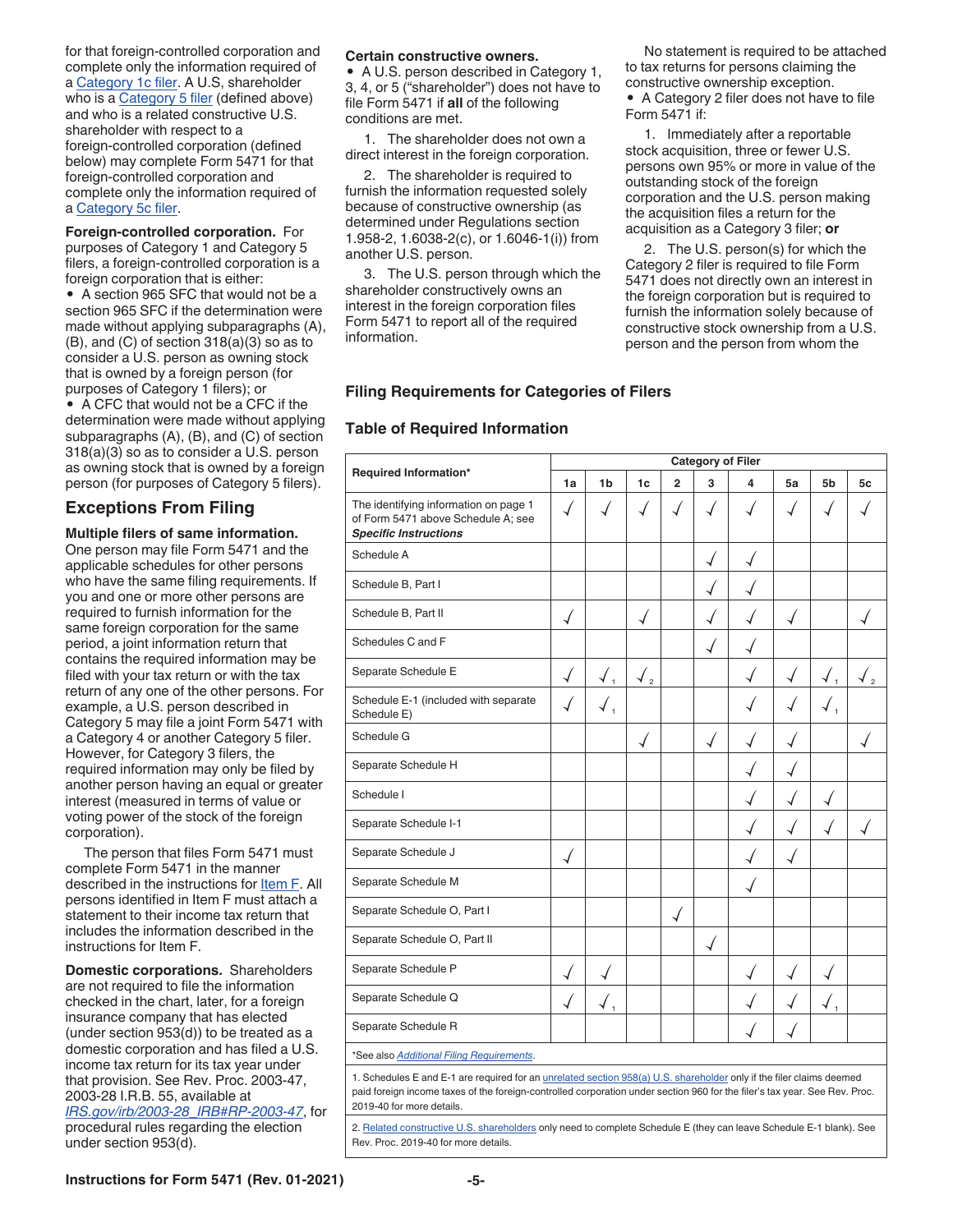<span id="page-5-0"></span>stock ownership is attributed furnishes all of the required information.

• A Category 1, 4, or 5 filer does not have to file Form 5471 if the shareholder:

1. Does not own a direct or indirect interest in the foreign corporation, and

2. Is required to file Form 5471 solely because of constructive ownership from a nonresident alien.

• A Category 1 or 5 filer does not have to file Form 5471 if no U.S. shareholder (including such U.S. person) owns, within the meaning of section 958(a), stock in the foreign corporation on the last day in the year of the foreign corporation in which it was an SFC or CFC, and the foreign corporation is an SFC or CFC solely because one or more U.S. persons is considered to own the stock of the foreign corporation owned by a foreign person under section 318(a)(3). Furthermore, a Category 1 or 5 filer does not have to file Form 5471 if all of the following conditions are met.

1. The filer is a U.S. shareholder that only owns stock, within the meaning of section 958(b), in the foreign corporation.

2. The filer is not related, using principles of section 954(d)(3), to the foreign corporation.

3. The foreign corporation is a foreign-controlled corporation. See Rev. Proc. 2019-40 for more details.

# **Additional Filing Requirements**

**Category 3 filers.** Category 3 filers must attach a statement that includes:

1. The amount and type of any indebtedness the foreign corporation has with the related persons described in Regulations section 1.6046-1(b)(11); and

2. The name, address, identifying number, and number of shares subscribed to by each subscriber to the foreign corporation's stock.

#### **Foreign sales corporations (FSCs).**

• Category 2 and Category 3 filers who are shareholders, officers, and directors of a FSC (as defined in section 922, as in effect before its repeal) must file Form 5471 and a separate Schedule O to report changes in the ownership of the FSC.

• Category 4 and 5 filers are not subject to the subpart F rules for:

1. Exempt foreign trade income;

2. Deductions that are apportioned or allocated to exempt foreign trade income;

3. Nonexempt foreign trade income (other than section 923(a)(2) nonexempt income, within the meaning of section 927(d)(6), as in effect before its repeal); and

4. Any deductions that are apportioned or allocated to the nonexempt foreign trade income described above. • Category 4 and 5 filers are subject to the subpart F rules for:

1. All other types of FSC income (including section 923(a)(2) nonexempt income within the meaning of section 927(d)(6), as in effect before its repeal);

2. Investment income and carrying charges (as defined in sections 927(c) and 927(d)(1), as in effect before their repeal); and

3. All other FSC income that is not foreign trade income or investment income or carrying charges.

• Category 4 and 5 filers are not required to file a Form 5471 (in order to satisfy the requirements of section 6038) if the FSC has filed a Form 1120-FSC. See Temporary Regulations section 1.921-1T(b)(3). However, these filers may be required to file Form 5471 if they are subject to the subpart F rules with respect to certain types of FSC income (see above).

**Section 338 election.** If a section 338 election is made with respect to a qualified stock purchase of a foreign target corporation for which a Form 5471 must be filed:

• A purchaser (or its U.S. shareholder) must attach a copy of Form 8883, Asset Allocation Statement Under Section 338, to the first Form 5471 for the new foreign target corporation (see the Instructions for Form 8883 for details);

• A seller (or its U.S. shareholder) must attach a copy of Form 8883 to the last Form 5471 for the old foreign target corporation.

**Reportable transaction disclosure** 

**statement.** If a U.S. shareholder of a CFC is considered to have participated in a reportable transaction under the rules of Regulations section  $1.6011 - 4(c)(3)(i)(G)$ , the shareholder is required to disclose information for each reportable transaction. Form 8886, Reportable Transaction Disclosure Statement, must be filed for each tax year indicated in Regulations section  $1.6011-4(c)(3)(i)(G)$ . The following are reportable transactions.

1. Any listed transaction, which is a transaction that is the same as or substantially similar to one of the types of transactions that the IRS has determined to be a tax avoidance transaction and identified by notice, regulation, or other published guidance as a listed transaction.

2. Any transaction offered under conditions of confidentiality for which the corporation (or a related party) paid an advisor a fee of at least \$250,000.

3. Certain transactions for which the corporation (or a related party) has

contractual protection against disallowance of the tax benefits.

4. Certain transactions resulting in a loss of at least \$10 million in any single year or \$20 million in any combination of years.

5. Any transaction identified by the IRS by notice, regulation, or other published guidance as a "transaction of interest." See Notice 2009-55, 2009-31 I.R.B. 170, available at *[IRS.gov/irb/](https://www.irs.gov/irb/2009-31_IRB#NOT-2009-55) [2009-31\\_IRB#NOT-2009-55](https://www.irs.gov/irb/2009-31_IRB#NOT-2009-55)*.

For more information, see Regulations section 1.6011-4. Also see the Instructions for Form 8886.

*Penalties.* The U.S. shareholder may have to pay a penalty if it is required to disclose a reportable transaction under section 6011 and fails to properly complete and file Form 8886. Penalties also may apply under section 6707A if the U.S. shareholder fails to file Form 8886 with its income tax return, fails to provide a copy of Form 8886 to the Office of Tax Shelter Analysis (OTSA), or files a form that fails to include all the information required (or includes incorrect information). Other penalties, such as an accuracy-related penalty under section 6662A, may also apply. See the Instructions for Form 8886 for details on these and other penalties.

**Reportable transactions by material advisors.** Material advisors to any reportable transaction must disclose certain information about the reportable transaction by filing Form 8918, Material Advisor Disclosure Statement, with the IRS. For details, see the Instructions for Form 8918.

**Reporting other foreign financial assets.** If you have other foreign financial assets, you may be required to file Form 8938, Statement of Specified Foreign Financial Assets. However, you are not required to report any items otherwise reported on Form 5471 on that form. See the Instructions for Form 8938 for more information.

# **Penalties**

#### **Failure to file information required by section 6038(a) (Form 5471 and Schedule M).**

• A \$10,000 penalty is imposed for each annual accounting period of each foreign corporation for failure to furnish the information required by section 6038(a) within the time prescribed. If the information is not filed within 90 days after the IRS has mailed a notice of the failure to the U.S. person, an additional \$10,000 penalty (per foreign corporation) is charged for each 30-day period, or fraction thereof, during which the failure continues after the 90-day period has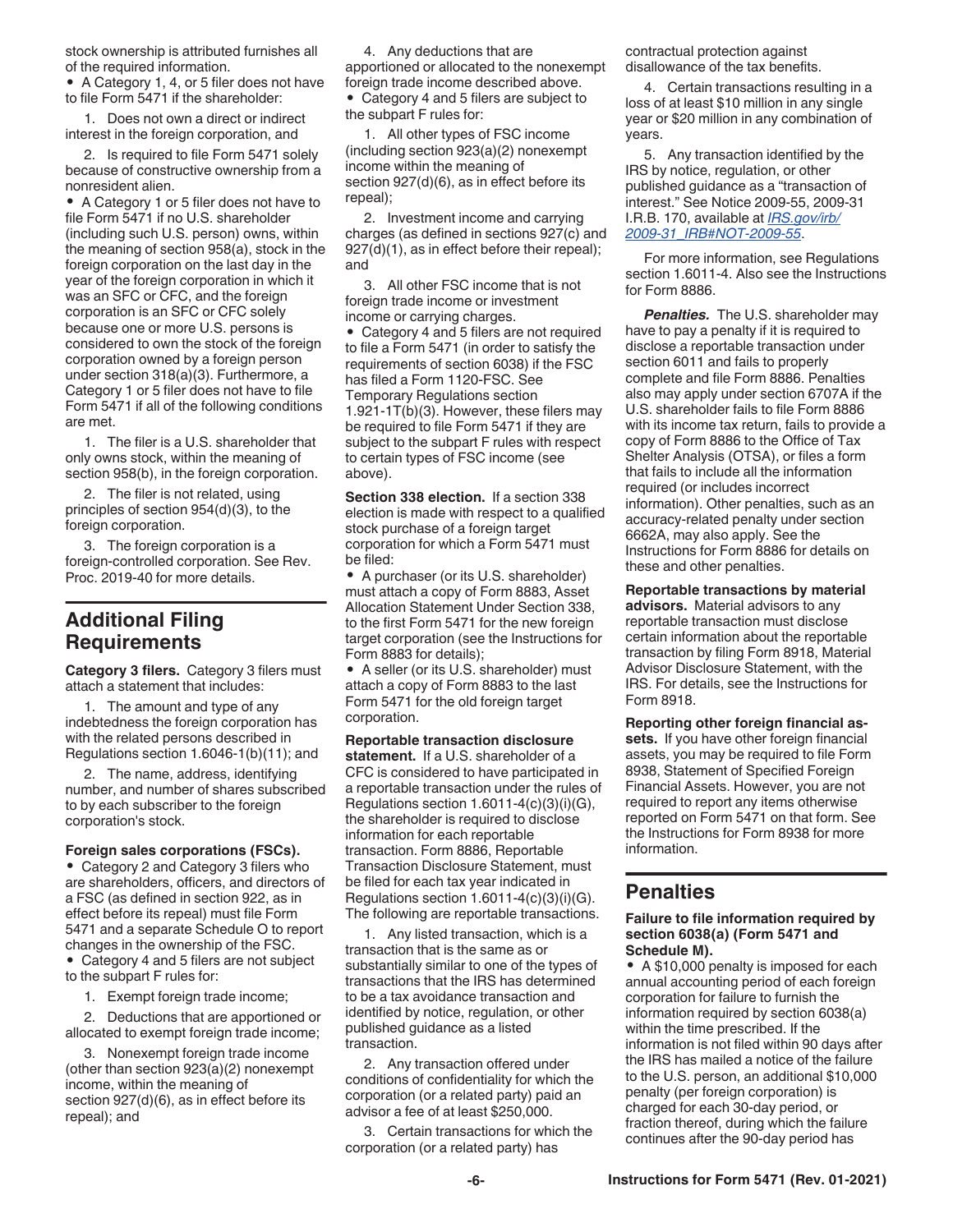<span id="page-6-0"></span>expired. The additional penalty is limited to a maximum of \$50,000 for each failure. • Any person who fails to file or report all of the information required within the time prescribed will be subject to a reduction of 10% of the foreign taxes available for credit under sections 901, 902 (with respect to foreign corporate tax years beginning before January 1, 2018), and 960. If the failure continues 90 days or more after the date the IRS mails notice of the failure to the U.S. person, an additional 5% reduction is made for each 3-month period, or fraction thereof, during which the failure continues after the 90-day period has expired. See section 6038(c) (2) for limits on the amount of this penalty.

#### **Failure to file information required by section 6046 and the related regulations (Form 5471 and**

**Schedule O).** Any person who fails to file or report all of the information requested by section 6046 is subject to a \$10,000 penalty for each such failure for each reportable transaction. If the failure continues for more than 90 days after the date the IRS mails notice of the failure, an additional \$10,000 penalty will apply for each 30-day period, or fraction thereof, during which the failure continues after the 90-day period has expired. The additional penalty is limited to a maximum of \$50,000.

**Criminal penalties.** Criminal penalties under sections 7203, 7206, and 7207 may apply for failure to file the information required by sections 6038 and 6046.

**Note.** Any person required to file Form 5471 and Schedule J, M, or O who agrees to have another person file the form and schedules for him or her may be subject to the above penalties if the other person does not file a correct and proper form and schedule.

**Section 6662(j).** Penalties may be imposed for undisclosed foreign financial asset understatements. No penalty will be imposed with respect to any portion of an underpayment if the taxpayer can demonstrate that the failure to comply was due to reasonable cause with respect to such portion of the underpayment and the taxpayer acted in good faith with respect to such portion of the underpayment. See sections 6662(j) and 6664(c) for additional information.

#### **Inapplicability of certain penalties.**

Certain penalties under sections 6038 and 6662 may be waived for certain persons under Rev. Proc. 2019-40. See section 7 of Rev. Proc. 2019-40 for more details.

# **Other Reporting Requirements**

**Reporting exchange rates on Form 5471.** When translating amounts from functional currency to U.S. dollars, you must use the method specified in these instructions. For example, when translating amounts to be reported on Schedule E, you must generally use the average exchange rate as defined in section 986(a). But, regardless of the specific method required, all exchange rates must be reported using a "divide-by convention" rounded to at least four places. That is, the exchange rate must be reported in terms of the amount by which the functional currency amount must be divided in order to reflect an equivalent amount of U.S. dollars. As such, the exchange rate must be reported as the units of foreign currency that equal one U.S. dollar, rounded to at least four places. **Do not** report the exchange rate as the number of U.S. dollars that equal one unit of foreign currency.

**Note.** You must round the result to more than four places if failure to do so would materially distort the exchange rate or the equivalent amount of U.S. dollars.

*Example.* During its annual accounting period, the foreign corporation paid income taxes of 30,255,400 Yen to Japan. The Schedule E instructions specify that the foreign corporation must translate these amounts into U.S. dollars at the average exchange rate for the tax year to which the tax relates in accordance with the rules of section 986(a). The average exchange rate is 108.8593 Japanese Yen to one U.S. dollar or (0.009184) U.S. dollar to one Japanese Yen. The foreign corporation divides 30,255,400 Yen by 108.8593 to determine the U.S. dollar amount to enter in column (k) of Schedule E, Part I, Section 1, line 1. Line 1 of Schedule E, Part I, Section 1, is completed in relevant part as follows.

• Enter the name of the foreign corporation in column (a).

• Enter the foreign corporation's EIN or reference ID number in column (b).

- Enter "JA" in column (c).
- Enter "JPY" in column (h).
- Enter "30,255,400 Yen" in column (i).
- Enter "108.8593" in column (j).
- Enter "277,931" in column (k).

### **Computer-Generated Form 5471 and Schedules**

Generally, all computer-generated forms must receive prior approval from the IRS and are subject to an annual review. However, see the *Exception* below. Requests for approval may be submitted electronically to *[substituteforms@irs.gov](mailto:substituteforms@irs.gov)*, or requests may be mailed to:

> Internal Revenue Service Attention: Substitute Forms Program SE:W:CAR:MP:P:TP 1111 Constitution Ave. NW Room 6554 Washington, DC 20224

**Exception.** If a computer-generated Form 5471 and its schedules conform to and do not deviate from the official form and schedules, they may be filed without prior approval from the IRS.

**Important.** Be sure to attach the approval letter to Form 5471. However, if the computer-generated form is identical to the IRS-prescribed form, it does not need to go through the approval process, and an attachment is not necessary.

Every year, the IRS issues a revenue procedure to provide guidance for filers of computer-generated forms. In addition, every year the IRS issues Pub. 1167, General Rules and Specifications for Substitute Forms and Schedules, which reprints the most recent applicable revenue procedure. Pub. 1167 is available at *[IRS.gov/Pub. 1167](https://www.irs.gov/Pub1167)*.

#### **Dormant Foreign Corporations**

Rev. Proc. 92-70, 1992-2 C.B. 435, provides a summary filing procedure for filing Form 5471 for a dormant foreign corporation (defined in section 3 of Rev. Proc. 92-70). This summary filing procedure will satisfy the reporting requirements of sections 6038 and 6046.

If you elect the summary procedure, complete only page 1 of Form 5471 for each dormant foreign corporation as follows.

• The top margin of the summary return must be labeled "Filed Pursuant to Rev. Proc. 92-70 for Dormant Foreign Corporation."

• Include filer information such as name and address, Items A through C, and tax year.

• Include corporate information such as the dormant corporation's annual accounting period (below the title of the form) and Items 1a, 1b, 1c, and 1d. For more information, see Rev. Proc. 92-70.

File this summary return in the manner described in *When and Where To File*, earlier.

#### **Treaty-Based Return Positions**

You are generally required to file Form 8833, Treaty-Based Return Position Disclosure Under Section 6114 or 7701(b), to disclose a return position that any treaty of the United States (such as an income tax treaty, an estate and gift tax treaty, or a friendship, commerce, and navigation treaty):

• Overrides or modifies any provision of the Internal Revenue Code; and

• Causes, or potentially causes, a reduction of any tax incurred at any time.

See Form 8833 for exceptions.

Failure to make a required disclosure may result in a \$1,000 penalty (\$10,000 for a C corporation). See section 6712.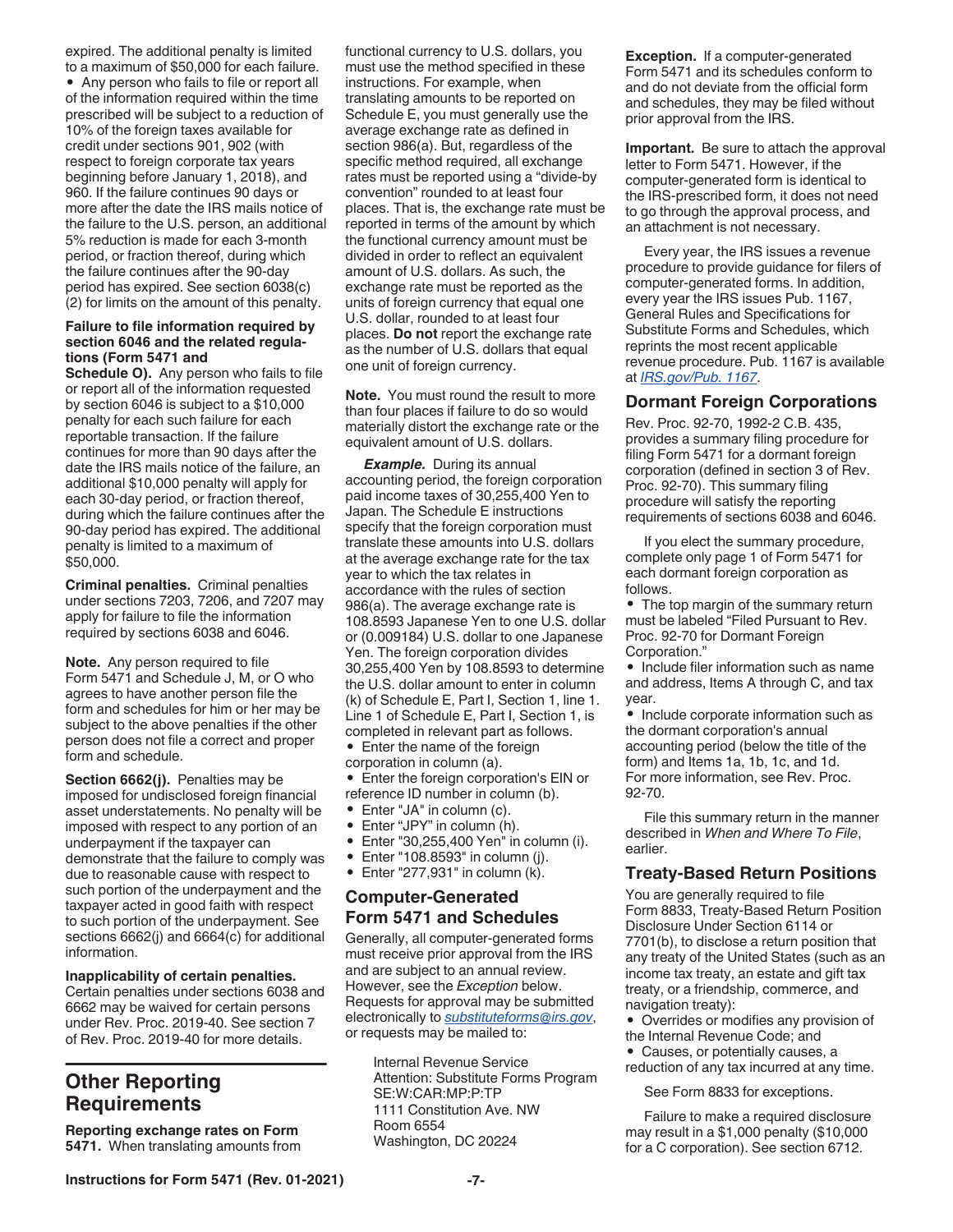# <span id="page-7-0"></span>**Section 362(e)(2)(C) Elections**

The transferor and transferee in certain section 351 transactions may make a joint election under section 362(e)(2)(C) to limit the transferor's basis in the stock received instead of the transferee's basis in the transferred property. The election is made by a statement as provided in Regulations section 1.362-4(d)(3).



*Do not attach the statement described above to Form 5471.*

# **Section 108(i) Elections**

If the controlling domestic shareholder(s) of a CFC made an election in 2009 or 2010 to defer income from cancellation of debt in connection with the CFC's reacquisition of an applicable debt instrument, a statement must be filed (in the manner specified in the *Caution*  below) beginning with the tax year following the tax year for which the controlling domestic shareholder of the CFC made the election, and ending the first tax year all income deferred has been included in income. In addition, a copy of the election statement it filed to make the election to defer income must be filed annually (also in the manner specified in the *Caution* below). For details, see section 108(i) and Rev. Proc. 2009-37, 2009-36 I.R.B. 309, available at *[IRS.gov/irb/2009-36\\_IRB#RP-2009-37](https://www.irs.gov/irb/2009-36_IRB#RP-2009-37)*.

*Do not attach the statements described above to Form 5471. Instead, if the foreign corporation is required to file a U.S. income tax return (for example, Form 1120-F), attach the statements to that return.* **CAUTION !**

# **Corrections to Form 5471**

If you file a Form 5471 that you later determine is incomplete or incorrect, file a corrected Form 5471 with an amended tax return, using the amended return instructions for the return with which you originally filed Form 5471. Write "Corrected" at the top of the form and attach a statement identifying the changes.

# **Specific Instructions**

**Important.** If the information required in a given section exceeds the space provided within that section, **do not** write "See attached" in the section and then attach all of the information on additional sheets. Instead, complete all entry spaces in the section and attach the remaining information on additional sheets. The additional sheets must conform with the IRS version of that section.

# **Identifying Information**

# **Annual Accounting Period**

Enter, in the space provided below the title of Form 5471, the annual accounting period of the foreign corporation for which you are furnishing information. Except for information contained on Schedule O, report information for the tax year of the foreign corporation that ends with or within your tax year. When filing Schedule O, report acquisitions, dispositions, and organizations or reorganizations that occurred during your tax year.

**Section 898 specified foreign corporation (SFC).** The annual accounting period of an SFC (as defined in section 898) is generally required to be the tax year of the corporation's majority U.S. shareholder. If there is more than one majority shareholder, the required tax year will be the tax year that results in the least aggregate deferral of income to all U.S. shareholders of the foreign corporation.

For these purposes, section 898(b) defines an SFC as any foreign corporation:

1. That is treated as a CFC under subpart F, and

2. In which more than 50% of the total voting power or value of all classes of stock of the corporation is treated as owned by a U.S. shareholder.

For more information, see section 898 and Rev. Proc. 2006-45, 2006-45 I.R.B. 851, available at *[IRS.gov/irb/](https://www.irs.gov/irb/2006-45_IRB#RP-2006-45) [2006-45\\_IRB#2006-45](https://www.irs.gov/irb/2006-45_IRB#RP-2006-45)*, as modified by Rev. Proc. 2007-64, 2007-42 I.R.B. 818, available at *[IRS.gov/irb/](https://www.irs.gov/irb/2007-42_IRB#RP-2007-64) [2007-42\\_IRB#RP-2007-64](https://www.irs.gov/irb/2007-42_IRB#RP-2007-64)*.

# **Name of Person Filing This Return**

The name of the person filing Form 5471 is generally the name of the U.S. person described in the applicable category or categories of filers (see *[Categories of](#page-2-0) [Filers](#page-2-0)*, earlier). However, in the case of a consolidated return, enter the name of the U.S. parent in the field for "Name of person filing this return." Be sure to list each U.S. shareholder of the foreign corporation in Schedule B, Part I.

**Name change.** If the name of either the person filing the return or the corporation whose activities are being reported changed within the past 3 years, show the prior name(s) in parentheses after the current name.

# **Address**

Include the suite, room, or other unit number after the street address. If the post office does not deliver mail to the street address and the U.S. person has a P.O. box, show the box number instead.

**Foreign address.** Enter the information in the following order: city, province or state, and country. Follow the country's practice for entering the postal code, if any. Do not abbreviate the country name.

# **Item A—Identifying Number**

The identifying number of an individual is his or her social security number (SSN). The identifying number of all others is their employer identification number (EIN). If a U.S. corporation that owns stock in a foreign corporation is a member of a consolidated group, list the common parent as the person filing the return and enter its EIN in Item A.

# **Item B—Category of Filer**

Complete Item B to indicate the category or categories that describe the person filing this return. If more than one category applies, check all boxes that apply. See *[Categories of Filers](#page-2-0)*, earlier.

# **Item C—Percentage of Voting Stock Owned**

Enter the total percentage of the foreign corporation's voting stock you owned directly, indirectly, or constructively at the end of the corporation's annual accounting period.

# **Item D—Final Year**

Check the Item D checkbox only if this is the final year of the foreign corporation's existence as a corporation for federal tax purposes, for example, if a reorganization has occurred, a complete liquidation has occurred, or an election to treat the foreign corporation as a disregarded entity has been made. If this Item D is checked, complete Schedule O.

# **Item E—Excepted Specified Foreign Financial Assets**

Check the Item E checkbox if any excepted specified foreign financial assets are reported on Form 5471. If this is the case, you do not have to also report these assets on Form 8938, Statement of Specified Foreign Financial Assets. It is only necessary to complete Form 8938, Part IV, line 3. For more information, see the Instructions for Form 8938, generally, and in particular, *Duplicative Reporting*  and the specific instructions for *Part IV, Excepted Specified Foreign Financial Assets*.

### **Item F—Alternative Information Under Rev. Proc. 2019-40**

Check the box on line F if Form 5471 has been completed using alternative information (as defined in section 3.01 of Rev. Proc. 2019-40).

Section 5 of Rev. Proc. 2019-40 provides a safe harbor for determining certain items, including taxable income and E&P, of certain CFCs based on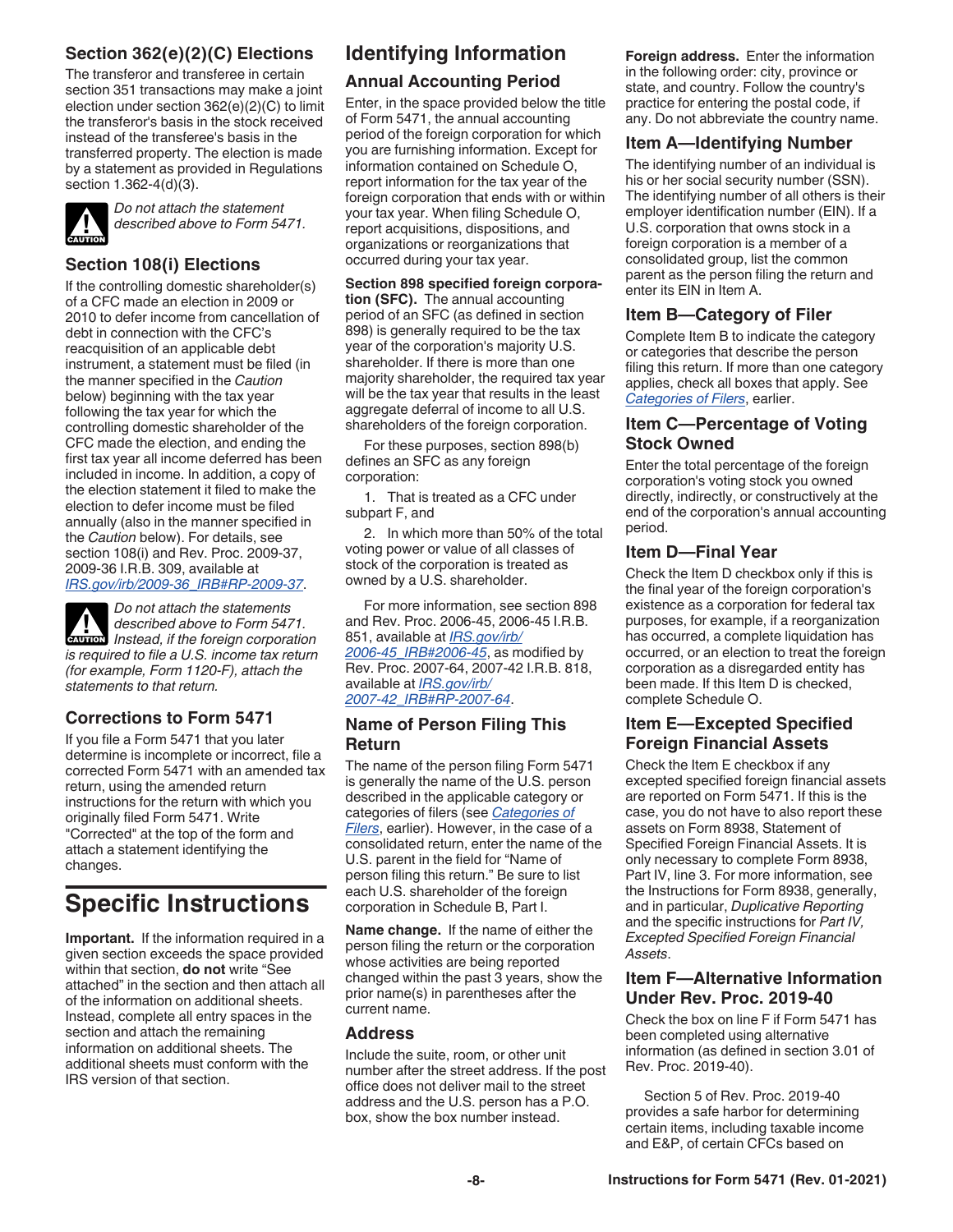<span id="page-8-0"></span>alternative information. Specifically, in the case of a foreign-controlled CFC with respect to which there is no related section 958(a) U.S. shareholder, if information satisfying the requirements of Regulations sections 1.952-2(a), (b), and (c)(2) and section 964 and the regulations thereunder is not readily available to an unrelated section 958(a) U.S. shareholder or an unrelated constructive U.S. shareholder with respect to the foreign-controlled CFC, an amount reported on a Form 5471 may be determined by the unrelated section 958(a) U.S. shareholder or the unrelated constructive U.S. shareholder, as applicable, on the basis of alternative information (without adjustments other than those described in section 3.01(b) and 3.10 of the revenue procedure) with respect to the foreign-controlled CFC. See section 3 of Rev. Proc. 2019-40 for definitions of terms.

Section 6 of Rev. Proc. 2019-40 provides a safe harbor for determining certain items of certain SFCs based on alternative information. Specifically, in the case of an SFC, other than either a foreign-controlled CFC with respect to which there is no related section 958(a) U.S. shareholder or a U.S. controlled CFC, if information satisfying the requirements of section 964 and the regulations thereunder is not readily available to an unrelated section 958(a) U.S. shareholder or an unrelated constructive U.S. shareholder with respect to the SFC, an amount reported on a Form 5471 may be determined by the unrelated section 958(a) U.S. shareholder or the unrelated constructive U.S. shareholder, as applicable, on the basis of alternative information (without adjustments other than those described in sections 3.01(b) and 3.10 of the revenue procedure) with respect to the SFC. See section 3 of Rev. Proc. 2019-40 for definitions of terms.

# **Item G—Alternative Information Code**

If the box on line F is checked, enter the applicable code from the list provided below.

| 01              | Audited separate-entity financial statements of<br>the foreign corporation that are prepared in<br>accordance with U.S. generally accepted<br>accounting principles (U.S. GAAP).                                                                                |
|-----------------|-----------------------------------------------------------------------------------------------------------------------------------------------------------------------------------------------------------------------------------------------------------------|
| 02              | Audited separate-entity financial statements of<br>the foreign corporation that are prepared on<br>the basis of international financial reporting<br>standards (IFRS).                                                                                          |
| 03 <sub>l</sub> | Audited separate-entity financial statements of<br>the foreign corporation that are prepared on<br>the basis of the generally accepted accounting<br>principles of the jurisdiction in which the foreign<br>corporation is organized ("local-country<br>GAAP"). |
|                 | Unaudited separate-entity financial statements<br>04 of the foreign corporation that are prepared in<br>accordance with U.S. GAAP.                                                                                                                              |
|                 | Unaudited separate-entity financial statements<br>05 of the foreign corporation that are prepared on<br>the basis of IFRS.                                                                                                                                      |
|                 | Unaudited separate-entity financial statements<br>06 of the foreign corporation that are prepared on<br>the basis of local-country GAAP.                                                                                                                        |
| 07              | Separate-entity records used by the foreign<br>corporation for tax reporting.                                                                                                                                                                                   |
|                 | Separate-entity records used by the foreign<br>08 corporation for internal management controls<br>or regulatory or other similar purposes.                                                                                                                      |

Information described in a code listed above qualifies as alternative information only if information described in any preceding code is not "readily available" (as defined in section 3.04 of Rev. Proc. 2019-40). For example, information described in code "03" above qualifies as alternative information only if information described in code "01" and "02" is not readily available.

For more information, see Rev. Proc. 2019-40, available at *[IRS.gov/irb/](https://www.irs.gov/irb/2019-43_IRB#Rev-Proc-2019-40) [2019-43\\_IRB#REV-PROC-2019-40](https://www.irs.gov/irb/2019-43_IRB#Rev-Proc-2019-40)*.

# **Item H—Person(s) on Whose Behalf This Information Return Is Filed**

One person may file Form 5471 and the applicable schedules for other persons who have the same filing requirements. See *[Multiple filers of same information](#page-4-0)*, earlier. The person that files the required information on behalf of other persons must complete a joint Form 5471 according to the applicable column(s) of the *[Filing Requirements for Categories of](#page-4-0)  [Filers](#page-4-0)*, earlier. This includes completing Item H on page 1 of the form. When completing Item H with respect to members of a consolidated group, identify only the direct owners in Item H (constructive owners are not required to be listed).

A separate Schedule I must be filed for each person described in Category 4, 5a, or 5b. For each Category 4, 5a, or 5b filer that is required to file a Schedule I, send a copy of their separate Schedule I to them to assist them in completing their tax return.

#### **Filing requirements for persons identified in Item H.** Except for members of the filer's consolidated return group, all persons identified in Item H must attach a statement to their tax returns that includes

the following information. • The name, address, and EIN (or reference ID number) of the foreign corporation(s).

• A statement that their filing requirements with respect to the foreign corporation(s) have been or will be satisfied.

• The name, address, and identifying number of the taxpayer on the return with which the information was or will be filed.

• The IRS Service Center where the return was or will be filed. If the return was or will be filed electronically, enter "e-file."

**Exception.** If the person who is filing Form 5471 on behalf of others is married to a person identified in Item H and they are filing Form 1040 jointly, the statement described above does not have to be attached to the jointly filed Form 1040.

*All persons identified in Item H must complete a separate*  **CAUTION**<br>
Schedule P (Form 5471) if the *person is a U.S. shareholder described in Category 1a, 1b, 4, 5a, or 5b. In such a case, the Schedule P must be attached to the statement described above.*

### **Item 1b(2)—Reference ID Number**

A reference ID number (defined below) is required on line 1b(2) only in cases where no EIN was entered on line 1b(1) for the foreign corporation. However, filers are permitted to enter both an EIN on line 1b(1) and a reference ID number on line 1b(2). If applicable, enter the reference ID number you have assigned to the foreign corporation identified on line 1a.

A "reference ID number" is a number established by or on behalf of the U.S. person identified at the top of page 1 of the form that is assigned to a foreign corporation with respect to which Form 5471 reporting is required. These numbers are used to uniquely identify the foreign corporation in order to keep track of the corporation from tax year to tax year.

The reference ID number must meet the requirements set forth below.

**Note.** Because reference ID numbers are established by or on behalf of the U.S. person filing Form 5471, there is no need to apply to the IRS to request a reference ID number or for permission to use these numbers.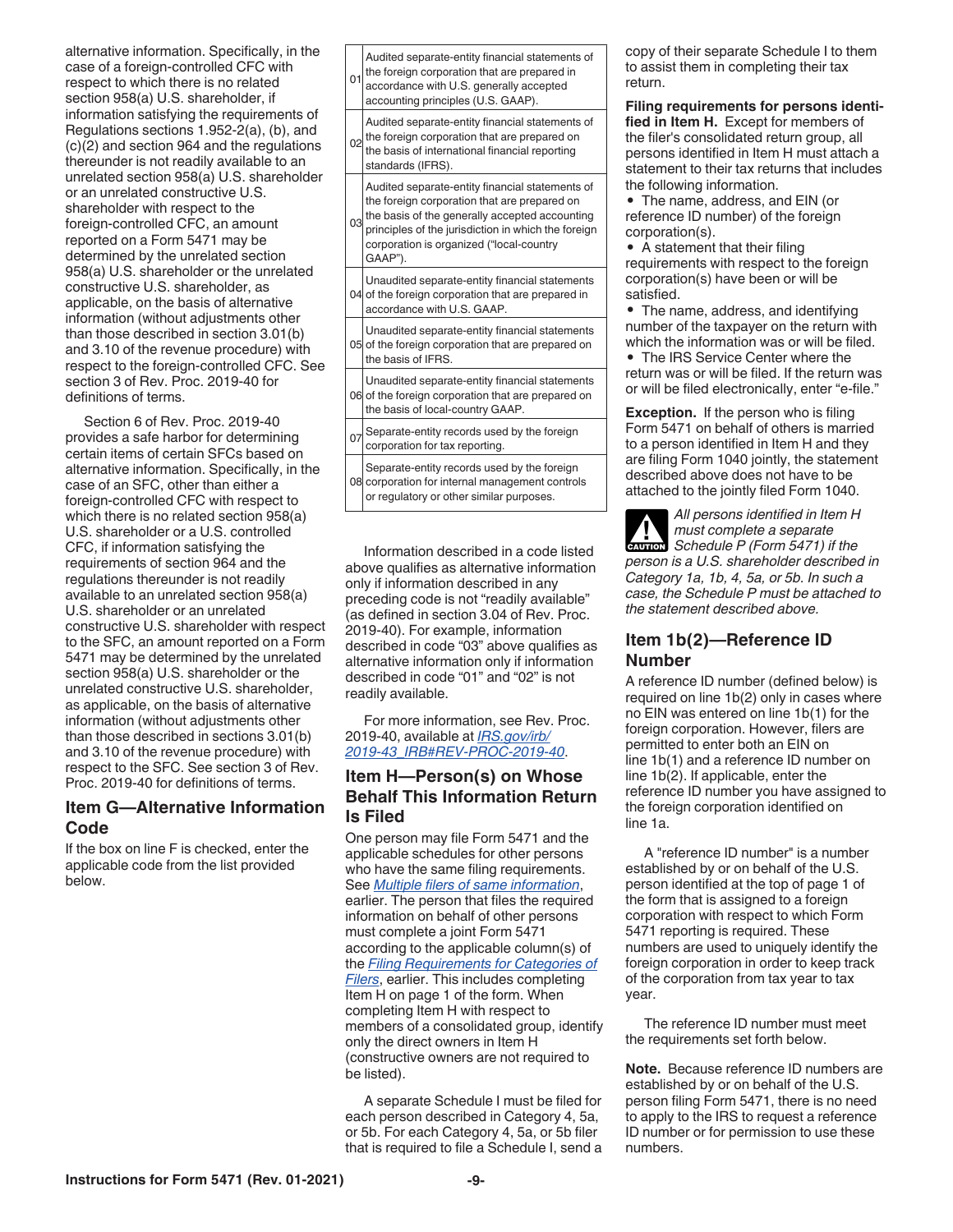<span id="page-9-0"></span>**Note.** The reference ID number assigned to a foreign corporation on Form 5471 generally has relevance only on Form 5471, its schedules, and any other form that is attached to or associated with Form 5471, and generally should not be used with respect to that foreign corporation on any other IRS forms. However, the foreign corporation's reference ID number should also be entered on Form 8858 if the foreign corporation is listed as a tax owner of a foreign disregarded entity (FDE) or foreign branch (FB) on Form 8858. See the instructions for Form 8858, line 3c(2), for more information.

**Requirements.** The reference ID number that is entered in Item 1b(2) must be alphanumeric (defined later) and no special characters or spaces are permitted. The length of a given reference ID number is limited to 50 characters.

The same reference ID number must be used consistently from tax year to tax year with respect to a given foreign corporation. If for any reason a reference ID number falls out of use (for example, the foreign corporation no longer exists due to disposition or liquidation), the reference ID number used for that foreign corporation cannot be used again for another foreign corporation for purposes of Form 5471 reporting.

For these purposes, the term "alphanumeric" means the entry can be alphabetical, numeric, or any combination of the two.

There are some situations that warrant correlation of a new reference ID number with a previous reference ID number when assigning a new reference ID number to a foreign corporation. For example: • In the case of a merger or acquisition, a Form 5471 filer must use a reference ID number that correlates the previous reference ID number with the new reference ID number assigned to the foreign corporation; or

• In the case of an entity classification election that is made on behalf of a foreign corporation on Form 8832, Regulations section  $301.6109 - 1(b)(2)(v)$  requires the foreign corporation to have an EIN for this election. For the first year that Form 5471 is filed after an entity classification election is made on behalf of the foreign corporation on Form 8832, the new EIN must be entered on line 1b(1) of Form 5471 and the old reference ID number must be entered on line 1b(2). In subsequent years, the Form 5471 filer may continue to enter both the EIN on line 1b(1) and the reference ID number on line 1b(2), but must enter at least the EIN on line 1b(1).

You must correlate the reference ID numbers as follows: New reference ID number [space] Old reference ID number. If there is more than one old reference ID number, you must enter a space between

each such number. As indicated above, the length of a given reference ID number is limited to 50 characters and each number must be alphanumeric and no special characters are permitted.

**Note.** This correlation requirement applies only to the first year the new reference ID number is used.

#### **Items 1f and 1g—Principal Business Activity**

Enter the principal business activity code number and the description of the activity from the list at the end of these instructions.

# **Item 1h—Functional Currency**

Enter the applicable three-character alphabet code for the foreign corporation's functional currency using the ISO 4217 standard. These codes are available at *[www.iso.org/iso-4217-currency](https://www.iso.org/iso-4217-currency-codes.html)[codes.html](https://www.iso.org/iso-4217-currency-codes.html)* or *[www.currency-iso.org/en/](https://www.currency-iso.org/en/home/tables/table-a1.html) [home/tables/table-a1.html](https://www.currency-iso.org/en/home/tables/table-a1.html)*. Regulations sections 1.6038-2(h) and 1.6046-1(g)

require that certain amounts be reported in U.S. dollars and/or in the foreign corporation's functional currency. The specific instructions for the affected schedules state these requirements.

Special rules apply for foreign corporations that use the U.S. dollar approximate separate transactions method of accounting (DASTM) under Regulations section 1.985-3. See the instructions for *Schedule C* and *[Schedule H](#page-28-0)*.

# **Schedule B**

# **Part I**

Category 3 and 4 filers must complete Schedule B, Part I, for U.S. persons that owned (at any time during the annual accounting period), directly or indirectly through foreign entities, 10% or more in value or voting power of any class of the foreign corporation's outstanding stock.

**Column (e).** Enter each shareholder's allocable percentage of the foreign corporation's subpart F income.

# **Part II**

Category 1a, 1c, 3, 4, 5a, and 5c filers must complete Part II.

Report the direct shareholders of the foreign corporation. In the case of a CFC owned by a foreign disregarded entity (FDE), please include the information of the FDE and the regarded entity owner. Indicate the regarded entity owner's name in parentheses after the FDE's name. If there is more than one regarded entity owner, use separate lines for each, listing each regarded entity owner in column (a) and reporting the information requested in columns (b), (c), and (d) for each such regarded entity owner.

Category 4 filers should list all direct owners of the CFC. Category 1a, 3, and 5a filers should list all direct owners of the SFC or CFC through which such filer indirectly owns the SFC or CFC as described in section 958(a)(2). Category 1c and 5c filers should list all direct owners of the SFC or CFC from which such filer is attributed ownership in the SFC or CFC as described in section 958(b). If the filer is a direct owner, include the filer's direct ownership.

# **Schedule C**

Report all information in the foreign corporation's functional currency in accordance with U.S. GAAP and translate using U.S. GAAP translation principles.

If the foreign corporation uses the DASTM under Regulations section 1.985-3, the functional currency column should reflect local hyperinflationary currency amounts computed in accordance with U.S. GAAP. The U.S. dollar column should reflect such amounts translated into dollars under U.S. GAAP translation rules. Differences between this U.S. dollar GAAP column and the U.S. dollar income or loss figured for tax purposes under Regulations section 1.985-3(c) should be accounted for on Schedule H. See *[Schedule H, Special](#page-28-0)  [rules for DASTM](#page-28-0)*, later.

**Line 8.** Enter foreign currency transaction gain or loss reported on the income statement. For amounts included in Other Comprehensive Income (OCI), see the instructions for *[Lines 23 and 24](#page-10-0)*. Enter unrealized gain or loss on line 8a and realized gain or loss on line 8b.

**Line 16.** Enter transactional taxes excluding items reportable in income tax expense (benefit). Report income taxes on line 21.

**Line 20.** The term "unusual or infrequently occurring items" is defined by U.S. GAAP (see FASB Accounting Standards Codification (ASC) Topic 220 (Income Statement), Subtopic 220-20 (Extraordinary and Unusual Items) or subsequent guidance). If "prior period adjustments" are not reported separately on the income statement, do not report such amounts on this line item (see ASC 250 (Accounting Changes and Error Corrections) or subsequent guidance).

**Line 21.** Enter income tax expense (benefit) reported in accordance with U.S. GAAP (ASC 740 (Income Taxes)). Income tax expense (benefit) includes current and deferred income tax expense (benefit). It may also reflect uncertain tax positions (ASC 740-10) and would not include taxes paid in respect of uncertain tax positions recorded in prior years. Enter the current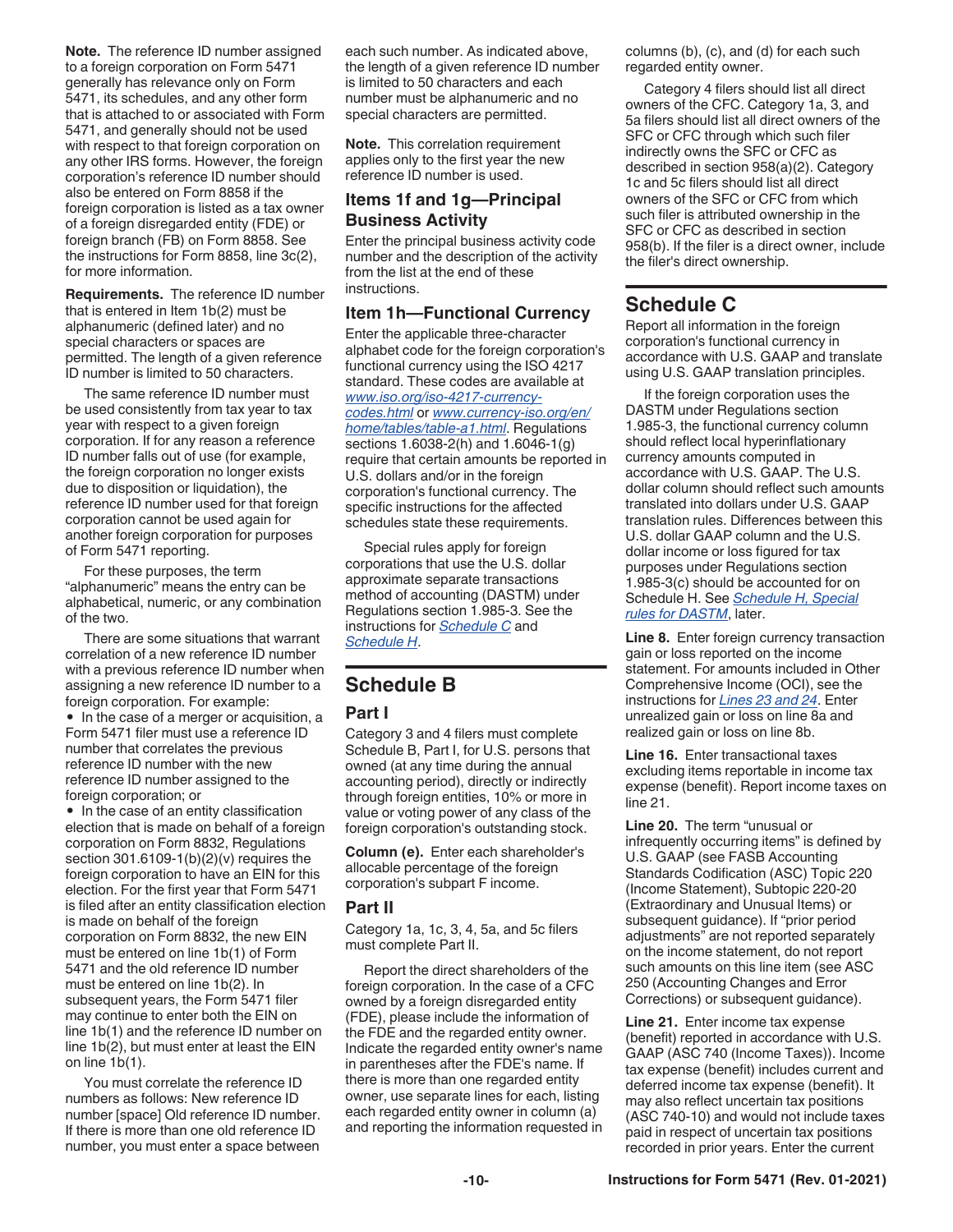<span id="page-10-0"></span>income tax expense (benefit) on line 21a and deferred income tax expense (benefit) on line 21b.

**Note.** If there is an income tax expense amount on line 21a or 21b, subtract that amount from the line 19 net income or (loss) amount in arriving at line 22 current year net income or (loss) per the books. If there is an income tax benefit amount on line 21a or 21b, add that amount to the line 19 net income or (loss) amount in arriving at line 22 current year net income or (loss) per the books.

**Lines 23 and 24.** Enter amounts defined in ASC 220 (Comprehensive Income).

**Line 23a.** Enter foreign currency translation adjustments before the income tax expense (benefit) is allocated.

**Line 23b.** Enter other comprehensive income such as foreign currency gains or losses on certain hedging transactions, pensions and other post-retirement benefits, and certain investments available-for-sale.

*Line 23c.* Enter the income tax expense (benefit) allocated to OCI items in the intraperiod allocation.

**Important.** Differences between the functional currency amount of income tax expense (benefit) reported on line 21 and the amount of taxes that reduce or increase U.S. earnings and profits (E&P) should be accounted for on line 2g of Schedule H.

# **Schedule F**

Report all information in the foreign corporation's functional currency in accordance with U.S. GAAP and translate using U.S. GAAP translation rules. If the foreign corporation uses DASTM, the tax balance sheet on Schedule F should be prepared and translated into U.S. dollars according to Regulations section 1.985-3(d), rather than U.S. GAAP.

**Lines 3 and 17.** Enter the total asset amount of derivatives on line 3 and total amount of liability on line 17 reported in accordance with ASC 815 (Derivatives and Hedging). Do not net positions.

Include all derivatives, both short-term and long-term.

# **Schedule G**

**Note.** Category 1b and 5b filers are not required to file Schedule G for foreign-controlled corporations.

# **Question 1**

If the foreign corporation owned at least a 10% interest, directly or indirectly, in any foreign partnership, attach a statement listing the following information for each foreign partnership.

1. Name and EIN (if any) of the foreign partnership.

2. Identify which, if any, of the following forms the foreign partnership filed for its tax year ending with or within the corporation's tax year: Form 1042, 1065, or 8804.

3. Name of the partnership representative (if any).

4. Beginning and ending dates of the foreign partnership's tax year.

### **Question 3**

Check the "Yes" box if the foreign corporation is the tax owner of an FDE or FB. The "tax owner" of an FDE is the person that is treated as owning the assets and liabilities of the FDE for purposes of U.S. income tax law.

If the foreign corporation is the tax owner of an FDE or FB and you are a Category 4, 5a, or 5c filer of Form 5471, you are required to attach Form 8858 to Form 5471.

If the foreign corporation is the tax owner of an FDE or FB and you are not a Category 1b, 4, or 5 filer of Form 5471, you must attach the statement described below in lieu of Form 8858.

**Statement in lieu of Form 8858.** This statement must list the name of the FDE or FB, country under whose laws the FDE or FB was organized, and EIN (if any) of the FDE or FB.

# **Questions 4b and 4c**

Complete lines 4b and 4c if:

1. The foreign corporation is a related party to the U.S. filer within the meaning of section 59A(g); and

2. The U.S. filer made or accrued a base erosion payment to, or has a base erosion tax benefit with respect to, the foreign corporation.

The term "base erosion payment" generally means any amount paid or accrued by the U.S. filer to a foreign corporation that is a related party to the U.S. filer within the meaning of section 59A(g) and with respect to which a U.S. deduction is allowed under chapter 1 of the Code. See section 59A(d)(1). Base erosion payments also include amounts received or accrued by the foreign corporation in connection with the acquisition of depreciable or amortizable property (section 59A(d)(2)), reinsurance payments (section 59A(d)(3)), and certain payments relating to expatriated entities (section 59A(d)(4)).

The term "base erosion tax benefit" generally means any U.S. deduction that is allowed under chapter 1 for the tax year with respect to any base erosion payment. See section  $59A(c)(2)(A)$  and  $(B)$  for further details.

# **Questions 5a and 5b**

If the foreign corporation paid or accrued any interest or royalty (including in the case of a foreign corporation that is a partner in a partnership, the foreign corporation's allocable share of interest or royalty paid by the partnership) for which a deduction is disallowed under section 267A, check "Yes" for question 5a and enter the total amount for which a deduction is not allowed on line 5b. The amount reported on line 5b should not include disallowed deductions attributable to interest or royalty paid or accrued by a U.S. taxable branch of the foreign corporation; such amounts are reported on Form 1120-F.

Interest or royalty paid or accrued by a foreign corporation (including through a partnership) is subject to section 267A, provided in general that the foreign corporation is a CFC (and there are one or more U.S. tax residents that own directly or indirectly at least 10% of the stock of the CFC). Section 267A disallows a deduction for certain interest or royalty paid or accrued pursuant to a hybrid arrangement, to the extent that, under the foreign tax law, there is not a corresponding income inclusion (including long-term deferral). For more detailed instructions, see the instructions for Form 1120, Schedule K, Question 21.

### **Question 6**

Check the "Yes" box on line 6a if the filer of this Form 5471 is claiming a deduction under section 250 with respect to foreign-derived intangible income (FDII), and enter the amounts requested on lines 6b, 6c, and 6d. Enter U.S. dollar amounts on lines 6b, 6c, and 6d, translated from functional currency at the average exchange rate for the foreign corporation's tax year (see section 989(b)). See Form 8993 and its instructions for information on the section 250 deduction. If no deduction is being claimed, check the "No" box and go to line 7.

# **Question 11**

Enter the foreign corporation's reasonably anticipated benefits (RAB) share of the total present value of all platform contributions made by the U.S. taxpayer during the tax year with respect to the foreign corporation, even if only a portion (or none) of the value of those platform contributions was included in the U.S. taxpayer's taxable income as platform contribution transaction (PCT) payments during the tax year. If possible, include a reasonable present value estimate for any PCTs that are priced using a method that does not involve the calculation of a present value. Otherwise, attach a brief statement of the reason(s) it is not possible to include a present value estimate for one or more PCTs (for example, no revenue projections for a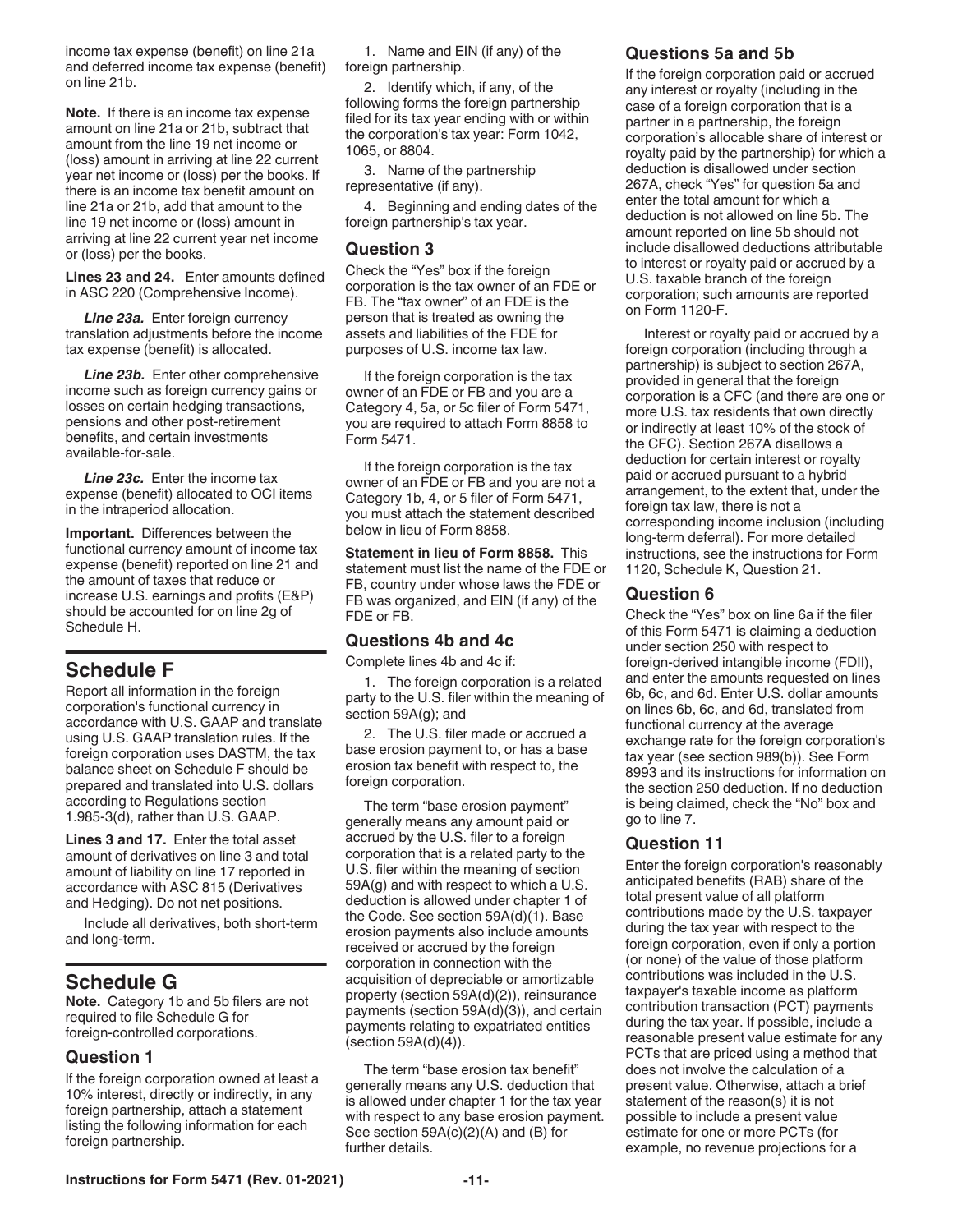PCT that is priced based on a sales-based royalty from a comparable uncontrolled transaction).

# **Question 12**

If the U.S. taxpayer engaged in multiple PCTs during the tax year with the foreign corporation and used different methods to price the PCTs, then check the appropriate boxes to indicate which methods were selected as the best method for one or more of the PCTs reported in the tax year. See Regulations section 1.482-7(g) for more information on the methods applicable to PCTs.

# **Question 14a**

Under section 367(d), a U.S. transferor must report an annual income inclusion attributed to the intangible property transferred to a foreign corporation over the useful life of the property. Check "Yes" if the foreign corporation received any intangible property in a prior year or the

current tax year in an exchange under section 351 or section 361 from a U.S. transferor that is required to report a section 367(d) annual income inclusion for the tax year. If "Yes," complete line 14b.

# **Question 14b**

Enter the amount of the E&P reduction made by the foreign corporation for the current tax year that equals the amount required to be included in the income of the U.S. transferor. See section 367(d). This amount should also be entered on Schedule H, Current Earnings and Profits, as a net subtraction on line 2i.

# **Question 15**

A foreign corporation may qualify as an expatriated foreign subsidiary under Regulations section 1.7874-12(a)(9) if such foreign corporation is a CFC with respect to which an expatriated entity as defined in Regulations section 1.7874-12(a)(8) is a U.S. shareholder.

Certain transactions involving an expatriated foreign subsidiary and/or its U.S. shareholders may be subject to special rules. If the answer to Question 15 is "Yes," attach a statement providing the name and EIN of the domestic corporation or partnership as defined in Regulations section 1.7874-12(a)(6) and the relationship of the foreign corporation to the domestic corporation or partnership.

# **Question 19**

Check the "Yes" box on line 19 if you answer "Yes" to any of the 22 questions in the Schedule G, Line 19 table below. If "Yes," enter the Corresponding Code(s) from the table in the entry space provided on line 19 of the form. Enter the applicable corresponding code in capital letters. Enter a space between each code. Also attach the statement described in the table below.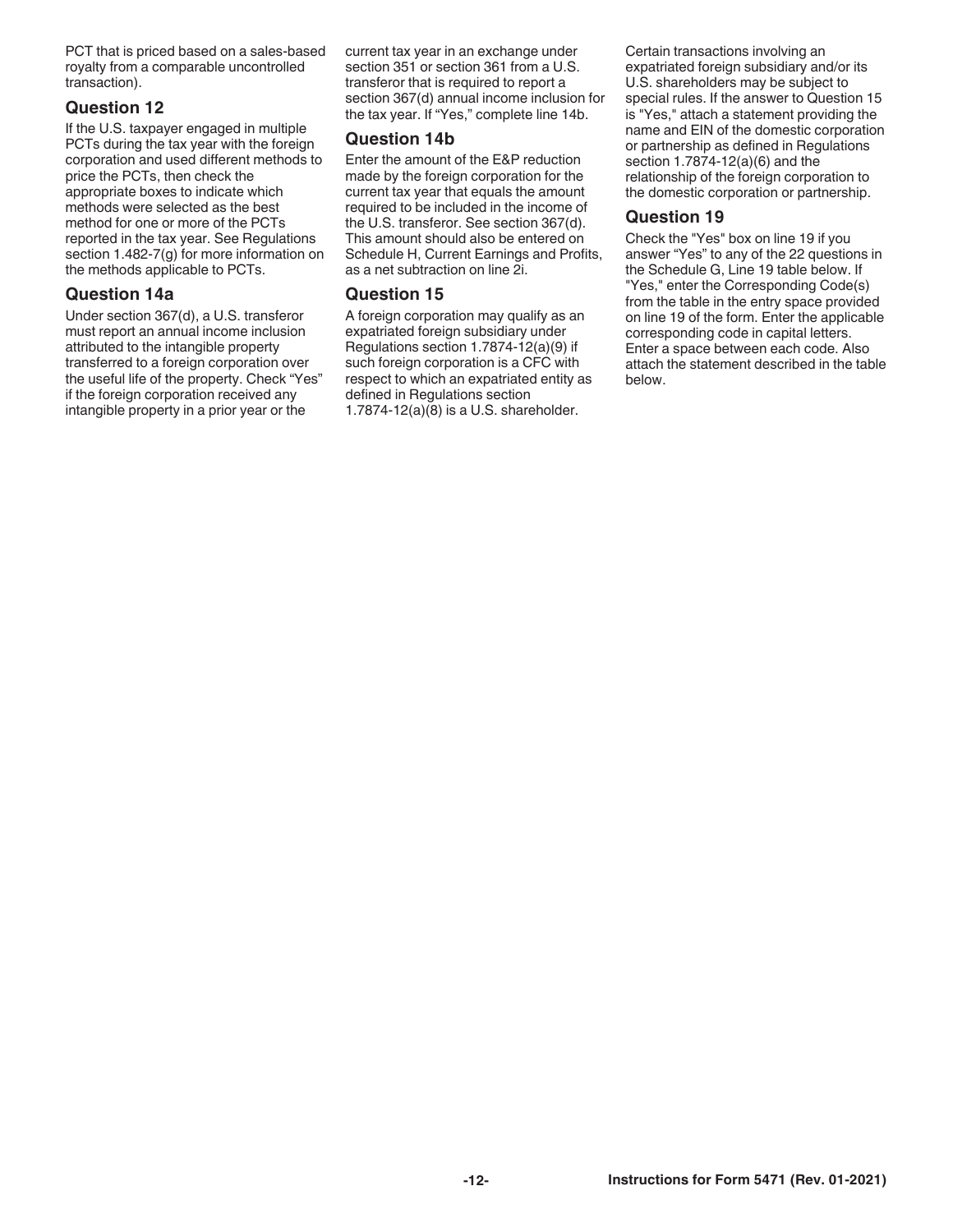# **Form 5471**

# **Schedule G, Line 19**

|   | Question                                                                                                                                                                                                                                                                                                                                                                                                                                                                                                                                                  | See Worksheet A in the If "Yes,"<br><b>Schedule I instructions</b>                                                                                                                                                  | Corresponding<br>Code to enter<br>on<br>Schedule G,<br>line 19 | Code<br><b>Description</b>          | If "Yes," content of<br>statement to be<br>attached to Form 5471                                                               |
|---|-----------------------------------------------------------------------------------------------------------------------------------------------------------------------------------------------------------------------------------------------------------------------------------------------------------------------------------------------------------------------------------------------------------------------------------------------------------------------------------------------------------------------------------------------------------|---------------------------------------------------------------------------------------------------------------------------------------------------------------------------------------------------------------------|----------------------------------------------------------------|-------------------------------------|--------------------------------------------------------------------------------------------------------------------------------|
| 1 | During the tax year, was the sum of the CFC's foreign base company<br>income (determined without regard to deductions) and gross<br>insurance income less than the lesser of 5% of gross income or \$1<br>million?                                                                                                                                                                                                                                                                                                                                        | In other words, is line 7<br>less than line 8 and less<br>than \$1 million?                                                                                                                                         | <b>DM</b>                                                      | De minimis                          | Amount excluded by<br>reason of the de<br>minimis rule (but only to<br>the extent not already<br>included in amounts<br>below) |
| 2 | During the tax year, did the CFC receive any item of income that was<br>subject to an effective rate of income tax imposed by a foreign country<br>greater than 90% of the maximum rate of tax specified in section 11?                                                                                                                                                                                                                                                                                                                                   | In other words, is<br>line 13g, 14d, 15d, 16d,<br>18d, or 19d of Worksheet<br>A greater than zero?                                                                                                                  | HT                                                             | High Tax                            | Sum of the amounts<br>from lines 13g, 14d,<br>15d, 16d, 18d, and 19d                                                           |
| 3 | During the tax year, was the CFC's foreign personal holding company<br>income, foreign base company sales income, or foreign base<br>company services income reduced so as to take into account any<br>deductions (including taxes)?                                                                                                                                                                                                                                                                                                                      | In other words, is<br>line 13b, 13d, 13e, 14b,<br>15b, or 16b of Worksheet<br>A greater than zero?                                                                                                                  | <b>DED</b>                                                     | Deductions<br>taken into<br>account | Sum of the amounts<br>from lines 13b, 13d,<br>13e, 14b, 15b, and 16b                                                           |
| 4 | During the tax year, did the CFC have any gains or losses that (i) arise<br>out of commodity hedging transactions, (ii) are active business gains<br>or losses from the sale of commodities (and substantially all of the<br>corporation's commodities are property described in section 1221(a)<br>(1), (2), or (8)), or (iii) are foreign currency gains or losses (as defined<br>in section 988(b)) attributable to any section 988 transactions?                                                                                                      | In other words, are any<br>amounts described in<br>section 954(c)(1)(C)(i),<br>(ii), or (iii) excluded from<br>line 1c of Worksheet A?                                                                              | <b>AHC</b>                                                     | Active/hedging<br>commodities       | Sum of the excluded<br>amounts described in<br>section 954(c)(1)(C)(i),<br>$(ii)$ , and $(iii)$                                |
| 5 | During the tax year, did the CFC have excess foreign currency gains<br>over foreign currency losses as defined in section 988(b) attributable<br>to any section 988 transaction directly related to the business needs of<br>the foreign corporation?                                                                                                                                                                                                                                                                                                     | In other words, are any<br>amounts excluded from<br>line 1d of Worksheet A by<br>reason of being<br>attributable to a<br>transaction(s) directly<br>related to the business<br>needs of the foreign<br>corporation? | BN                                                             |                                     | Business needs Amount excluded                                                                                                 |
| 6 | During the tax year, did the CFC receive, from a person other than a<br>related person within the meaning of section $954(d)(3)$ , rents or<br>royalties that were derived in the active conduct of a trade or business?                                                                                                                                                                                                                                                                                                                                  | In other words, are any<br>amounts described in<br>section $954(c)(2)(A)$<br>excluded from line 1a of<br>Worksheet A?                                                                                               | <b>ARR</b>                                                     | Active rents/<br>royalties          | Amount excluded                                                                                                                |
| 7 | During the tax year, did the CFC derive, in the conduct of a banking<br>business, interest that is export financing interest?                                                                                                                                                                                                                                                                                                                                                                                                                             | In other words, are any<br>amounts described in<br>section $954(c)(2)(B)$<br>excluded from line 1a of<br>Worksheet A?                                                                                               | EF                                                             | Certain export<br>financing         | Amount excluded                                                                                                                |
| 8 | During the tax year, was the CFC a regular dealer in property<br>described in section 954(c)(1)(B), forward contracts, option contracts,<br>or similar financial instruments (including notional principal contracts<br>and all instruments referenced to commodities)? If so, did the foreign<br>corporation derive any item of income, gain, deduction, or loss (other<br>than any item described in section $954(c)(1)(A)$ , (E), or (G)) from any<br>transaction entered into in the ordinary course of its trade or business<br>as a regular dealer? | In other words, are any<br>amounts described in<br>section 954(c)(2)(C)(i)<br>excluded from line 1a of<br>Worksheet A?                                                                                              | RD                                                             |                                     | Regular dealers   Amount excluded                                                                                              |
| 9 | During the tax year, was the CFC a securities dealer within the<br>meaning of section 475? If so, did the foreign corporation derive any<br>interest or dividend or equivalent amount described in section 954(c)<br>(1)(E) or (G) from any transaction entered into in the ordinary course of<br>its trade or business as a securities dealer?                                                                                                                                                                                                           | In other words, are any<br>amounts described in<br>section 954(c)(2)(C)(ii)<br>excluded from line 1a of<br>Worksheet A?                                                                                             | <b>SD</b>                                                      | <b>Securities</b><br>dealers        | Amount excluded                                                                                                                |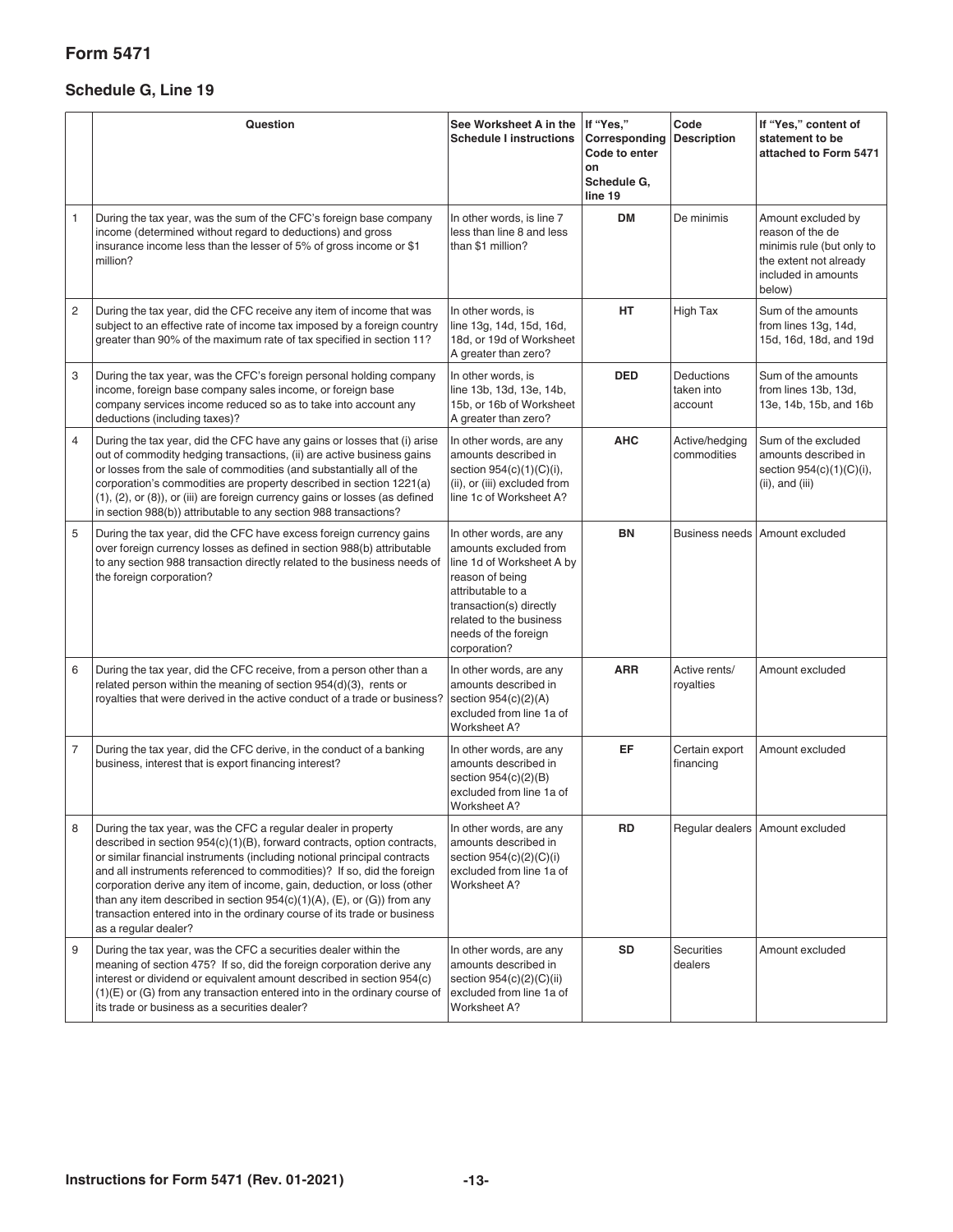# **Form 5471, Schedule G, Line 19, continued**

|    | Question                                                                                                                                                                                                                                                                                                                                                                                                                                                                                                                                                                                                                                                                                                                                                                                                                                                                                                                                           | See Worksheet A in the<br><b>Schedule I instructions</b>                                                                                                                                                                                                           | If "Yes,"<br>Corresponding<br>Code to enter<br>on<br>Schedule G,<br>line 19 | Code<br><b>Description</b>             | If "Yes," content of<br>statement to be<br>attached to Form<br>5471 |
|----|----------------------------------------------------------------------------------------------------------------------------------------------------------------------------------------------------------------------------------------------------------------------------------------------------------------------------------------------------------------------------------------------------------------------------------------------------------------------------------------------------------------------------------------------------------------------------------------------------------------------------------------------------------------------------------------------------------------------------------------------------------------------------------------------------------------------------------------------------------------------------------------------------------------------------------------------------|--------------------------------------------------------------------------------------------------------------------------------------------------------------------------------------------------------------------------------------------------------------------|-----------------------------------------------------------------------------|----------------------------------------|---------------------------------------------------------------------|
| 10 | During the tax year, did the CFC receive dividends* or interest** from a<br>related person that (i) is a corporation created or organized under the<br>laws of the same country under the laws of which the CFC is created<br>or organized, and (ii) has a substantial part of its assets used in its<br>trade or business located in the same foreign country?<br>*Dividends (other than dividends with respect to any stock, which is<br>attributable to earnings and profits of the distributing corporation,<br>accumulated during any period during which the person receiving<br>such dividend did not hold such stock directly or indirectly through a<br>chain of one or more subsidiaries each of which meets the<br>requirements (i) and (ii)).<br>** Interest (other than interest that reduces the payor's subpart F<br>income or creates or increases a deficit that may reduce the subpart F<br>income of the payor or another CFC). | In other words, are any<br>amounts described in<br>section $954(c)(3)(A)(i)$<br>excluded from line 1a of<br>Worksheet A?                                                                                                                                           | <b>SCDI</b>                                                                 | Same country<br>dividends/<br>interest | Amount excluded                                                     |
| 11 | During the tax year, did the CFC receive, from a corporation that is a<br>related person, rents or royalties* for the use of, or privilege of using,<br>property within the country under the laws of which the CFC is created<br>or organized?<br>*Rents or royalties (other than rents or royalties that reduce the payor's<br>subpart F income or create or increase a deficit that may reduce the<br>subpart F income of the payor or another CFC).                                                                                                                                                                                                                                                                                                                                                                                                                                                                                            | In other words, are any<br>amounts described in<br>section 954(c)(3)(A)(ii)<br>excluded from line 1a of<br>Worksheet A?                                                                                                                                            | <b>SCRR</b>                                                                 | Same country<br>rents/royalties        | Amount excluded                                                     |
| 12 | During the tax year, did the CFC receive or accrue from a related CFC<br>dividends, interest (including factoring income treated as income<br>equivalent to interest for purposes of section $954(c)(1)(E)$ , rents, or<br>royalties attributable or properly allocable to income of the related<br>person which is neither subpart F income nor income treated as<br>effectively connected with the conduct of a trade or business in the<br><b>United States?</b>                                                                                                                                                                                                                                                                                                                                                                                                                                                                                | In other words, are any<br>amounts excluded from<br>line 1a of Worksheet A by<br>reason of the<br>look-through rule<br>described in section<br>954(c)(6)?                                                                                                          | LT.                                                                         | Look through                           | Amount excluded                                                     |
| 13 | During the tax year, did the CFC derive income (either directly or<br>through a branch or similar establishment, for example, disregarded<br>entity) in connection with the purchase or sale from, to, or on behalf of<br>a related person, of agricultural commodities not grown in the United<br>States in commercially marketable quantities?                                                                                                                                                                                                                                                                                                                                                                                                                                                                                                                                                                                                   | In other words, are any<br>amounts excluded from<br>line 3 of Worksheet A by<br>reason of the special rule<br>in Regulations section<br>$1.954 - 3(a)(1)(ii)?$                                                                                                     | AC                                                                          | Agricultural<br>commodities            | Amount excluded                                                     |
| 14 | During the tax year, did the CFC derive income (either directly or<br>through a branch or similar establishment, for example, disregarded<br>entity) in connection with the purchase or sale from, to, or on behalf of<br>a related person, of personal property manufactured in the same<br>country under the laws of which the CFC is created or organized?                                                                                                                                                                                                                                                                                                                                                                                                                                                                                                                                                                                      | In other words, are any<br>amounts that are derived<br>in connection with<br>property that does not<br>satisfy section 954(d)(1)<br>(A) excluded from line 3<br>of Worksheet A (that is,<br>income excluded by<br>reason of Regulations<br>section 1.954-3(a)(2))? | <b>SCM</b>                                                                  | Same country<br>manufacturing          | Amount excluded                                                     |
| 15 | During the tax year, did the CFC derive income (either directly or<br>through a branch or similar establishment, for example, disregarded<br>entity) in connection with the purchase or sale from, to, or on behalf of<br>a related person, of personal property purchased or sold for use or<br>consumption in the same country under the laws of which the CFC is<br>created or organized?                                                                                                                                                                                                                                                                                                                                                                                                                                                                                                                                                       | In other words, are any<br>amounts that are derived<br>in connection with<br>property that does not<br>satisfy section 954(d)(1)<br>(B) excluded from line 3<br>of Worksheet A (that is,<br>income excluded by<br>reason of Regulations<br>section 1.954-3(a)(3))? | <b>SCSU</b>                                                                 | Same country<br>sales/use              | Amount excluded                                                     |
| 16 | During the tax year, did the CFC derive income (either directly or<br>through a branch or similar establishment, for example, disregarded<br>entity) in connection with the purchase or sale from, to, or on behalf of<br>a related person, of personal property manufactured by the CFC within<br>the meaning of Regulations section 1.954-3(a)(4)(ii) or (iii)?                                                                                                                                                                                                                                                                                                                                                                                                                                                                                                                                                                                  | In other words, are any<br>amounts excluded from<br>line 3 of Worksheet A by<br>reason of Regulations<br>section 1.954-3(a)(4)(ii)<br>or (iii)?                                                                                                                    | PM                                                                          | Physical<br>manufacturing              | Amount excluded                                                     |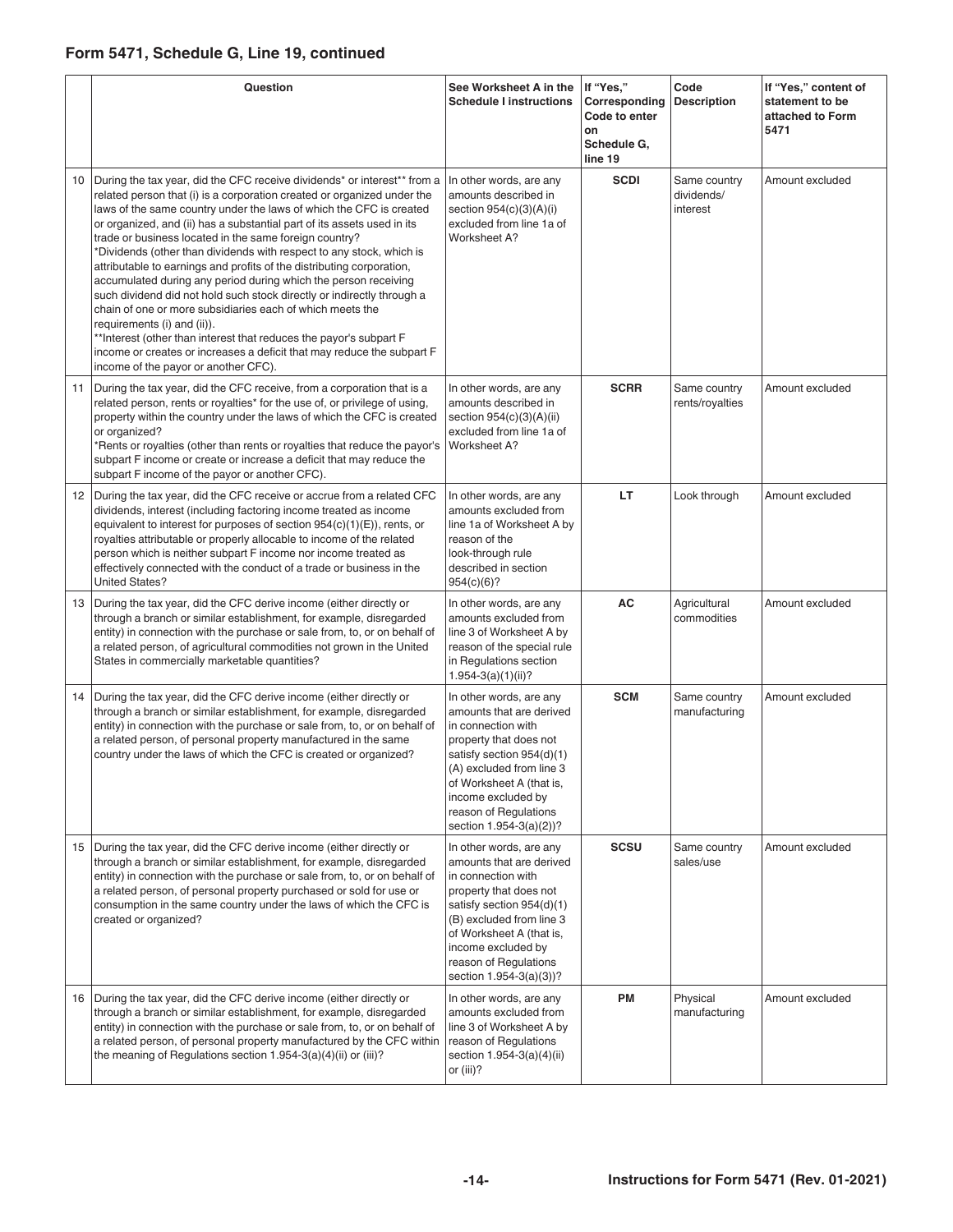# <span id="page-14-0"></span>**Form 5471, Schedule G, Line 19, continued**

|    | Question                                                                                                                                                                                                                                                                                                                                                                                                                                                                                                                                                                                                                                                            | See Worksheet A in the<br><b>Schedule I instructions</b>                                                                                                                                                                      | If "Yes,"<br>Corresponding<br>Code to enter<br>on<br>Schedule G.<br>line 19 | Code<br><b>Description</b>       | If "Yes," content of<br>statement to be<br>attached to Form<br>5471                    |
|----|---------------------------------------------------------------------------------------------------------------------------------------------------------------------------------------------------------------------------------------------------------------------------------------------------------------------------------------------------------------------------------------------------------------------------------------------------------------------------------------------------------------------------------------------------------------------------------------------------------------------------------------------------------------------|-------------------------------------------------------------------------------------------------------------------------------------------------------------------------------------------------------------------------------|-----------------------------------------------------------------------------|----------------------------------|----------------------------------------------------------------------------------------|
| 17 | During the tax year, did the CFC derive income (either directly or<br>through a branch or similar establishment, for example, disregarded<br>entity) in connection with the purchase or sale from, to, or on behalf<br>of a related person, of personal property manufactured by the CFC<br>within the meaning of Regulations section 1.954-3(a)(4)(iv)?                                                                                                                                                                                                                                                                                                            | In other words, are any<br>amounts excluded from<br>line 3 of Worksheet A by<br>reason of Regulations<br>section 1.954-3(a)(4)(iv)?                                                                                           | <b>SC</b>                                                                   | Substantial<br>contribution      | Amount excluded                                                                        |
| 18 | (a) During the tax year, did the CFC derive income in connection with<br>the purchase from or sale to a related or unrelated person of<br>personal property manufactured or sold for use outside the country<br>under the laws of which the CFC is created or organized (for<br>example, property manufactured or sold by a disregarded entity of<br>the CFC)? (b) During the tax year, did the CFC derive income (either<br>directly or through a branch or similar establishment, for example,<br>disregarded entity) in connection with the purchase or sale from, to,<br>or on behalf of a related party (for example, purchase or sales<br>commission income)? | In other words, are any<br>amounts excluded from<br>line 3 of Worksheet A by<br>reason of disregarding a<br>branch or similar<br>establishment (including<br>a disregarded entity) of<br>the CFC as separate from<br>the CFC? | <b>BR</b>                                                                   | <b>Branch</b>                    | Amount excluded                                                                        |
| 19 | During the tax year, was the CFC an eligible CFC (as defined in<br>section 954(h)(2)) that derived qualified banking or financing income<br>(as defined in section 954(h)(3))?                                                                                                                                                                                                                                                                                                                                                                                                                                                                                      | In other words, are any<br>amounts excluded from<br>lines 1a-1i of Worksheet<br>A by reason of the special<br>rule described in section<br>954(h)?                                                                            | AF                                                                          | Active financing                 | Amount excluded                                                                        |
| 20 | During the tax year, was the CFC a qualifying insurance company (as<br>defined in section 953(e)(3)) that derived qualified insurance income<br>(as defined in section 954(i)(2))?                                                                                                                                                                                                                                                                                                                                                                                                                                                                                  | In other words, are any<br>amounts excluded from<br>lines 1a-1i of Worksheet<br>A by reason of the special<br>rule described in section<br>954(i)?                                                                            | AI                                                                          | Active insurance                 | Amount excluded                                                                        |
| 21 | During the tax year, did the subpart F income of the CFC exceed the<br>earnings and profits of such corporation?                                                                                                                                                                                                                                                                                                                                                                                                                                                                                                                                                    | In other words, is line 36<br>of Worksheet A greater<br>than line 37c?                                                                                                                                                        | EP                                                                          | Earnings &<br>profits limitation | Excess of line 36 over<br>line 37c                                                     |
| 22 | Is the U.S. person filing this return relying on any exception(s),<br>exclusion(s), or other provision(s) not listed above to reduce or<br>exclude any amounts reported or reportable as subpart F income (of<br>or with respect to the CFC)?                                                                                                                                                                                                                                                                                                                                                                                                                       |                                                                                                                                                                                                                               | <b>XX</b>                                                                   | Other                            | Amount excluded,<br>reduction amount, or<br>other amount not<br>reported or reportable |

# **Question 20**

For the foreign corporation's annual accounting period with respect to which reporting is being made on this Form 5471, if the foreign corporation is required to file a U.S. income tax return (for example, Form 1120-F), check the "Yes" box if the foreign corporation has interest expense disallowed under section 163(j). If "Yes," enter the amount from the current year Form 8990, line 31.

# **Question 21**

For the foreign corporation's annual accounting period with respect to which reporting is being made on this Form 5471, if the foreign corporation is required to file a U.S. income tax return (for example, Form 1120-F), check the "Yes" box if the foreign corporation has previously disallowed interest expense under section 163(j) carried forward to the current tax year. If "Yes" enter the amount from the prior year Form 8990, line 31.

# **Question 22a**

Check the "Yes" box on line 22a if there was an extraordinary reduction with

respect to any controlling section 245A shareholder of the foreign corporation, as defined in Regulations section 1.245A-5(i) (2), during the tax year of the foreign corporation. See Regulations section 1.245A-5(e)(2)(i) for the definition of extraordinary reduction.

# **Question 22b**

If the answer to the question on line 22a was "Yes," complete the question on line 22b. Check the "Yes" box on line 22b if any controlling section 245A shareholder (as defined in Regulations section 1.245A-5(i)(2)) made an election to close the tax year of the foreign corporation such that no amount is treated as an extraordinary reduction amount or tiered extraordinary reduction amount as to any U.S. shareholder of the foreign corporation. See Regulations section 1.245A-5(e)(3)(i) for further guidance regarding the election to close the tax year. If the "Yes" box on line 22b has been checked and the U.S. shareholder filing the Form 5471 is a controlling section 245A shareholder of the foreign corporation, the U.S. shareholder filing

this Form 5471 must attach an Elective Section 245A Year-Closing Statement pursuant to Regulations section 1.245A-5 $(e)(3)(i)(C)$  containing the information required under Regulations section 1.245A-5(e)(3)(i)(D).

# **Schedule I**

Use Schedule I to report in U.S. dollars the U.S. shareholder's pro rata share of income from the foreign corporation reportable under subpart F and other income realized from a corporate distribution.

Certain filers may be able to use alternative information (as defined in section 3.01 of Rev. Proc. 2019-40) to determine certain amounts in this schedule. See the specific instructions for *[Item F](#page-7-0)*, earlier, for more details.

**Note.** A separate Schedule I must be filed by or for each Category 4, 5a, or 5b U.S. shareholder of the foreign corporation with respect to which reporting is furnished on this Form 5471.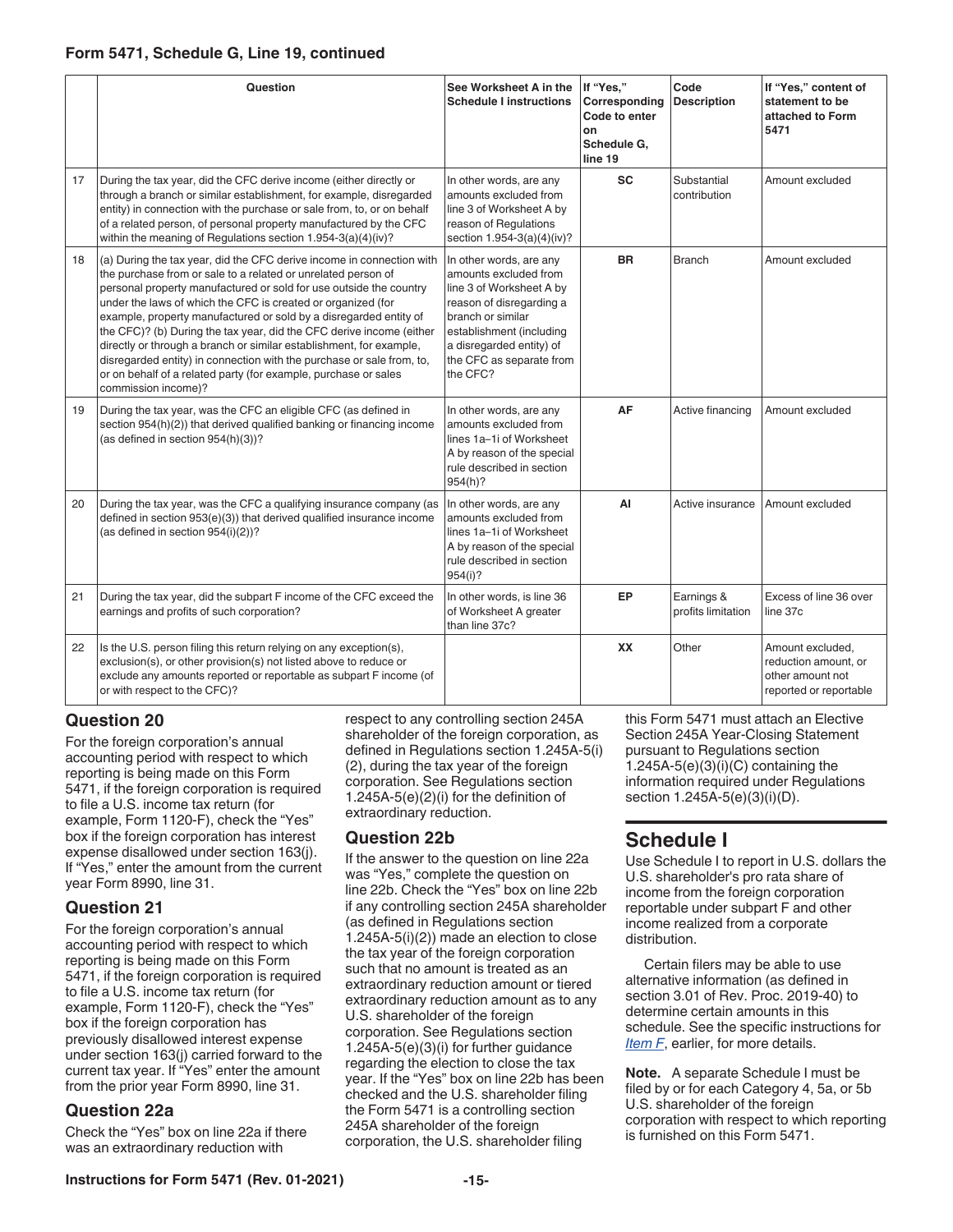# <span id="page-15-0"></span>**Line 1**

**Subpart F income.** U.S. shareholders of CFCs with subpart F income must report that income on their tax returns. For more information, see sections 245A, 951, 952, and 964(e).

# **Line 1a**

Corporate U.S. shareholders should enter the foreign-source portion of any subpart F income inclusions attributable to the sale or exchange by a CFC of stock in another foreign corporation described in section 964(e)(4) that is eligible for the section 245A dividends received deduction. Include the amount, if any, that is not eligible for the section 245A dividends received deduction on line 1e. Noncorporate U.S. shareholders should leave line 1a blank and include the amount, if any, of section 964(e)(4) dividend income on line 1e.

# **Line 1b**

Enter the amount of the U.S. shareholder's subpart F income inclusion attributable to tiered hybrid dividends received by the CFC. In general, a dividend received by a CFC from another CFC is a tiered hybrid dividend to the extent of the sum of the receiving CFC's hybrid deduction accounts with respect to shares of stock of the CFC that pays the dividend. As to a domestic corporation that is a U.S. shareholder with respect to both CFCs, the tiered hybrid dividend is treated as subpart F income of the receiving CFC, and the U.S. shareholder must include in its gross income its pro rata share of the tiered hybrid dividend. See section 245A(e)(2) and Regulations section 1.245A(e)-1(c) for additional information about tiered hybrid dividends.

# **Line 1c**

Enter the subpart F income inclusion attributable to tiered extraordinary disposition amounts resulting from distributions from an extraordinary disposition account of the shareholder filing this Form 5471 and received by the foreign corporation. See Regulations section 1.245A-5(d) for further guidance on tiered extraordinary disposition amounts.

# **Line 1d**

Enter the subpart F income inclusion attributable to tiered extraordinary reduction amounts resulting from extraordinary reductions. See Regulations section 1.245A-5(f) for further guidance on tiered extraordinary reduction amounts.

# **Lines 1e Through 1h**

Enter on lines 1e through 1h the amounts from Worksheet A, lines 63, 65, 67, and 69, respectively. However, corporate U.S. shareholders should report on line 1e the

amount from Worksheet A, line 63, less the amount, if any, reported on line 1a.

Use [Worksheet A](#page-17-0), later in these instructions, to compute the U.S. shareholder's pro rata share of subpart F income of the CFC, which is reportable on lines 1e through 1h. Do not include any income includible on Form 5471, Schedule I, lines 1a through 1d, or any income includible under section 951A (Schedule I-1 is used to provide information relating to section 951A). Subpart F income reportable on lines 1e through 1h includes the following.

- Adjusted net foreign base company
- income (lines 1 through 17). • Adjusted net insurance income (line 18).
- Adjusted net related person insurance income (line 19).
- International boycott income (line 20).
- Illegal bribes, kickbacks, and other payments (line 21).

• Income described in section 952(a)(5) (line 22).

**Important.** If the subpart F income of any CFC for any tax year was reduced because of the current E&P limitation, any excess of the E&P of the CFC for any subsequent tax year over the subpart F income of the CFC for the tax year must be recharacterized as subpart F income. As a result, if the foreign corporation has E&P for the tax period covered by this return that is subject to recapture as a result of a prior-year E&P limitation, add such recapture amount to the result from Worksheet A, line 69, and include the combined amount on line 1h (Other subpart F income). See the instructions for *[Line 37, Current E&P limitation](#page-21-0)*, later, for a discussion of the current-year E&P limitation.

# **Line 2**

Report on line 2 earnings invested in U.S. property (Worksheet B).

# **Line 3**

Reserved for future use.

# **Line 4**

Enter the factoring income (as defined in section 864(d)(1)) if no subpart F income is reported on line 1a of Worksheet A, because of the operation of the de minimis rule (see lines 1a and 10 of Worksheet A and the related instructions under *[Line 1a](#page-20-0)*  and *[Line 10, De minimis rule](#page-20-0)*), later.

# **Reporting Amounts on Lines 1 Through 4 on Your Income Tax Return**

U.S. shareholders should compute their pro rata share of the income on Form 5471, Schedule I, lines 1a through 1h, 2, and 4. For a corporate shareholder, enter the result on Form 1120, Schedule C,

line 16c, or on the comparable line of other corporate tax returns. For a noncorporate U.S. shareholder, enter the result on Schedule 1 (Form 1040), line 8 (Other income), or on the comparable line of other noncorporate tax returns.

### **Line 5a**

Enter the amount of dividends received by the shareholder from the foreign corporation that is eligible for a deduction under section 245A. This amount does not include the amount of dividends that are not eligible for a deduction under section 245A and are instead entered on lines 5b, 5c, and 5d. See section 245A for guidance on computing the amount of a dividend eligible for a deduction.

**Note.** The corporate U.S. shareholder should include the line 5a amount on Form 1120, Schedule C, line 13, column (a), or the comparable line of other corporate income tax returns. In doing so, the domestic corporate shareholder will take into account the rules of section 246(c)(5) and other applicable rules (such as those specified in sections 246(a)(1), 246(c)(1), 1059, and Temporary Regulations section 1.245A-5T).

# **Line 5b**

Enter the amount of the dividends received by the shareholder from the foreign corporation that is an extraordinary disposition amount. See Regulations section 1.245A-5(c) for rules for calculating an extraordinary disposition amount.

**Note.** The corporate U.S. shareholder should include the line 5b amount on Form 1120, Schedule C, line 14, column (a), or the comparable line of other corporate income tax returns.

# **Line 5c**

Enter the amount of the dividends received by the shareholder from the foreign corporation that is an extraordinary reduction amount. See Regulations section 1.245A-5(e) for rules for calculating an extraordinary reduction amount.

**Note.** The corporate U.S. shareholder should include the line 5c amount on Form 1120, Schedule C, line 14, column (a), or the comparable line of other corporate income tax returns.

# **Line 5d**

Enter the amount of hybrid dividends received by the U.S. shareholder from the foreign corporation. In general, in the case of a domestic corporation that is a U.S. shareholder with respect to a CFC, a dividend received by the domestic corporation from the CFC is a hybrid dividend to the extent of the sum of the U.S. shareholder's hybrid deduction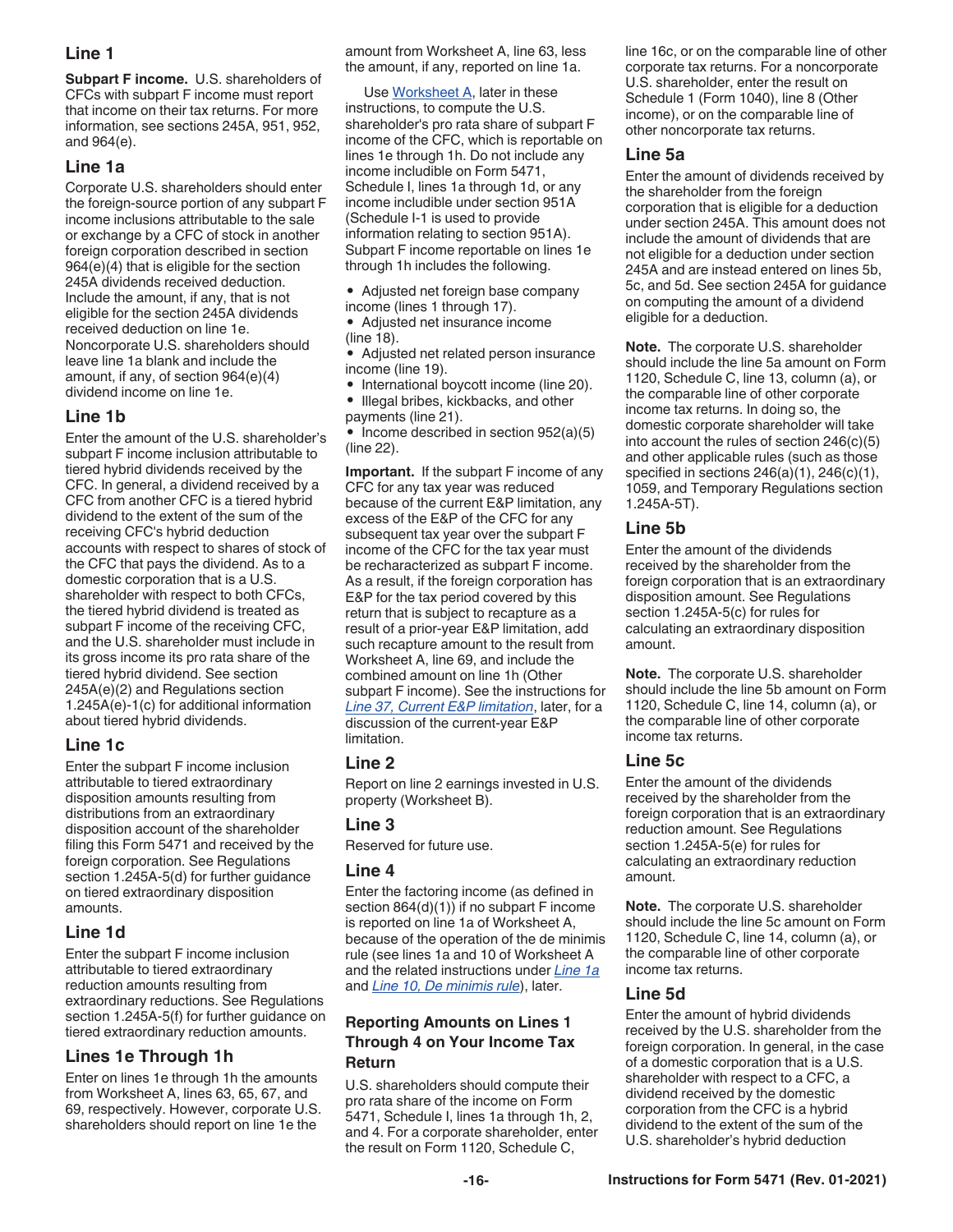<span id="page-16-0"></span>accounts with respect to shares of stock of the CFC. See section 245A(e) and Regulations section 1.245A(e)-1(b) for additional information about hybrid dividends.

**Note.** The corporate U.S. shareholder should include the line 5d amount on Form 1120, Schedule C, line 14, column (a), or the comparable line of other corporate income tax returns.

# **Line 5e**

Enter on line 5e dividends not reported on line 5a, 5b, 5c, or 5d.

**Note.** The corporate U.S. shareholder should include the line 5e amount on Form 1120, Schedule C, line 14, column (a), or the comparable line of other corporate income tax returns.

#### **Line 6**

If previously taxed E&P (PTEP) described in section 959(a) or (b) was distributed, enter the amount of foreign currency gain or (loss) on the distribution, computed under section 986(c). See Notice 88-71, 1988-2 C.B. 374, for rules for computing section 986(c) gain or (loss).

For a corporate U.S. shareholder, include the gain or (loss) as "Other income" on Form 1120, line 10, or on the comparable line of other corporate tax returns. For a noncorporate U.S. shareholder, include the result as "Other income" on Schedule 1 (Form 1040), line 8, or on the comparable line of other noncorporate tax returns.

Certain current year deficits of a member of the same chain of corporations may be considered in determining subpart F income. See section 952(c)(1)(C).

#### **Line 8a**

Check the "Yes" box on line 8a if the U.S. shareholder completing this form had an

extraordinary disposition account with respect to the foreign corporation having a balance greater than zero at any time during the tax year of the foreign corporation. See Regulations section 1.245A-5(c) for rules regarding an extraordinary disposition account.

#### **Line 8b**

If "Yes" is checked on line 8a, enter on line 8b the U.S. shareholder's extraordinary disposition account balance at the beginning and end of the foreign corporation's tax year. Attach a statement detailing any differences between the starting and ending balance of the extraordinary disposition account reported on line 8b.

# **Line 8c**

Enter on line 8c the CFC's total extraordinary disposition account balance with respect to all U.S shareholders of the CFC at the beginning of the CFC year and at the end of the CFC tax year. Attach a statement detailing any differences between the starting and ending balance reported on line 8c.

### **Line 9**

If the foreign corporation is a CFC and the filer is a domestic corporation, enter on line 9 the sum of the hybrid deduction accounts with respect to each share of stock of the CFC that the domestic corporation owns directly or indirectly (within the meaning of section 958(a)(2), and determined by treating a domestic partnership as foreign). The reported amount should reflect the balance of the hybrid deduction accounts as of the close of the tax year of the CFC, and after all adjustments to the hybrid deduction accounts for the tax year (for example, to reflect hybrid deductions of the CFC, or hybrid dividends paid by the CFC). For example, if the CFC is an upper-tier CFC

all the stock of which is owned by the filer, then line 9 must reflect the sum of the filer's hybrid deduction accounts with respect to shares of stock of the upper-tier CFC; if instead the CFC is a lower-tier CFC all the stock of which is owned by the filer through an upper-tier CFC, then line 9 must reflect the sum of the upper-tier CFC's hybrid deduction accounts with respect to shares of stock of the lower-tier CFC.

A hybrid deduction account with respect to a share of stock of a CFC reflects the amount of hybrid deductions of the CFC that has been allocated to the share. In general, a hybrid deduction is a deduction or other tax benefit allowed to the CFC (or a related person) under a foreign tax law for an amount paid, accrued, or distributed with respect to an instrument of the CFC that is stock for U.S. tax purposes. A hybrid deduction includes a deduction allowed to the CFC under a foreign tax law with respect to equity (such as a notional interest deduction). See Regulations section 1.245A(e)-1(d) for additional information about hybrid deduction accounts.

A domestic corporation that is a U.S. shareholder with respect to a CFC must maintain a hybrid deduction account with respect to each share of stock of the CFC that the domestic corporation owns directly or indirectly through a partnership, trust, or estate. In addition, certain upper-tier CFCs must maintain a hybrid deduction account with respect to each share of the stock of a lower-tier CFC that the upper-tier CFC owns directly or indirectly through a partnership, trust, or estate. See Regulations section 1.245A(e)-1(d) for more on maintenance of hybrid deduction accounts.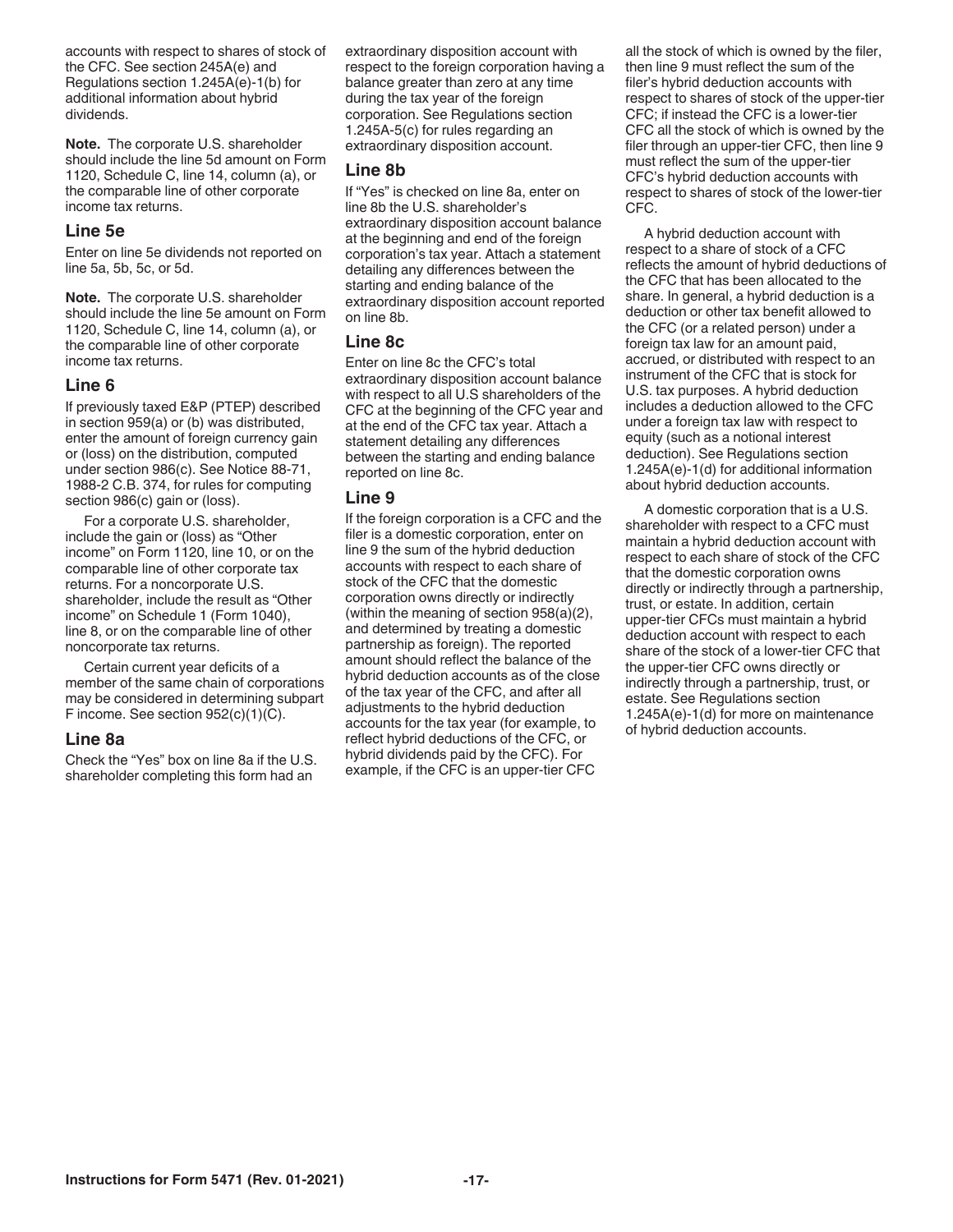<span id="page-17-0"></span>

|    | Summary of U.S. Shareholder's Pro Rata Share of Subpart F Income of a CFC (See the Worksheet A<br>instructions, later.) Enter the amounts on lines 1a through 62, 64, 66, and 68 in functional currency. |                                        |                         |
|----|----------------------------------------------------------------------------------------------------------------------------------------------------------------------------------------------------------|----------------------------------------|-------------------------|
| 1. | Gross foreign personal holding company income:                                                                                                                                                           |                                        |                         |
|    | a Dividends, interest, royalties, rents, and annuities (section 954(c)(1)(A)<br>(excluding amounts described in sections 954(c)(2), (3), and (6))                                                        | 1a                                     |                         |
|    | <b>b</b> Excess of gains over losses from certain property transactions<br>$(\text{section } 954(c)(1)(B))$ .                                                                                            | 1b                                     |                         |
|    | $\textbf{c}$ Excess of gains over losses from commodity transactions (section 954(c)(1)(C))                                                                                                              | 1c                                     |                         |
|    | d Excess of foreign currency gains over foreign currency losses (section 954(c)(1)(D))                                                                                                                   | 1d                                     |                         |
|    | <b>e</b> Income equivalent to interest (section $954(c)(1)(E)$ ).                                                                                                                                        | 1e                                     |                         |
| f. | Net income from a notional principal contract (section 954(c)(1)(F)).                                                                                                                                    | 1f                                     |                         |
|    | <b>g</b> Payments in lieu of dividends (section $954(c)(1)(G)$ ) $\ldots$ $\ldots$                                                                                                                       | 1g                                     |                         |
|    | h Certain amounts received for services under personal service<br>contracts (see section $954(c)(1)(H)$ ) $\ldots$ $\ldots$ $\ldots$                                                                     | 1h                                     |                         |
|    | Certain amounts from sales of partnership interests to which the<br>look-through rule of section $954(c)(4)$ applies                                                                                     | 1i                                     |                         |
| 2  | Gross foreign personal holding company income. Add lines 1a through 1i.                                                                                                                                  |                                        | $\mathbf{2}$            |
| 3  | Gross foreign base company sales income (see section 954(d))                                                                                                                                             |                                        | 3                       |
| 4  | Gross foreign base company services income (see section 954(e) exercise to the contract of the Gross of Gross                                                                                            |                                        | $\overline{\mathbf{4}}$ |
| 5  | Gross foreign base company income. Add lines 2 through 4                                                                                                                                                 | and the company of the company of      | 5                       |
| 6  | Gross insurance income (see sections 953 and 954(b)(3)(C) and the instructions for lines 18 and<br>19)<br><u>.</u><br>the contract of the contract of the con-                                           |                                        | 6                       |
| 7  | Gross foreign base company income and gross insurance income. Add lines 5 and 6                                                                                                                          |                                        | $\overline{7}$          |
| 8  | Enter 5% of total gross income (as computed for income tax purposes).                                                                                                                                    |                                        | 8                       |
| 9  | Enter 70% of total gross income (as computed for income tax purposes)                                                                                                                                    | and a state of the state               | 9                       |
| 10 | If line 7 is less than line 8 and less than \$1 million, enter -0- on this line and skip lines 11 through 19                                                                                             |                                        | 10                      |
| 11 | If line 7 is more than line 9, enter total gross income (as computed for income tax purposes).                                                                                                           |                                        | 11                      |
| 12 | Total adjusted gross foreign base company income and insurance income (enter the greater of                                                                                                              |                                        |                         |
| 13 | $line 7$ or line 11) $\ldots$ $\ldots$ $\ldots$ $\ldots$ $\ldots$ $\ldots$ $\ldots$ $\ldots$ $\ldots$ $\ldots$ $\ldots$ $\ldots$<br>Adjusted net foreign personal holding company income:                |                                        | 12                      |
|    | a Enter amount from line 2                                                                                                                                                                               | 13а                                    |                         |
|    | <b>b</b> Expenses directly related to amount on line 2                                                                                                                                                   | 13 <sub>b</sub>                        |                         |
|    | c Subtract line 13b from line 13a                                                                                                                                                                        | 13с                                    |                         |
|    | d Related person interest expense (see section 954(b)(5))                                                                                                                                                | 13d                                    |                         |
|    | e Other expenses allocated and apportioned to the amount on line 2                                                                                                                                       |                                        |                         |
|    | under section 954(b)(5)<br>the contract of the contract of the contract of the                                                                                                                           | 13e                                    |                         |
|    | f Net foreign personal holding company income. Subtract the sum of<br>lines 13d and 13e from line 13c $\ldots$ $\ldots$ $\ldots$ $\ldots$ $\ldots$                                                       | 13f                                    |                         |
|    | g Net foreign personal holding company income excluded under<br>high-tax exception                                                                                                                       | 13g                                    |                         |
|    | h Subtract line 13g from line 13f                                                                                                                                                                        |                                        | 13h                     |
| 14 | Adjusted net foreign base company sales income:                                                                                                                                                          | 14a                                    |                         |
|    | a Enter amount from line 3                                                                                                                                                                               |                                        |                         |
|    | <b>b</b> Expenses allocated and apportioned to the amount on line 3 under<br>section $954(b)(5)$                                                                                                         | 14b                                    |                         |
|    | c Net foreign base company sales income. Subtract line 14b from line 14a                                                                                                                                 | 14 <sub>c</sub>                        |                         |
|    | d Net foreign base company sales income excluded under high-tax exception.                                                                                                                               | 14d                                    |                         |
|    | e Subtract line 14d from line 14c                                                                                                                                                                        |                                        | 14e                     |
| 15 | Adjusted net foreign base company services income:                                                                                                                                                       |                                        |                         |
|    | a Enter amount from line 4                                                                                                                                                                               | 15a                                    |                         |
|    | <b>b</b> Expenses allocated and apportioned to line 4 under section 954(b)(5)                                                                                                                            | 15b                                    |                         |
|    | c Net foreign base company services income. Subtract line 15b from line 15a.                                                                                                                             | 15c                                    |                         |
| е  | <b>d</b> Net foreign base company services income excluded under high-tax exception<br>Subtract line 15d from line 15c<br>and the second control of the second                                           | 15d                                    | 15e                     |
| 16 | Adjusted net full inclusion foreign base company income:                                                                                                                                                 |                                        |                         |
|    | <b>a</b> Enter the excess, if any, of line 11 over line $7 \cdot \cdot \cdot \cdot$                                                                                                                      | 16a                                    |                         |
|    | <b>b</b> Expenses allocated and apportioned under section 954(b)(5)                                                                                                                                      | 16b                                    |                         |
|    | c Net full inclusion foreign base company income. Subtract line 16b from line 16a                                                                                                                        | 16с<br>16d                             |                         |
|    | d Net full inclusion foreign base company income excluded under high-tax exception                                                                                                                       | $\mathbf{z} = \mathbf{z} + \mathbf{z}$ | 16e                     |
|    |                                                                                                                                                                                                          |                                        |                         |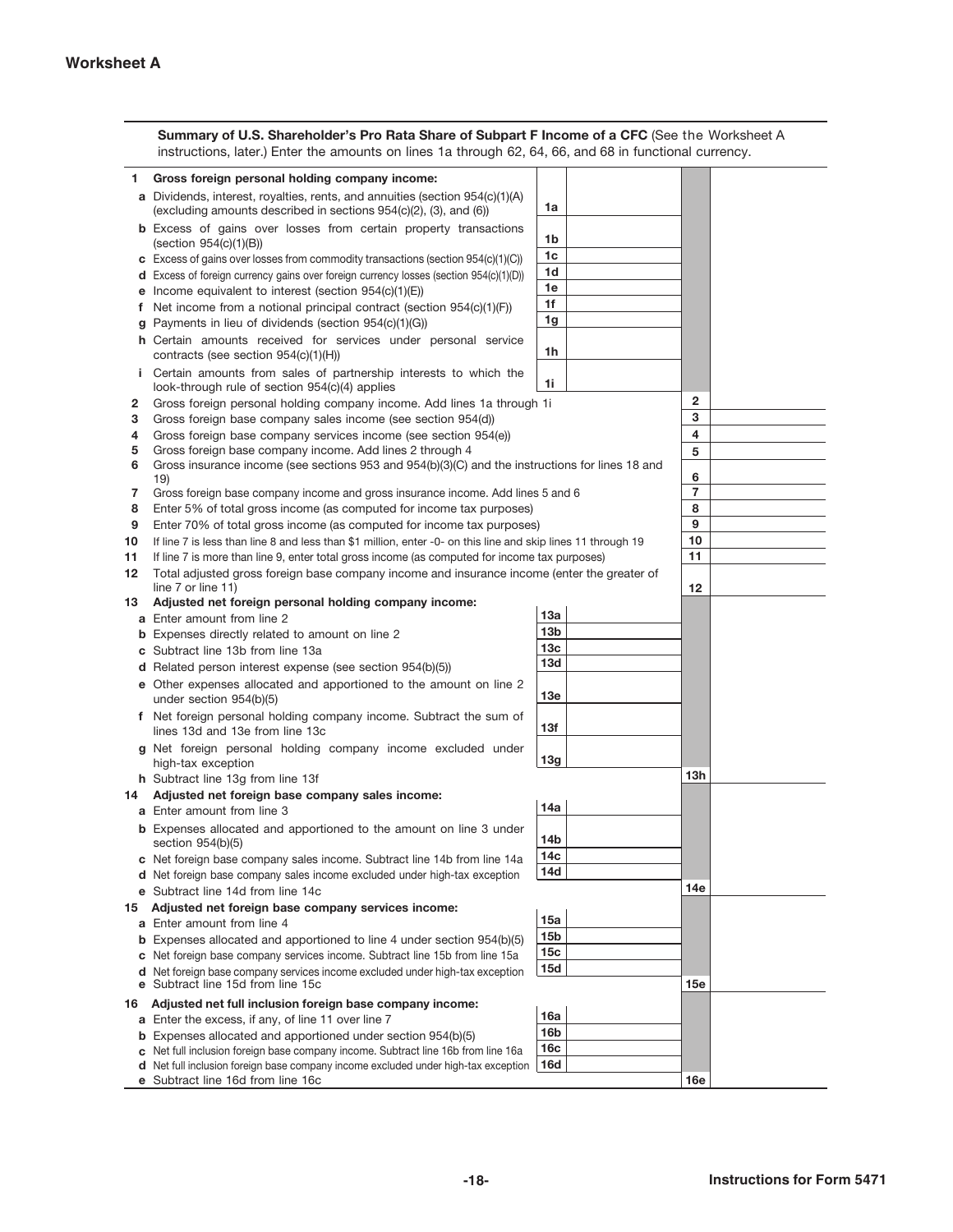# **Worksheet A**

|    | <b>Worksheet A</b> (continued) (See instructions.)                                                                      |                                       |                 |
|----|-------------------------------------------------------------------------------------------------------------------------|---------------------------------------|-----------------|
| 17 | Adjusted net foreign base company income. Add lines 13h, 14e, 15e, and 16e                                              |                                       | 17              |
| 18 | Adjusted net insurance income (other than related person insurance income):                                             |                                       |                 |
|    | a Enter amount from line 6 (other than related person insurance income)                                                 | 18a                                   |                 |
|    | <b>b</b> Expenses allocated and apportioned to the amount on line 18a under                                             |                                       |                 |
|    |                                                                                                                         | 18 <sub>b</sub>                       |                 |
|    | <b>c</b> Net insurance income. Subtract line 18b from line $18a$ , $\ldots$ , $\ldots$                                  | 18 <sub>c</sub>                       |                 |
| d  | Net insurance income excluded under high-tax exception                                                                  | 18d                                   |                 |
|    |                                                                                                                         | $\mathcal{L}=\mathcal{L}=\mathcal{L}$ | 18 <sub>e</sub> |
| 19 | Adjusted net related person insurance income:                                                                           |                                       |                 |
|    | <b>a</b> Enter amount from line 6 that is related person insurance income                                               | 19a                                   |                 |
|    | <b>b</b> Expenses allocated and apportioned to the amount on line 19a under                                             |                                       |                 |
|    | section 953 $\ldots$ $\ldots$ $\ldots$ $\ldots$ $\ldots$ $\ldots$ $\ldots$ $\ldots$ $\ldots$ $\ldots$                   | 19 <sub>b</sub>                       |                 |
| с  | Net related person insurance income. Subtract line 19b from line 19a.                                                   | 19 <sub>c</sub>                       |                 |
| d  | Net related person insurance income excluded under high-tax exception                                                   | 19d                                   |                 |
| е  |                                                                                                                         |                                       | 19e             |
| 20 |                                                                                                                         |                                       | 20              |
| 21 |                                                                                                                         |                                       | 21              |
| 22 |                                                                                                                         |                                       | 22              |
| 23 | Subpart F income before application of sections 952(b) and (c) and section 959(b). Add lines 17,                        |                                       |                 |
|    |                                                                                                                         |                                       | 23              |
| 24 | Enter the portion of line 13h that is U.S. source income effectively                                                    |                                       |                 |
|    | connected with a U.S. trade or business (section 952(b))                                                                | 24                                    |                 |
| 25 | Exclusions under section 959(b) that apply to line 13h amount                                                           | 25                                    |                 |
| 26 | Section 954(c) subpart F Foreign Personal Holding Company Income. Subtract the sum of                                   |                                       |                 |
|    | lines 24 and 25 from line 13h $\ldots$ $\ldots$ $\ldots$ $\ldots$ $\ldots$ $\ldots$ $\ldots$ $\ldots$ $\ldots$ $\ldots$ |                                       | 26              |
| 27 | Enter the portion of line 14e that is U.S. source income effectively                                                    |                                       |                 |
|    | connected with a U.S. trade or business (section $952(b)$ )                                                             | 27                                    |                 |
| 28 | Exclusions under section 959(b) that apply to line 14e amount $\ldots$                                                  | 28                                    |                 |
| 29 | Section 954(d) subpart F Foreign Base Company Sales Income. Subtract the sum of lines 27                                |                                       |                 |
|    |                                                                                                                         |                                       | 29              |
| 30 | Enter the portion of line 15e that is U.S. source income effectively                                                    |                                       |                 |
|    | connected with a U.S. trade or business (section $952(b)$ )                                                             | 30                                    |                 |
| 31 | Exclusions under section 959(b) that apply to line 15e amount                                                           | 31                                    |                 |
| 32 | Section 954(e) subpart F Foreign Base Company Services Income. Subtract the sum of lines                                |                                       |                 |
|    |                                                                                                                         |                                       | 32              |
| 33 | Enter the sum of the portion of lines 16e, 18e, 19e, 20, 21, and 22 that is                                             |                                       |                 |
|    | U.S. source income effectively connected with a U.S. trade or business                                                  |                                       |                 |
|    | $(\text{section } 952(b))$                                                                                              | 33                                    |                 |
| 34 | Exclusions under section 959(b) that apply to line 16e, 18e, 19e, 20, 21,                                               |                                       |                 |
|    | and 22 amounts $\cdots$ $\cdots$ $\cdots$ $\cdots$ $\cdots$ $\cdots$ $\cdots$                                           | 34                                    |                 |
| 35 | Other subpart F income. Subtract the sum of lines 33 and 34 from the sum of lines 16e. 18e.                             |                                       | 35              |
| 36 | Total subpart Fincome. Add lines 26, 29, 32, and 35                                                                     |                                       | 36              |
| 37 | <b>Current E&amp;P limitation computation:</b>                                                                          |                                       |                 |
| a  |                                                                                                                         | 37a                                   |                 |
| b  | Tested loss (enter as a positive number-see instructions)                                                               | 37b                                   |                 |
|    | c Total of line 37a and line 37b $\ldots$ $\ldots$ $\ldots$ $\ldots$ $\ldots$ $\ldots$                                  | 37c                                   |                 |
| 38 | Enter the smaller of line 36 or line 37c                                                                                |                                       | 38              |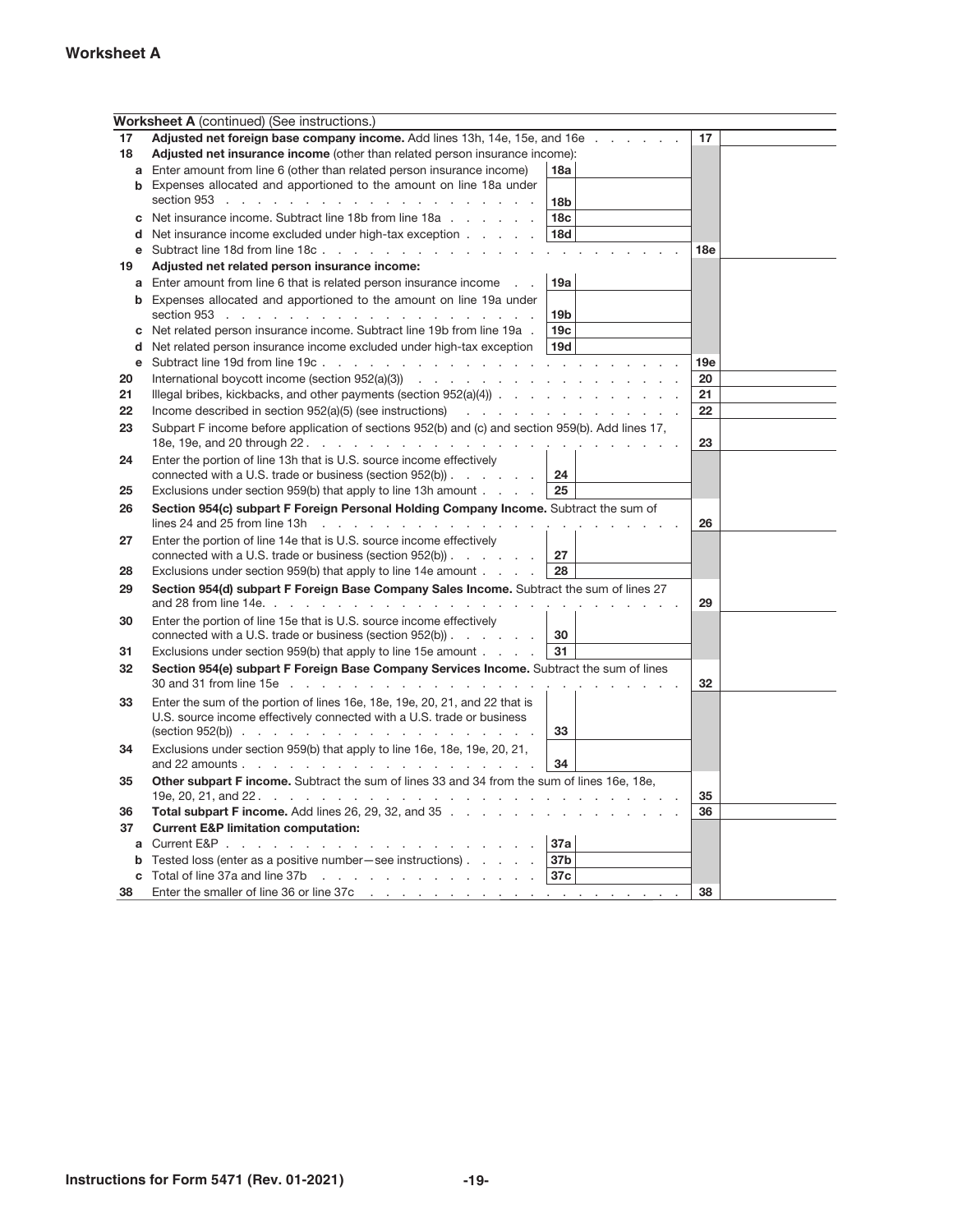# **-20- Instructions for Form 5471 (Rev. 01-2021)**

# **Worksheet A**

|    | <b>Worksheet A</b> (continued) (See instructions.)                                                                                                                                                                                                                                                                                                                                                                                                                                                        |    |    |
|----|-----------------------------------------------------------------------------------------------------------------------------------------------------------------------------------------------------------------------------------------------------------------------------------------------------------------------------------------------------------------------------------------------------------------------------------------------------------------------------------------------------------|----|----|
| 39 | If the amount on line 37c is less than the amount on line 36, allocate the subpart F income remaining (after having been limited)<br>to lines 40, 41, 42, and 43 below in the manner prescribed by Regulations section 1.952-1(e). If the amount on line 37c is<br>greater than or equal to the amount on line 36, enter the amount from line 26 onto line 40, enter the amount from line 29 onto<br>line 41, enter the amount from line 32 onto line 42, and enter the amount from line 35 onto line 43. |    |    |
| 40 | Section 954(c) subpart F Foreign Personal Holding Company Income subtotal                                                                                                                                                                                                                                                                                                                                                                                                                                 |    | 40 |
| 41 | Section 954(d) subpart F Foreign Base Company Sales Income subtotal                                                                                                                                                                                                                                                                                                                                                                                                                                       |    | 41 |
| 42 | Section 954(e) subpart F Foreign Base Company Services Income subtotal                                                                                                                                                                                                                                                                                                                                                                                                                                    |    | 42 |
| 43 |                                                                                                                                                                                                                                                                                                                                                                                                                                                                                                           |    | 43 |
| 44 | Shareholder's pro rata share of line 40                                                                                                                                                                                                                                                                                                                                                                                                                                                                   | 44 |    |
| 45 | Shareholder's pro rata share of export trade income that applies to line<br>44 amount (see section $970(a)$ )                                                                                                                                                                                                                                                                                                                                                                                             | 45 |    |
| 46 | Section 954(c) subpart F Foreign Personal Holding Company Income subtotal. Subtract line 45                                                                                                                                                                                                                                                                                                                                                                                                               |    | 46 |
| 47 | Shareholder's pro rata share of line 41.                                                                                                                                                                                                                                                                                                                                                                                                                                                                  | 47 |    |
| 48 | Shareholder's pro rata share of export trade income that applies to line<br>47 amount (see section 970(a)) $\ldots$ $\ldots$ $\ldots$ $\ldots$ $\ldots$ $\ldots$                                                                                                                                                                                                                                                                                                                                          | 48 |    |
| 49 | Section 954(d) subpart F Foreign Base Company Sales Income subtotal. Subtract line 48 from line                                                                                                                                                                                                                                                                                                                                                                                                           |    |    |
|    |                                                                                                                                                                                                                                                                                                                                                                                                                                                                                                           |    | 49 |
| 50 | Shareholder's pro rata share of line 42                                                                                                                                                                                                                                                                                                                                                                                                                                                                   | 50 |    |
| 51 | Shareholder's pro rata share of export trade income that applies to line<br>50 amount (see section $970(a)$ )                                                                                                                                                                                                                                                                                                                                                                                             | 51 |    |
| 52 | Section 954(e) subpart F Foreign Base Company Services Income subtotal. Subtract line 51 from                                                                                                                                                                                                                                                                                                                                                                                                             |    | 52 |
| 53 | Shareholder's pro rata share of line 43                                                                                                                                                                                                                                                                                                                                                                                                                                                                   | 53 |    |
| 54 | Shareholder's pro rata share of export trade income that applies to line<br>53 amount (see section 970(a)) $\ldots$ $\ldots$ $\ldots$ $\ldots$ $\ldots$ $\ldots$ $\mid$ 54                                                                                                                                                                                                                                                                                                                                |    |    |
| 55 | Other subpart F income subtotal. Subtract line 54 from line 53                                                                                                                                                                                                                                                                                                                                                                                                                                            |    | 55 |
| 56 |                                                                                                                                                                                                                                                                                                                                                                                                                                                                                                           |    | 56 |
| 57 | Divide the number of days in the tax year that the corporation was a                                                                                                                                                                                                                                                                                                                                                                                                                                      |    |    |
|    | CFC by the number of days in the tax year and multiply the result by                                                                                                                                                                                                                                                                                                                                                                                                                                      |    |    |
|    |                                                                                                                                                                                                                                                                                                                                                                                                                                                                                                           | 57 |    |
| 58 | Dividends paid to any other person with respect to your stock during                                                                                                                                                                                                                                                                                                                                                                                                                                      | 58 |    |
| 59 | Divide the number of days in the tax year you did not own such stock                                                                                                                                                                                                                                                                                                                                                                                                                                      |    |    |
|    | by the number of days in the tax year and multiply the result by line 56.                                                                                                                                                                                                                                                                                                                                                                                                                                 | 59 |    |
| 60 | Enter the smaller of line 58 or line 59                                                                                                                                                                                                                                                                                                                                                                                                                                                                   | 60 |    |
| 61 | Shareholder's pro rata share of subpart F income. Subtract line 60 from line 57.                                                                                                                                                                                                                                                                                                                                                                                                                          |    | 61 |
| 62 | Amount of line 61 that applies to section 954(c) subpart F Foreign Personal Holding Company                                                                                                                                                                                                                                                                                                                                                                                                               |    | 62 |
| 63 | Translate the amount on line 62 from functional currency to U.S. dollars at the average exchange<br>rate. See section 989(b). Enter the result here and on Form 5471, Schedule I, line 1e                                                                                                                                                                                                                                                                                                                 |    | 63 |
| 64 | Amount of line 61 that applies to section 954(d) subpart F Foreign Base Company Sales Income .                                                                                                                                                                                                                                                                                                                                                                                                            |    | 64 |
| 65 | Translate the amount on line 64 from functional currency to U.S. dollars at the average exchange<br>rate. See section 989(b). Enter the result here and on Form 5471, Schedule I, line 1f                                                                                                                                                                                                                                                                                                                 |    | 65 |
| 66 | Amount of line 61 that applies to section 954(e) subpart F Foreign Base Company Services Income                                                                                                                                                                                                                                                                                                                                                                                                           |    | 66 |
| 67 | Translate the amount on line 66 from functional currency to U.S. dollars at the average exchange                                                                                                                                                                                                                                                                                                                                                                                                          |    |    |
|    | rate. See section 989(b). Enter the result here and on Form 5471, Schedule I, line 1g                                                                                                                                                                                                                                                                                                                                                                                                                     |    | 67 |
| 68 | Amount of line 61 that applies to other subpart Fincome                                                                                                                                                                                                                                                                                                                                                                                                                                                   |    | 68 |
| 69 | Translate the amount on line 68 from functional currency to U.S. dollars at the average exchange<br>rate. See section 989(b). Enter the result here and on Form 5471, Schedule I, line 1h.                                                                                                                                                                                                                                                                                                                |    | 69 |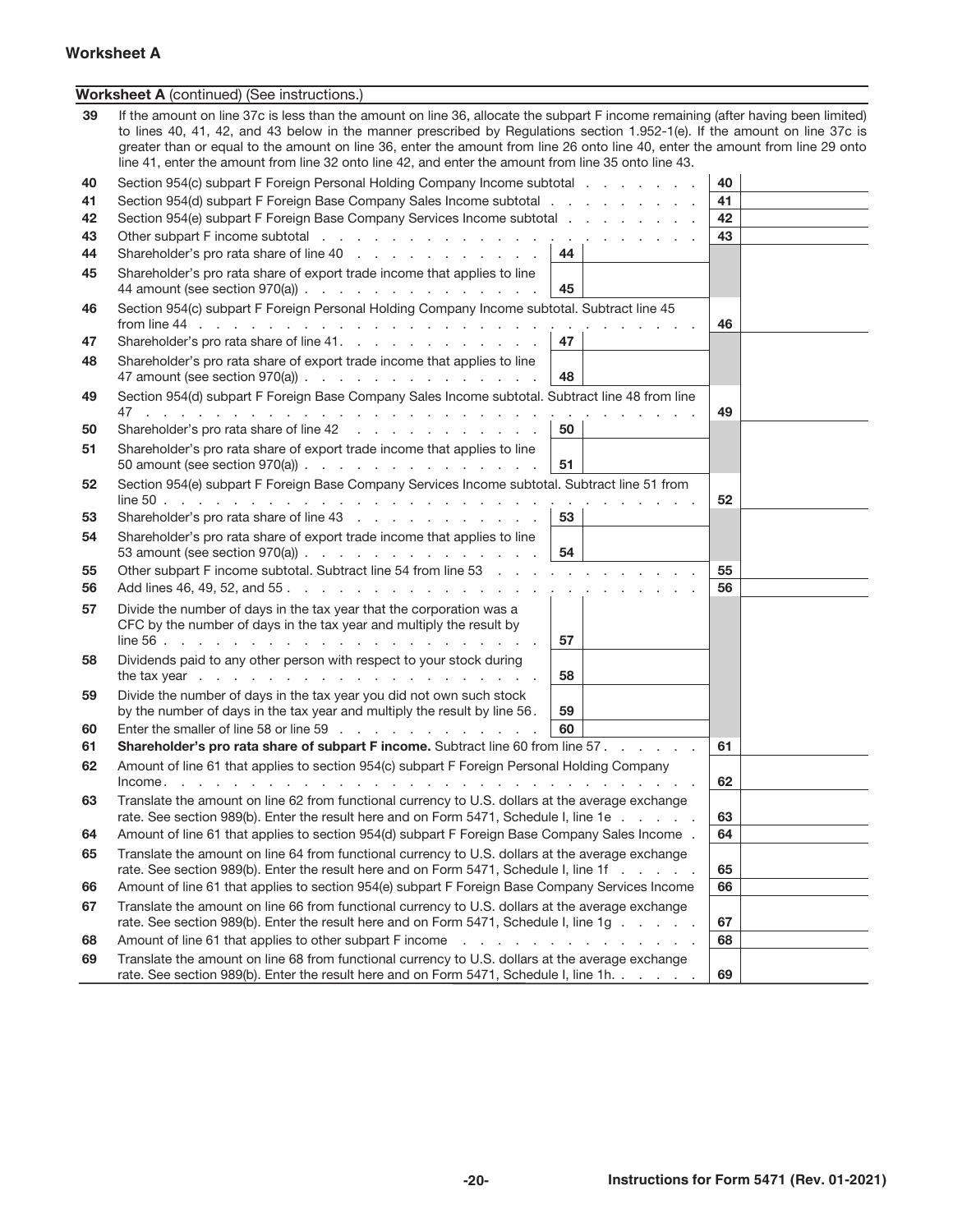#### <span id="page-20-0"></span>**Worksheet A Instructions**

#### **Foreign base company income.**

Foreign base company income generally does not include the following.

• Foreign base company shipping income as defined in former section 954(f).

• Foreign personal holding company income derived in the active conduct of a banking, finance, or similar business (section 954(h)).

• Exempt insurance income under section 953(e) and certain investment income of a qualifying insurance company or a qualifying insurance branch (sections 953(a)(2) and 954(i)).

• Certain income derived in the ordinary course of business of a securities dealer (section 954(c)(2)(C)(i)).

#### **Line 1a. Do not** include:

• Interest from conducting a banking business that is "export financing interest" (section 904(d)(2)(G));

• Rents and royalties from actively conducting a trade or business received from a person other than a "related person" (as defined in section 954(d)(3)); and

• Dividends, interest, rent, or royalty income from related corporate payors described in section 954(c)(3) or (6). However, see section 964(e) for an exception to section 954(c)(3) and section 964(e)(4) for an exception to section 954(c)(6).

Interest income includes factoring income arising when a person acquires a trade or service receivable (directly or indirectly) from a related person. The income is treated as interest on a loan to the obligor under section 864(d)(1) and is generally not eligible for the de minimis, export financing, and related party exceptions to the inclusion of subpart F income. Also, a trade or service receivable acquired or treated as acquired by a CFC from a related U.S. person is considered an investment in U.S. property for purposes of section 956 (Worksheet B) if the obligor is a U.S. person.

**Line 1b.** Enter the excess of gains over losses from the sale or exchange of: • Property that produces the type of

income reportable on line 1a; • An interest in a trust, partnership, or

REMIC; however, see the instructions for *Line 1i* for an exception that provides for look-through treatment for certain sales of partnership interests; or

• Property that does not produce any income.

**Do not** include the following.

• Income, gain, deduction, or loss from any transaction (including a hedging transaction) and transactions involving physical settlement of a regular dealer in property, forward contracts, option

contracts, and similar financial instruments (section 954(c)(2)(C)).

• Gains and losses from the sale or exchange of any property that, in the hands of the CFC, is property described in section 1221(a)(1).

**Line 1c.** Enter the excess of gains over losses from transactions (including futures, forward, and similar transactions) in any commodities. See section 954(c)(1) (C) for exceptions. See section 954(c)(5) for a definition and special rules relating to commodity transactions.

**Line 1d.** Enter the excess of foreign currency gains over foreign currency losses from section 988 transactions. An exception applies to transactions directly related to the business needs of a CFC.

**Line 1e.** Enter any income equivalent to interest, including income from commitment fees (or similar amounts) for loans actually made.

**Line 1f.** Include net income from notional principal contracts (except a contract entered into to hedge inventory property).

**Line 1g.** Include payments in lieu of dividends that are made as required under section 1058.

**Line 1h.** Enter amounts received: • Under a contract under which the corporation is to furnish personal services if (a) some person other than the corporation has a right to designate (by name or by description) the individual who is to perform the services, or (b) the individual who is to perform the services is designated (by name or by description) in the contract; and

• From the sale or other disposition of such a contract.

**Note.** The above rules apply with respect to amounts received for services under a particular contract only if at some time during the tax year 25% or more in value of the outstanding stock of the corporation is owned, directly or indirectly, by or for the individual who has performed, is to perform, or may be designated (by name or by description) as the one to perform, such services.

**Line 1i.** For tax years beginning after December 31, 2004, in the case of any sale by a CFC of an interest in a partnership with respect to which the CFC is a 25% owner (defined below), such CFC is treated for purposes of computing its foreign personal holding company income as selling the proportionate share of the assets of the partnership attributable to such interest. Thus, the sale of a partnership interest by a CFC that meets the ownership threshold constitutes subpart F income only to the extent that a proportionate sale of the underlying partnership assets attributable to the partnership interest would constitute

subpart F income. Do not report these amounts on line 1b. Instead, report them on line 1i.

*25% owner.* For purposes of these rules, a 25% shareholder is a CFC that owns directly 25% or more of the capital or profits interest in a partnership. For purposes of the preceding sentence, if a CFC is a shareholder or partner of a corporation or partnership, the CFC is treated as owning directly its proportionate share of any such capital or profits interest held directly or indirectly by such corporation or partnership. If a CFC is treated as owning a capital or profits interest in a partnership under constructive ownership rules similar to the rules of section 958(b), the CFC shall be treated as owning such interest directly or indirectly for purposes of this definition.

**Line 10. De minimis rule.** If the sum of foreign base company income (determined without regard to section 954(b)(5)) and gross insurance income (as defined in section  $954(b)(3)(C)$ ) for the tax year is **less than** the smaller of 5% of gross income for income tax purposes, or \$1 million, then no portion of the gross income for the tax year is treated as foreign base company income or insurance income. In this case, enter zero on line 10 and skip lines 11 through 19. Otherwise, go to line 11.

**Line 11. Full inclusion rule.** If the sum of foreign base company income (determined without regard to section 954(b)(5)) and gross insurance income for the tax year exceeds 70% of gross income for income tax purposes, the entire gross income for the tax year must (subject to the high-tax exception described below, the section 952(b) exclusion, and the deductions to be taken into account under section 954(b)(5)) be treated as foreign base company income or insurance income, whichever is appropriate. In this case, enter total gross income (for income tax purposes) on line 11. Otherwise, enter zero.

**Lines 13g, 14d, 15d, 16d, 18d, and 19d. Exception for certain income subject to high foreign taxes.** Foreign base company income and insurance income do not include any item of income received by a CFC if the taxpayer establishes that such income was subject to an effective rate of income tax imposed by a foreign country that is greater than 90% of the maximum rate of tax specified in section 11. For more information, see section 954(b)(4) and Regulations section 1.954-1(d)(1).

**Line 18. Adjusted net insurance income.** In determining a shareholder's pro rata share of the subpart F income of a CFC, insurance income is any income: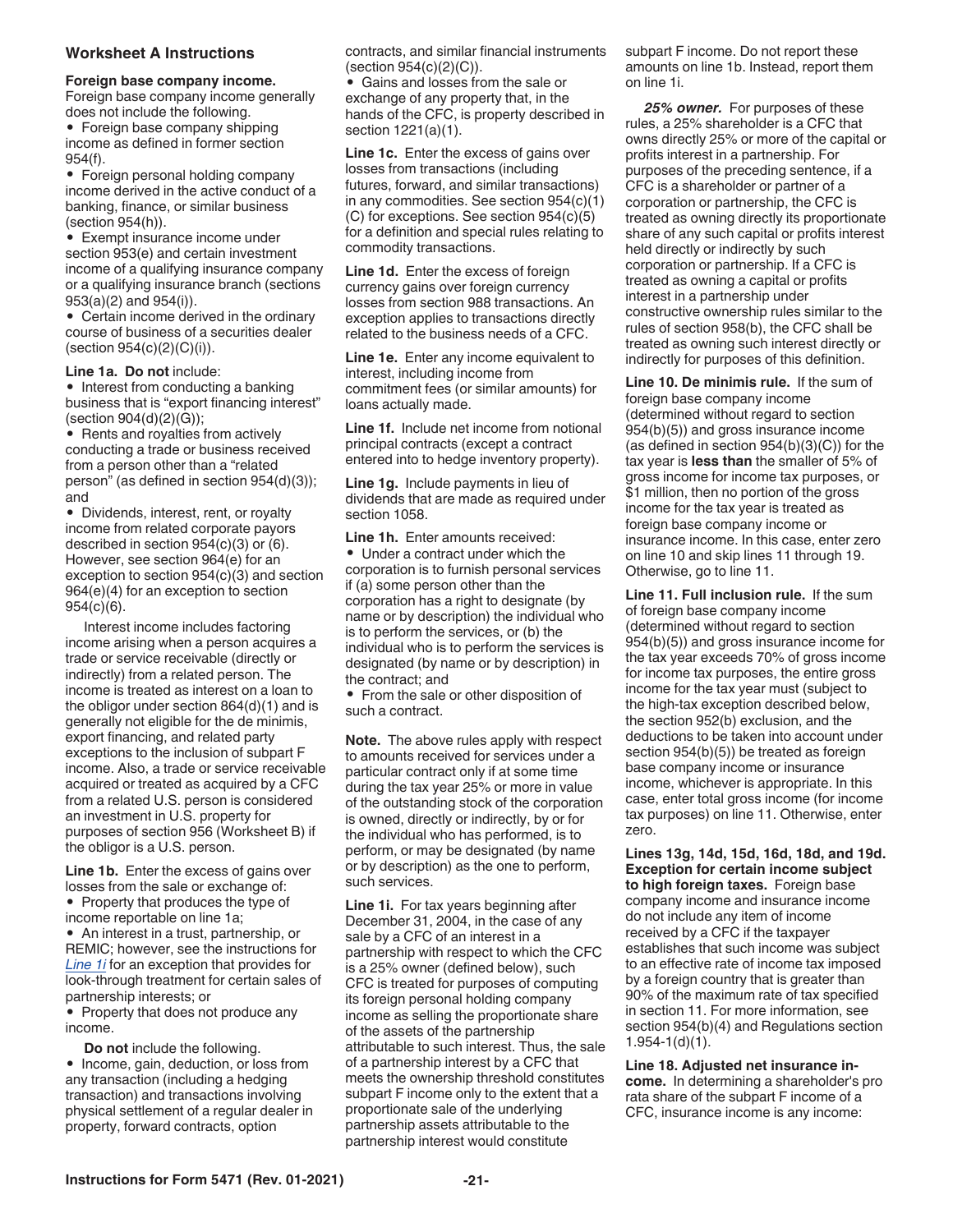<span id="page-21-0"></span>• That is attributable to the issuing (or reinsuring) of any insurance or annuity contract:

1. For property in, liability from an activity in, or for the lives or health of residents of a country other than the country under the laws of which the CFC is created or organized; or

2. For risks not described in (1) above, resulting from any arrangement in which another corporation receives a substantially equal amount of premiums or other consideration for issuing (or reinsuring) a contract described in (1) above.

• That would, subject to the modifications provided in sections 953(b)(1) and 953(b) (2), be taxed under subchapter L (insurance company tax) if such income were income of a domestic insurance company.

**Line 19. Adjusted net related person insurance income.** In determining a shareholder's pro rata share of the subpart F income of a CFC, related person insurance income is any insurance income (within the meaning of section 953(a)) attributable to a policy of insurance or reinsurance for which the person insured (directly or indirectly) is a U.S. shareholder (as defined in section  $953(c)(1)(A)$ ) in a CFC, or a related person (as defined in section  $953(c)(6)$ ) to such a shareholder. In such case, the pro rata share referred to above is to be determined under the rules of section 953(c)(5).

*Exceptions.* The above definition does not apply to any foreign corporation if:

• At all times during the foreign corporation's tax year, less than 20% of the total combined voting power of all classes of stock of the corporation entitled to vote, and less than 20% of the total value of the corporation, is owned (directly or indirectly under the principles of section 883(c)(4)) by persons who are (directly or indirectly) insured under any policy of insurance or reinsurance issued by the corporation or who are related persons to any such person;

• The related person insurance income (determined on a gross basis) of the corporation for the tax year is less than 20% of its insurance income for the tax year determined without regard to the provisions of section 953(a)(1) that limit insurance income to income from countries other than the country in which the corporation was created or organized; or

• The corporation:

1. Elects to treat its related person insurance income for the tax year as income effectively connected with the conduct of a trade or business in the United States,

2. Elects to waive all treaty benefits (other than from section 884) for related person insurance income, and

3. Meets any requirement the IRS may prescribe to ensure that any tax on such income is paid.

This election will not be effective if the corporation was a disqualified corporation (as defined in section  $953(c)(3)(E)$ ) for the tax year for which the election was made or for any prior tax year beginning after 1986. See section 953(c)(3)(D) for special rules for this election.

**Mutual life insurance companies.** The related person insurance income rules also apply to mutual life insurance companies under regulations prescribed by the Secretary. For these purposes, policyholders must be treated as shareholders.

**Line 20. International boycott income.** 

If a CFC or a member of a controlled group (within the meaning of section 993(a)(3)) that includes the CFC has operations in, or related to, a country (or with the government, a company, or a national of a country) that requires participation in or cooperation with an international boycott as a condition of doing business within such country or with the government, company, or national of that country, a portion of the CFC's income is included in subpart F income. The amount included is determined by multiplying the CFC's income (other than income included under section 951 and U.S. source effectively connected business income described in section 952(b)) by the international boycott factor. This factor is a fraction determined on Schedule A (Form 5713).

*Special rule.* If the shareholder of a CFC can clearly demonstrate that the income earned for the tax year is from specific operations, then, instead of applying the international boycott factor, the addition to subpart F income is the amount specifically from the operations in which there was participation in or cooperation with an international boycott. See Schedule B (Form 5713).

**Line 21. Illegal bribes, kickbacks, and other payments.** Enter the total of any illegal bribes, kickbacks, or other payments (within the meaning of section

162(c)) paid by or on behalf of the corporation, directly or indirectly, to an official, employee, or agent of a government.

**Line 22. Income described in section 952(a)(5).** The income of a CFC derived from any foreign country during any period during which section 901(j) applies to such foreign country will be deemed to be income to the U.S. shareholders of such CFC. As of the date these instructions were revised, section 901(j) applied to Iran, North Korea, Sudan, and Syria.

**Note.** Prior to December 22, 2015, section 901(j) applied to Cuba. Rev. Rul. 2016-8 provides that as of December 22, 2015, section 901(j) no longer applies to Cuba.

**Lines 24, 27, 30, and 33. Exclusion of U.S. income.** Subpart F income does not include any U.S. source income (which, for these purposes, includes all carrying charges and all interest, dividends, royalties, and other investment income received or accrued by a FSC) that is effectively connected with a CFC's conduct of a trade or business in the United States unless that item is exempt from taxation (or is subject to a reduced rate of tax) pursuant to a treaty obligation of the United States or the Code.

**Line 37. Current E&P limitation.** A

CFC's subpart F income is limited to the sum of the following.

• Its current year E&P, computed under the special rule of section 952(c)(1). Enter this amount on line 37a.

• Any tested loss under section 951A(c) (2)(B)(ii). If the total of all lines 6 of all separate Schedules I-1 (Form 5471) for the CFC is a negative number, enter the amount as a positive number on line 37b. If the total of all lines 6 is a positive number or zero, enter -0- on line 37b.

The amount included in the gross income of a U.S. shareholder of a CFC under section 951(a)(1)(A) for any tax year and attributable to a qualified activity must be reduced by the shareholder's pro rata share of any qualified deficit (see section 952(c)(1)(B)).

**Lines 39 through 43.** If Worksheet A, line 37c, is less than the amount on Worksheet A, line 36, allocate the subpart F income remaining (after having been limited) (that is, the line 38 amount) to the four categories of subpart F income listed on Worksheet A, lines 40 through 43, using the rules of Regulations section 1.952-1(e).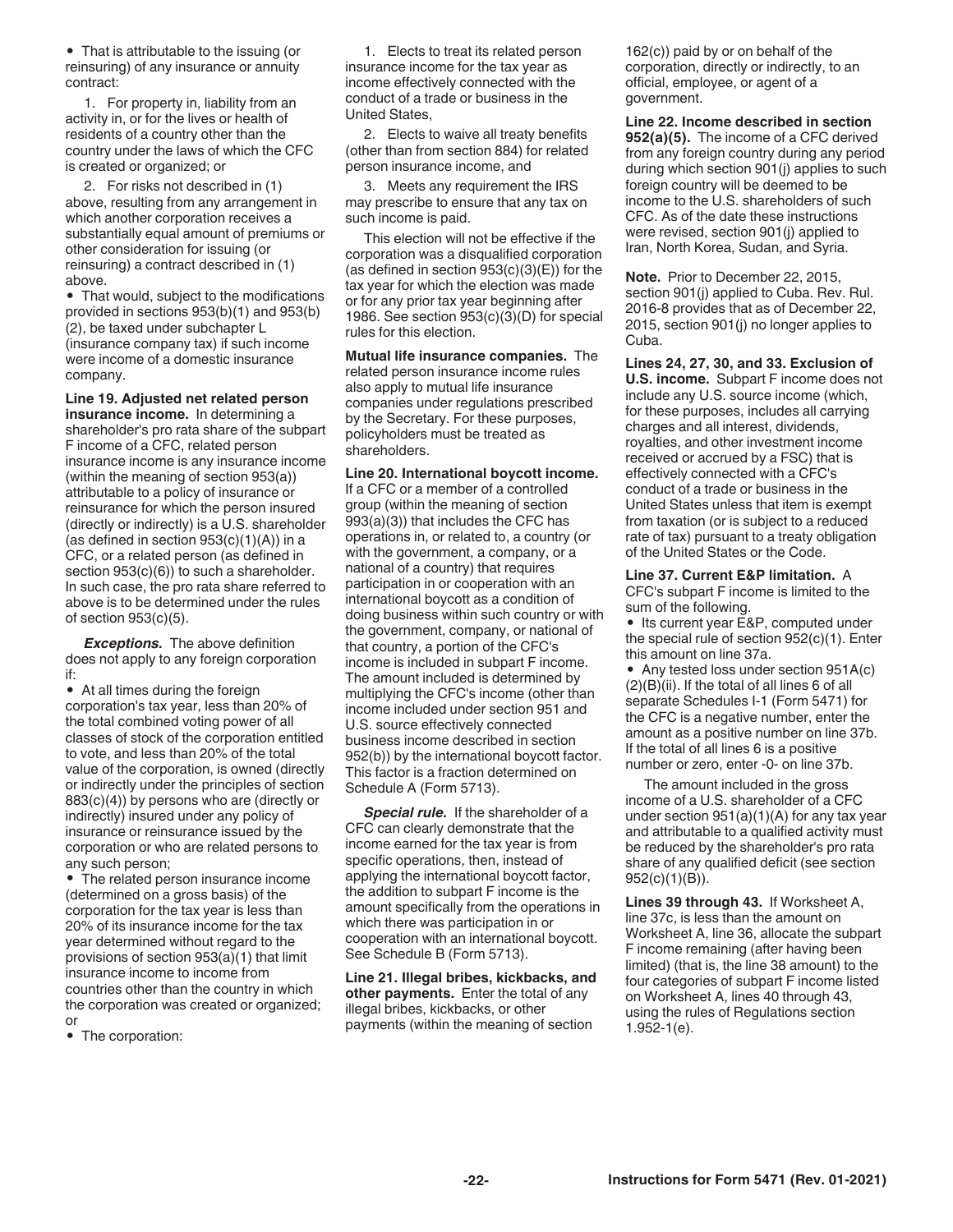#### <span id="page-22-0"></span>**Worksheet B**

|    | U.S. Shareholder's Pro Rata Share of Earnings of a CFC Invested in U.S. Property<br>Enter the amounts on lines 1 through 18 in functional currency.                                                            |                         |  |  |
|----|----------------------------------------------------------------------------------------------------------------------------------------------------------------------------------------------------------------|-------------------------|--|--|
| 1  | Amount of U.S. property (as defined in sections 956(c) and (d)) held (directly or indirectly) by the CFC                                                                                                       |                         |  |  |
|    | as of the close of:                                                                                                                                                                                            |                         |  |  |
| a  | 1a                                                                                                                                                                                                             |                         |  |  |
| b  | 1 <sub>b</sub>                                                                                                                                                                                                 |                         |  |  |
| C  | The third quarter of the tax year entitled as a set of the third quarter of the tax year.<br>1c                                                                                                                |                         |  |  |
| d  | 1 <sub>d</sub><br>The fourth quarter of the tax year                                                                                                                                                           |                         |  |  |
| 2  | Number of quarter-ends the foreign corporation was a CFC during the tax year<br>$\blacktriangleright$                                                                                                          | $\overline{2}$          |  |  |
| 3  | Average amount of U.S. property held (directly or indirectly) by the CFC as of the close of each<br>quarter of the tax year. (Add lines 1a through 1d. Divide this amount by the number on line 2.).           | 3                       |  |  |
| 4  |                                                                                                                                                                                                                | $\overline{\mathbf{4}}$ |  |  |
| 5  | Earnings and profits described in section $959(c)(1)(A)$ with respect to the U.S. shareholder after<br>reductions (if any) for current year distributions that affect the U.S. shareholder's section 959(c)(1) | 5                       |  |  |
| 6  |                                                                                                                                                                                                                | 6                       |  |  |
| 7  | Applicable earnings:                                                                                                                                                                                           |                         |  |  |
| a  | Current year earnings and profits<br>7a                                                                                                                                                                        |                         |  |  |
| b  |                                                                                                                                                                                                                |                         |  |  |
| 8  | Enter the greater of line 7a or line 7b.                                                                                                                                                                       | 8                       |  |  |
| 9  |                                                                                                                                                                                                                | 9                       |  |  |
| 10 |                                                                                                                                                                                                                | 10 <sup>1</sup>         |  |  |
| 11 | Earnings and profits described in section $959(c)(1)$ .                                                                                                                                                        | 11                      |  |  |
| 12 |                                                                                                                                                                                                                | 12                      |  |  |
| 13 | Section 956(a)(2) amount. U.S. shareholder's pro rata share of the amount on line 12                                                                                                                           | 13                      |  |  |
| 14 | Section 956(a) amount. Enter the smaller of line 6 or line 13                                                                                                                                                  | 14                      |  |  |
| 15 | Amount of E&P described in section 959(a)(2) with respect to the U.S. shareholder                                                                                                                              | 15                      |  |  |
| 16 |                                                                                                                                                                                                                | 16                      |  |  |
| 17 | Amount of deduction under section 245A, if any, that the shareholder would be allowed if                                                                                                                       |                         |  |  |
|    | the shareholder received a hypothetical distribution within the meaning of Regulations                                                                                                                         |                         |  |  |
|    | section 1.956-1(a)(2). If the shareholder is not a U.S. corporation, this amount is zero $\ldots$ $\ldots$                                                                                                     | 17                      |  |  |
| 18 | Section 956 inclusion. Subtract line 17 from line 16<br>the contract of the contract of the contract of the contract of the contract of the contract of the contract of                                        | 18                      |  |  |
| 19 | Translate the amount on line 18 from functional currency to U.S. dollars at the year-end spot<br>rate (as provided in section 989(b)). Enter the result here and on line 2 of Schedule I.                      | 19                      |  |  |

#### **Worksheet B Instructions**

Use Worksheet B to determine a U.S. shareholder's pro rata share of earnings of a CFC invested in U.S. property that is subject to tax. Only earnings of a CFC not distributed or otherwise previously taxed are subject to these rules. Thus, the amount of previously **untaxed** earnings limits the section 956 inclusion. A CFC's investment in U.S. property in excess of this limit will not be included in the taxable income of the CFC's U.S. shareholders. The balances in the previously taxed accounts of prior section 956 inclusions (see section  $959(c)(1)(A)$ ) and current or prior subpart F inclusions (see section 959(c)(2)) reduce what would otherwise be the current section 956 inclusion.

**Note.** The previously taxed accounts should be adjusted to reflect any reclassification of subpart F inclusions that reduced prior section 956 or 956A inclusions (see section 959(a)(2) and Schedule J).

Distributions also are taken into account before the section 956 inclusion is determined. Distributions generally are treated as coming first from (and thus reducing the balances of) the previously

taxed accounts. Thus, the U.S. shareholders must:

1. Compute the current subpart F income inclusion (potentially increasing that previously taxed account),

2. Take into account current distributions (potentially reducing the previously taxed and untaxed accounts), and

3. Compute the current section 956 inclusion (potentially increasing or reclassifying the previously taxed accounts).

**U.S. property** is measured on a quarterly average basis. For purposes of Worksheet B, the amount taken into account with respect to U.S. property generally is its adjusted basis for E&P purposes, reduced by any liability to which the property is subject. See sections 956(c) and (d) and the regulations under section 956 to determine whether the CFC is treated as holding U.S. property. The amount of U.S. property held (directly or indirectly) by the CFC does not include any item that was acquired by the foreign corporation before it became a CFC, except for the property acquired before the foreign corporation became a CFC that exceeds the applicable earnings (as

defined in section 956(b)) accumulated during periods before it became a CFC.

If the foreign corporation **ceases to be a CFC** during the tax year:

• The determination of the U.S. shareholder's pro rata share will be made based upon the stock owned (within the meaning of section 958(a)) by the U.S. shareholder on the last day during the tax year in which the foreign corporation was a CFC;

• The CFC's U.S. property for the tax year will be determined only by taking into account quarters ending on or before such last day (and investments in U.S. property as of the close of subsequent quarters should be recorded as zero on line 1); and

• In determining applicable earnings, current E&P will include only E&P that are allocable (on a pro rata basis) to the part of the year during which the foreign corporation was a CFC.

# **Instructions for Separate Schedules**

# **Schedule E**

Use Schedule E, Part I, to report taxes paid, accrued, or deemed paid under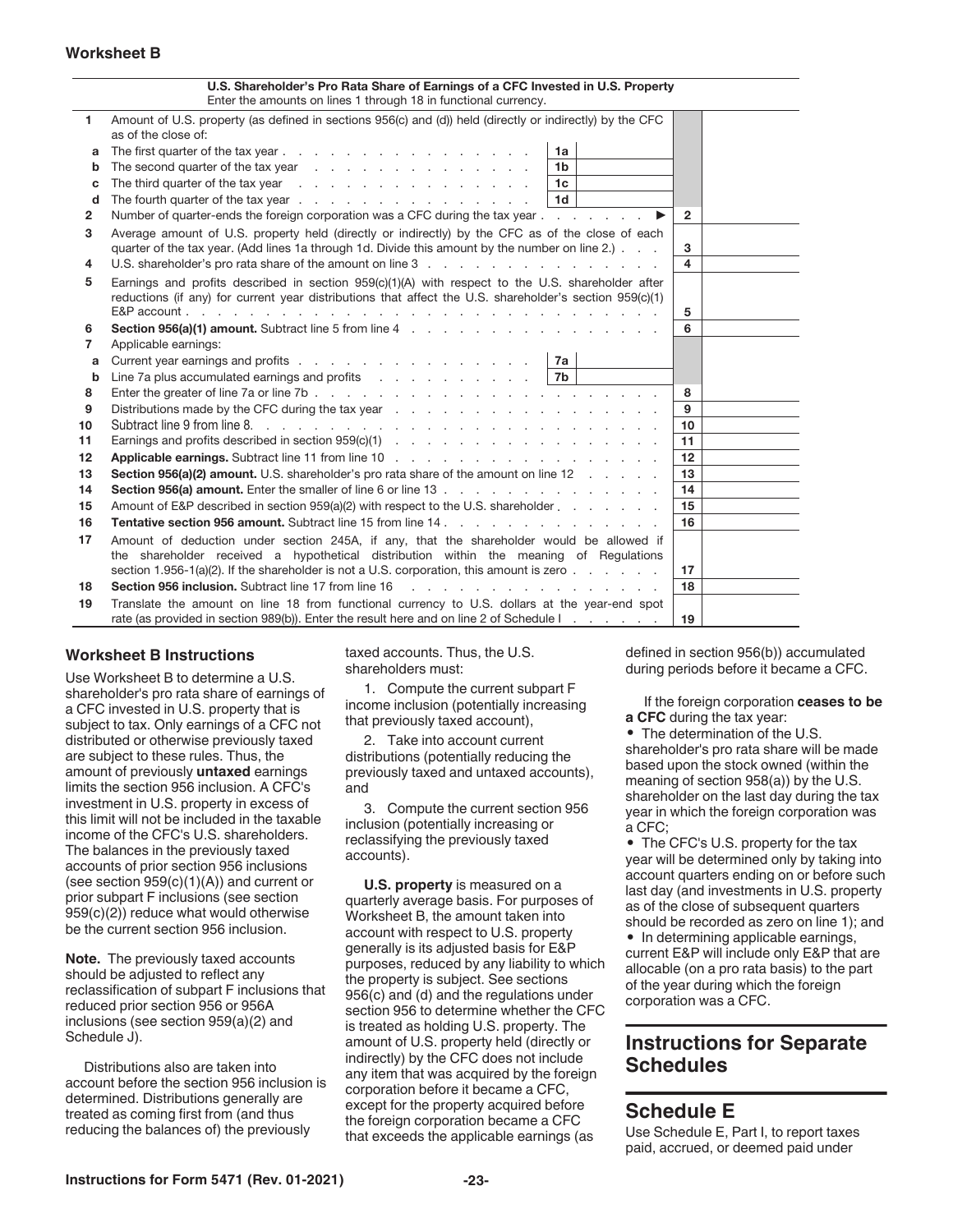<span id="page-23-0"></span>section 960(b) by a foreign corporation for which a foreign tax credit is allowed and use Schedule E, Part III, to report taxes for which a credit may not be taken.

Several of the foreign tax credit provisions of the Act are applicable in tax years of foreign corporations beginning after December 31, 2017, and to tax years of U.S. shareholders in which or with which such tax years of the foreign corporations end ("post-2017 foreign corporate tax year"). As such, if the foreign corporation's year begins before 2018 ("pre-2018 foreign corporate tax year"), some pre-enactment rules continue to apply in the domestic corporation's tax year beginning in 2020 if such domestic corporation owns the foreign corporation through certain pass-through entities.

For example, if a domestic corporation with a tax year ending August 31, 2021, owns a domestic partnership (DP1) with a tax year ending September 30, 2020, and DP1 owns another domestic partnership (DP2) with a tax year ending October 31, 2019, and DP2 owns a foreign corporation with a U.S. tax year beginning on December 1, 2017, and ending on November 30, 2018, for its 2020 tax year, the domestic corporation is subject to certain pre-enactment provisions with respect to such foreign corporation. However, if such domestic corporation also owns a foreign corporation with a U.S. tax year beginning on January 1, 2020, and ending on December 31, 2020, for its 2020 tax year such domestic corporation is subject to certain post-enactment provisions with respect to such foreign corporation. Therefore, the Form 5471 continues to require reporting under pre-enactment provisions, as well as requiring new reporting for post-enactment provisions.

**Name of person filing Form 5471.** The name of the person filing Form 5471 is generally the name of the U.S. person described in the applicable category or categories of filers (see *[Categories of](#page-2-0) [Filers](#page-2-0)*, earlier). However, in the case of a consolidated return, enter the name of the U.S. parent in the field for "Name of person filing Form 5471."

**Reference ID number of foreign corporation.** If applicable, use the reference ID number shown on Form 5471, page 1, Item  $1b(2)$ .

**Lines a and b.** Complete a separate Schedule E for each applicable separate category of income. Enter the appropriate code on line a (above Part I). To determine the appropriate code, see *Categories of Income* in the Instructions for Form 1118, Foreign Tax Credit—Corporations. A foreign corporation may need to report taxes with respect to all categories of income listed in the Instructions for Form 1118, with the

exception of foreign branch category income. A foreign corporation may accrue or pay taxes properly attributable to an income group within the general category, passive category, or section 901(j) category. See Regulations section 1.960-1(d)(2)(ii). A foreign corporation may accrue or pay taxes properly attributable to a PTEP group within any of the separate categories of income, with the exception of foreign branch category income. See Regulations section 1.960-3(c)(1).

If code 901j is entered on line a, enter on line b the country code for the sanctioned country using the two-letter codes (from the list at *[IRS.gov/](https://www.irs.gov/e-file-providers/foreign-country-code-listing-for-modernized-e-file) [CountryCodes](https://www.irs.gov/e-file-providers/foreign-country-code-listing-for-modernized-e-file)*).

**Note.** Do not complete a separate Schedule E for taxes assigned to the section 951A category. Taxes paid, accrued, or deemed paid with respect to section 951A PTEP that is in the section 951A category are reported on the Schedule E completed for the general category.

# **Part I—Taxes for Which a Foreign Tax Credit Is Allowed**

In Part I, Section 1, list income, war profits, and excess profits taxes (income taxes) paid or accrued to each foreign country or U.S. possession for the foreign corporation's foreign tax year(s) that end with or within its U.S. tax year. With respect to dividends paid in tax years of foreign corporations beginning before January 1, 2018, the taxes reported on this schedule include taxes deemed paid with respect to a dividend from a lower-tier foreign corporation. See section 902 before its repeal by the Act.

In Part I, Section 2, report taxes deemed paid under section 960(b) with respect to distributions of PTEP from a lower-tier foreign corporation to the foreign corporation with respect to which this Schedule E (Form 5471) is being completed.

**Amounts not reported in Part I.** Do not report taxes that are not creditable, including taxes for which a credit is disallowed under section 901(j), (k), (l), or (m). Such taxes are reported in Part III. Also, do not report taxes suspended and unsuspended under the anti-splitter rules and taxes associated with hovering deficits on Schedule E. Such taxes are reported on Schedule E-1 (Form 5471).

**Adjustments to foreign income taxes.**  Adjustments to foreign income taxes paid or accrued in a prior year should not be reflected on Schedule E in the year of adjustment. Instead, they should be reported in the year to which such taxes relate. This may require an amended return. See section 905(c), as amended by the Act. Adjustments include additional payments, refunds, and downward adjustments for accrued foreign taxes that are not paid within 2 years after the close of the tax year to which such taxes relate.

**Comparison to income tax expense reported on Schedule C (Form 5471).** 

The foreign income taxes reported on Schedule E may differ from the amount reported as income tax expense on line 21a of Schedule C. This is due in part to differences in the accounting for foreign tax redeterminations, disallowed taxes, and foreign income taxes reported in Other Comprehensive Income for U.S. GAAP purposes.

**Comparison to income tax expense reported on Schedule H (Form 5471).**  The taxes added or deducted on line 2g of Schedule H include both foreign income taxes reported in Part I of Schedule E as well as the taxes reported in Part III of Schedule E that are not creditable foreign income taxes.

# **Section 1—Taxes Paid or Accrued Directly by Foreign Corporation**

### **Column (a)**

Amounts reported on Schedule E may include taxes paid or accrued by the foreign corporation or a pass-through entity (for example, partnership or disregarded entity) owned by the foreign corporation. If the tax is paid or accrued by the pass-through entity, enter the name of such entity instead of the name of the foreign corporation. If the tax paid or accrued by the foreign corporation is attributable to a branch or qualified business unit (QBU) of the foreign corporation, enter the name of the branch or QBU.

With respect to deemed paid taxes related to dividends received from lower-tier foreign corporations in tax years of foreign corporations beginning before January 1, 2018, column (a) should include the name of the lower-tier foreign corporation that paid the dividend instead of the recipient foreign corporation.

With respect to deemed paid taxes related to PTEP distributions received from lower-tier foreign corporations in tax years of foreign corporations beginning before January 1, 2018, report such amounts on Part I, Section 2.

# **Column (b)**

Enter the employer identification number (EIN) or reference ID number of the payor entity listed in column (a). A reference ID number is required only in cases in which no EIN was entered for the foreign corporation or pass-through entity owned by the foreign corporation. Filers are permitted to enter both an EIN and a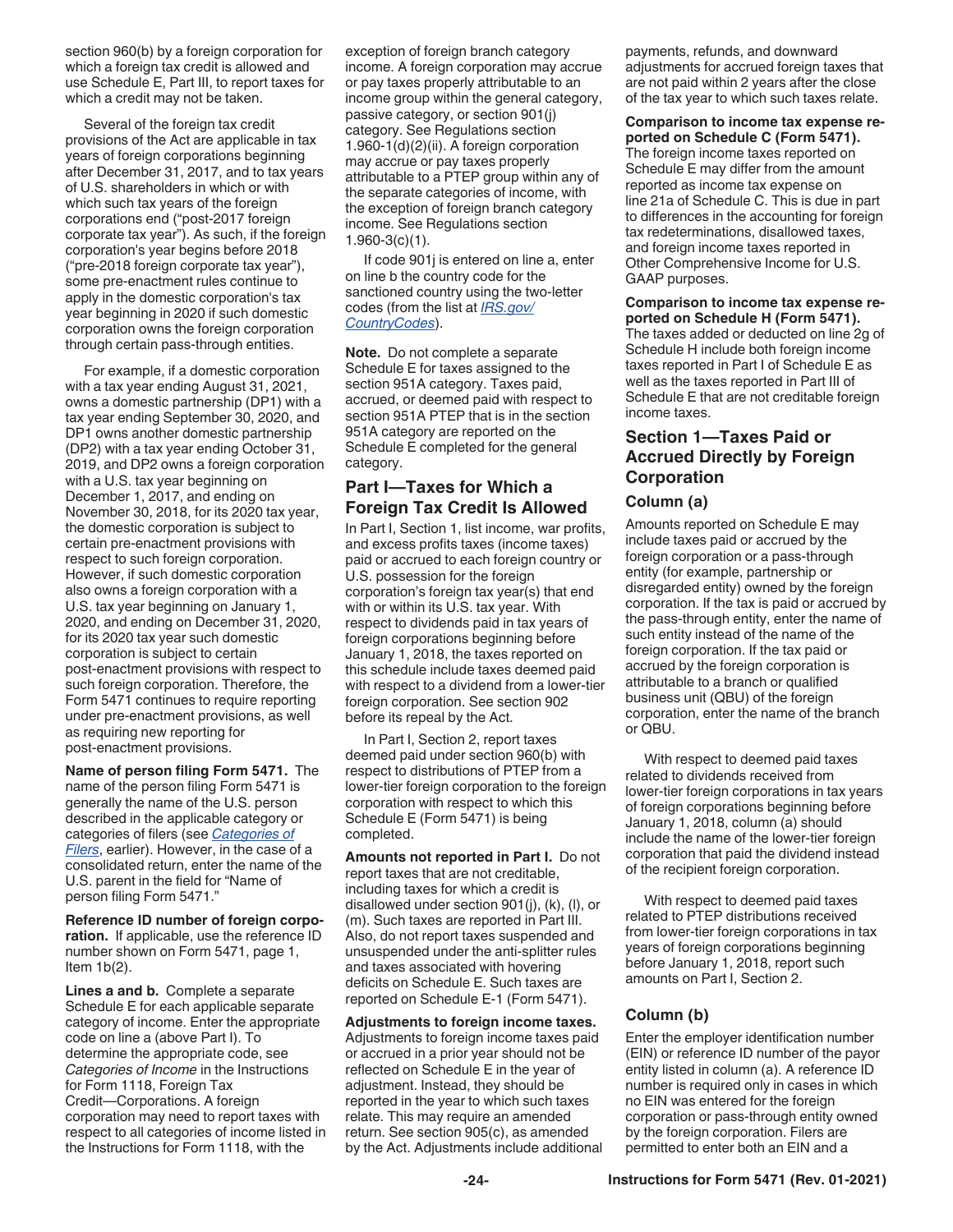<span id="page-24-0"></span>reference ID number. See *Item 1(b) (2)—Reference ID number* for more information about reference ID numbers.

# **Column (c)**

Enter the two-letter codes (from the list at *[IRS.gov/CountryCodes](https://www.irs.gov/e-file-providers/foreign-country-code-listing-for-modernized-e-file)*) of all foreign countries and U.S. possessions to which taxes were paid or accrued. If taxes were paid or accrued to more than one country with respect to the same income, include each tax paid or accrued to a different country on separate lines.

### **Column (d)**

The foreign tax year under foreign tax law may not be the same tax year as the U.S. tax year of the foreign corporation. If the tax is attributable to a pass-through entity owned by a foreign corporation, the foreign tax year of the foreign corporation within which such pass-through entity's year ends should be reported on this line.

### **Column (f)**

Enter the income reported to the foreign tax authority under foreign tax law. This should be the foreign taxable income base for determining the tax reported in column (i).

# **Column (g)**

Check the box if taxes were paid on U.S. source income.

# **Column (h)**

Enter three-letter currency code for the local currency in which the tax is payable. Currency codes are available at *[www.iso.org/iso-4217-currency](https://www.iso.org/iso-4217-currency-codes.html)[codes.html](https://www.iso.org/iso-4217-currency-codes.html)* or *[www.currency-iso.org/en/](https://www.currency-iso.org/en/home/tables/table-a1.html) [home/tables/tables-a1.html](https://www.currency-iso.org/en/home/tables/table-a1.html)*.

#### **Column (i)**

Enter the tax paid or accrued in the local currency in which tax is payable and not the functional currency of the payor or foreign corporation. See sections 986(a) and 905(c).

#### **Columns (j) and (k)**

Enter the exchange rate in column (j) and the translated dollar amount in column (k).

Translate the taxes entered in column (i) into dollars at the average exchange rate for the tax year to which the tax relates unless one of the exceptions below applies. See section 986(a).

**Exceptions.** If one of the following exceptions applies, use the exchange rate in effect on the date the foreign corporation paid the tax.

1. The tax is paid before the beginning of the year to which the tax relates.

2. Accrued taxes are not paid before the date two years after the close of the tax year to which such taxes relate.

3. There is an election in effect under section 986(a)(1)(D) to translate foreign taxes using the exchange rate in effect on the date of payment.

4. The foreign corporation reports on the cash basis. See section 986(a).

5. The foreign tax is denominated in an inflationary currency. See section 986(a)(1)(C).

Report the exchange rate using the "divide-by convention" specified under *[Reporting exchange rates on Form 5471](#page-6-0)*, earlier.

# **Column (l)**

Enter the tax in functional currency. E&P takes into account foreign income taxes paid or accrued by the foreign corporation. The foreign corporation's E&P is determined in the foreign corporation's functional currency. See section 986(b).

#### **Line 5**

Report the total of the amounts listed in column (k) on this line 5. This total also should be reported on Schedule E-1, line 4.

#### **Line 6**

Report the total of the amounts listed in column (l) on this line 6. This total and the amount reported on line 3 of Schedule E, Part III, are the appropriate reduction to current year E&P for income taxes. See Schedule H, line 2g.

*Example.* CFC1, a foreign corporation, with reference ID number 1000123, pays or accrues tax of  $10u =$ \$10 to Country X on 50u of Country X foreign source taxable income with respect to CFC1's foreign tax year ending December 31, 2020. CFC1 has a December 31 tax year end for both foreign and U.S. tax purposes. Also, CFC1 receives in the tax year ending December 31, 2020, a refund of 3u from Country X on 15u of foreign source income with respect to CFC1's tax year ending December 31, 2017, translated to equal \$5, and on which the original liability was \$7. Therefore, the revised tax liability is \$2. All taxes relate to general category income. Also assume for both years that the local currency in which the tax was paid was the same as the foreign corporation's functional currency. The country code for Country X is XX.

The following entries should be made on the 2020 Form 5471, Schedule E, General Category, Part I, Section 1, for CFC1.

• Line 1, column (a): CFC1

- Line 1, column (b): 1000123
- Line 1, column (c): XX
- Line 1, column (d): 2020/12/31
- Line 1, column (e): 2020/12/31
- Line 1, column (f): 50u
- Line 1, column (h): u • Line 1, column (i): 10u
- Line 1, column (j): 1.0000
- $\bullet$  Line 1, column (k): \$10
- Line 1, column (l): 10u

An amended 2017 tax return should be filed by or for the U.S. person(s) with respect to which Form 5471 was required and that return should include an amended Form 5471. The amended Form 5471 should include an attachment with a schedule that looks like the current version of Schedule E, Part I, Section 1, with the following entries for the general category of income.

- Line 1, column (a): CFC1
- Line 1, column (b): 1000123
- Line 1, column (c): XX
- Line 1, column (d): 2017/12/31
- Line 1, column (e): 2017/12/31
- Line 1, column (f): 15u
- Line 1, column (h): u
- Line 1, column (i): 1.20u
- Line 1, column (j): 1.6667
- Line 1, column  $(k)$ : \$2
- Line 1, column (l): 1.20u

# **Section 2—Taxes Deemed Paid (Section 960(b))**

The purpose of Section 2 is to track deemed-paid foreign income taxes with respect to current year PTEP distributions from lower-tier foreign corporations to the foreign corporation with respect to which this Schedule E (Form 5471) is being completed ("the foreign corporation").

Report a PTEP distribution by a lower-tier foreign corporation in Section 2 only if foreign income taxes are deemed paid under section 960(b) by the foreign corporation with respect to such PTEP distribution. Also include deemed paid taxes related to PTEP distributions received from lower-tier foreign corporations in tax years of foreign corporations beginning before January 1, 2018. See section 960(a)(3).

The only foreign taxes of the distributing foreign corporation that may be treated as deemed paid under section 960(b) are foreign taxes paid, accrued, or deemed paid by the distributing foreign corporation with respect to the receipt of a PTEP distribution from another lower-tier foreign corporation below the distributing foreign corporation. Accordingly, there can be no deemed-paid foreign taxes with respect to a PTEP distribution from a lower-tier foreign corporation that is the lowest foreign-tier foreign corporation in a chain, and therefore no such distributions will be reported in Section 2. See Regulations section 1.960-1(d)(3)(ii)(C).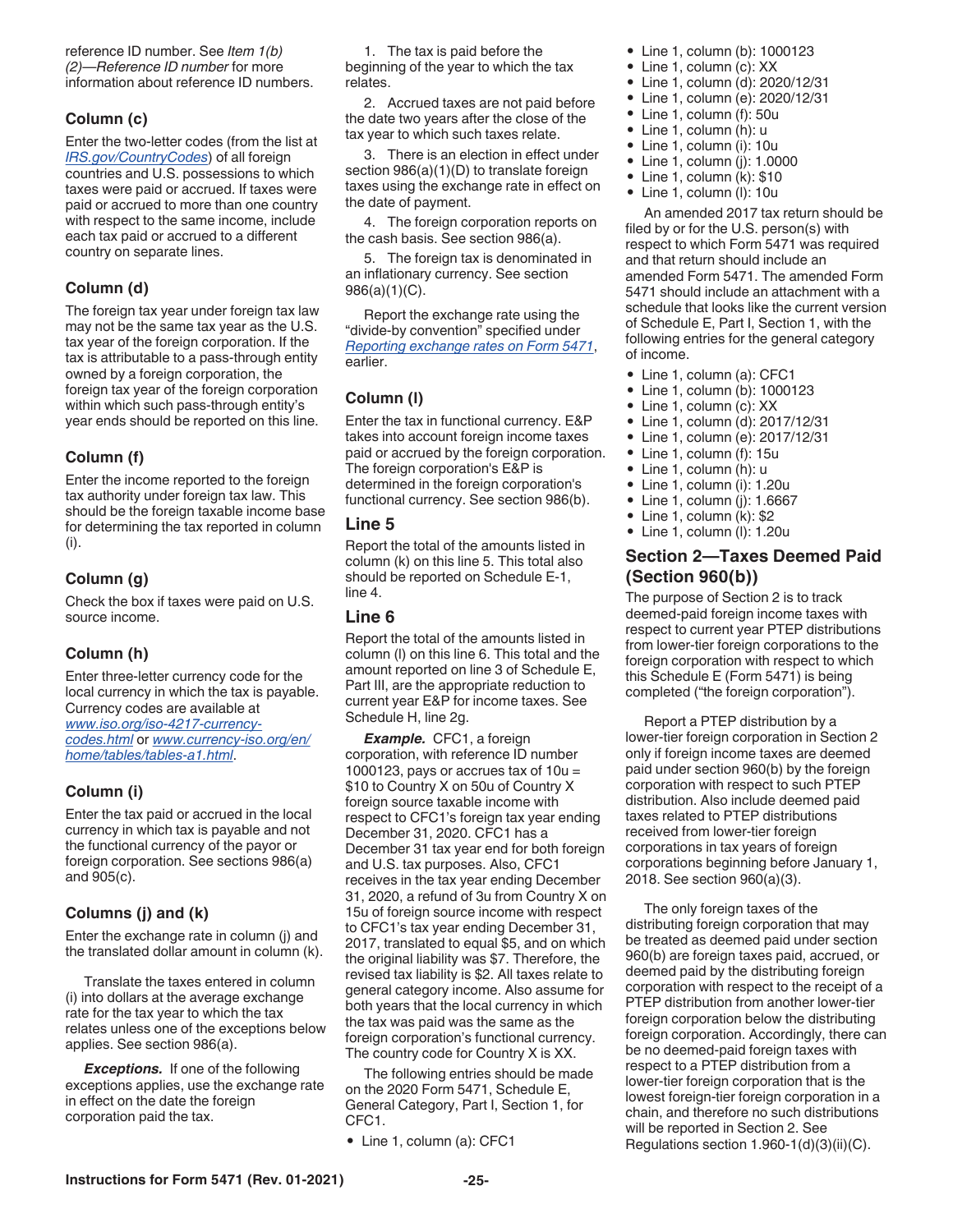<span id="page-25-0"></span>Any foreign income taxes paid or accrued (but not deemed paid) by the foreign corporation with respect to a PTEP distribution from a lower-tier foreign corporation (whether or not such PTEP distribution is reported in Section 2), such as withholding taxes imposed on the PTEP distribution, are reported in Section 1.

# **Column (a)**

Enter the name of each lower-tier foreign corporation that made a PTEP distribution eligible with respect to which a deemed-paid tax is determined in the current year by the foreign corporation with respect to which this Schedule E (Form 5471) is being completed.

# **Column (b)**

Enter the employer identification number (EIN) or reference ID number of the lower-tier foreign corporation listed in column (a). A reference ID number is required only in cases in which no EIN was entered for the lower-tier foreign corporation. Filers are permitted to enter both an EIN and a reference ID number. See *[Item 1b\(2\)—Reference ID Number](#page-8-0)* for more information about reference ID numbers.

# **Column (c)**

Enter the applicable two-letter codes (from the list at *[IRS.gov/CountryCodes](https://www.irs.gov/e-file-providers/foreign-country-code-listing-for-modernized-e-file)*).

# **Column (d)**

Enter the code which describes the PTEP group classification (as set forth in Regulations section 1.960-3(c)(2)). Please enter the applicable PTEP group code from the following list.

# **PTEP Group Classification**

| Taxes related to<br>previously taxed E&P | <b>PTEP Group Code</b> |
|------------------------------------------|------------------------|
| Reclassified section<br>965(a) PTEP      | R965a                  |
| Reclassified section<br>965(b) PTEP      | R965 <sub>b</sub>      |
| General section 959(c)<br>$(1)$ PTEP     | 959c1                  |
| Reclassified section<br>951A PTEP        | <b>R951A</b>           |
| Reclassified section<br>245A(d) PTEP     | <b>R245Ad</b>          |
| Section 965(a) PTEP                      | 965a                   |
| Section 965(b) PTEP                      | 965b                   |
| Section 951A PTEP                        | 951A                   |
| Section 245A(d) PTEP                     | 245Ad                  |
| Section $951(a)(1)(A)$<br>PTFP           | 951a1A                 |

# **Column (e)**

Enter the year in which the U.S. shareholder included income of the lower-tier foreign corporation under section 951(a) or section 951A and established the PTEP account to which the distribution is attributed. This is the annual PTEP account. See Regulations section 1.960-3(c)(1).

# **Column (f)**

Enter the PTEP distribution with respect to the PTEP group within the annual PTEP account identified in column (d) and column (e) in the functional currency of the distributing lower-tier foreign corporation. If there is a PTEP distribution related to more than one PTEP group within an annual PTEP account, complete a separate line for each PTEP group within an annual PTEP account.

# **Column (g)**

Enter the total amount of the lower-tier foreign corporation's PTEP in the PTEP group within the annual PTEP account identified in column (d) and column (e). Enter such amount in the functional currency of the distributing lower-tier foreign corporation.

# **Column (h)**

Enter the total amount of the lower-tier foreign corporation's PTEP group taxes with respect to the PTEP group within the annual PTEP account identified in column (d) and column (e). Enter this amount in U.S. dollars. To determine the appropriate translation rate, see section 986(a).

# **Column (i)**

Enter the U.S. dollar amount of the recipient foreign corporation's income taxes deemed paid that are properly attributable to the PTEP distribution reported in column (f) and not deemed to have been paid by the domestic corporation for any prior tax year.

**Note.** With respect to distributions of PTEP resulting from inclusions under section 965, report the taxes properly attributable to such PTEP without reduction for the foreign tax credit disallowance.

# **Part III—Taxes for Which Foreign Tax Credit Is Disallowed**

Use Part III to report taxes for which foreign tax credits are not allowed. While not allowed as a credit, such taxes are taken into account in determining the foreign corporation's E&P.

Do not enter taxes that do not meet the criteria under Regulations section 1.901-2.

Do not enter foreign income taxes that have been suspended under the anti-splitter rules under section 909 or the hovering deficit rules under Regulations section 1.367(b)-7. Such taxes are reported on Schedule E-1.

# **Columns (a) and (b)**

See *[Part I Taxes for Which a Foreign Tax](#page-23-0) [Credit Is Allowed](#page-23-0)* for instructions regarding these columns.

# **Column (c)**

Enter foreign income taxes that are disallowed under section 901(j), generally foreign income taxes paid or accrued to certain sanctioned countries.

# **Column (d)**

Enter foreign income taxes that are disallowed under section 901(k), which generally applies to certain taxes paid on dividends if the minimum holding period is not met with respect to the underlying stock, or if the corporation is obligated to make related payments with respect to positions in similar or related property. Also enter foreign income taxes disallowed under section 901(l), which generally applies to certain taxes paid on gain and income other than dividends if the minimum holding period is not met with respect to the underlying property, or if the corporation is obligated to make related payments with respect to positions in similar or related property.

# **Column (e)**

In the case of a covered asset acquisition (as defined in section 901(m)(2)), enter the disqualified portion of any tax determined with respect to the income or gain attributable to the relevant foreign assets (section 901(m)).

**Note.** This rule generally applies to covered asset acquisitions after December 31, 2010. See Regulations sections 1.901(m)-1 through 1.901(m)-8 for additional information. Note that the rules contained in these regulations have later effective dates.

# **Column (f)**

Enter the amount of taxes paid or accrued by the foreign corporation to the United States. No credit is allowed for these taxes because only foreign income taxes paid or accrued to a foreign country or possession of the United States are allowed as a credit. See section 901(b).

# **Column (g)**

Report the foreign corporation's current year foreign income taxes paid or accrued with respect to E&P described in section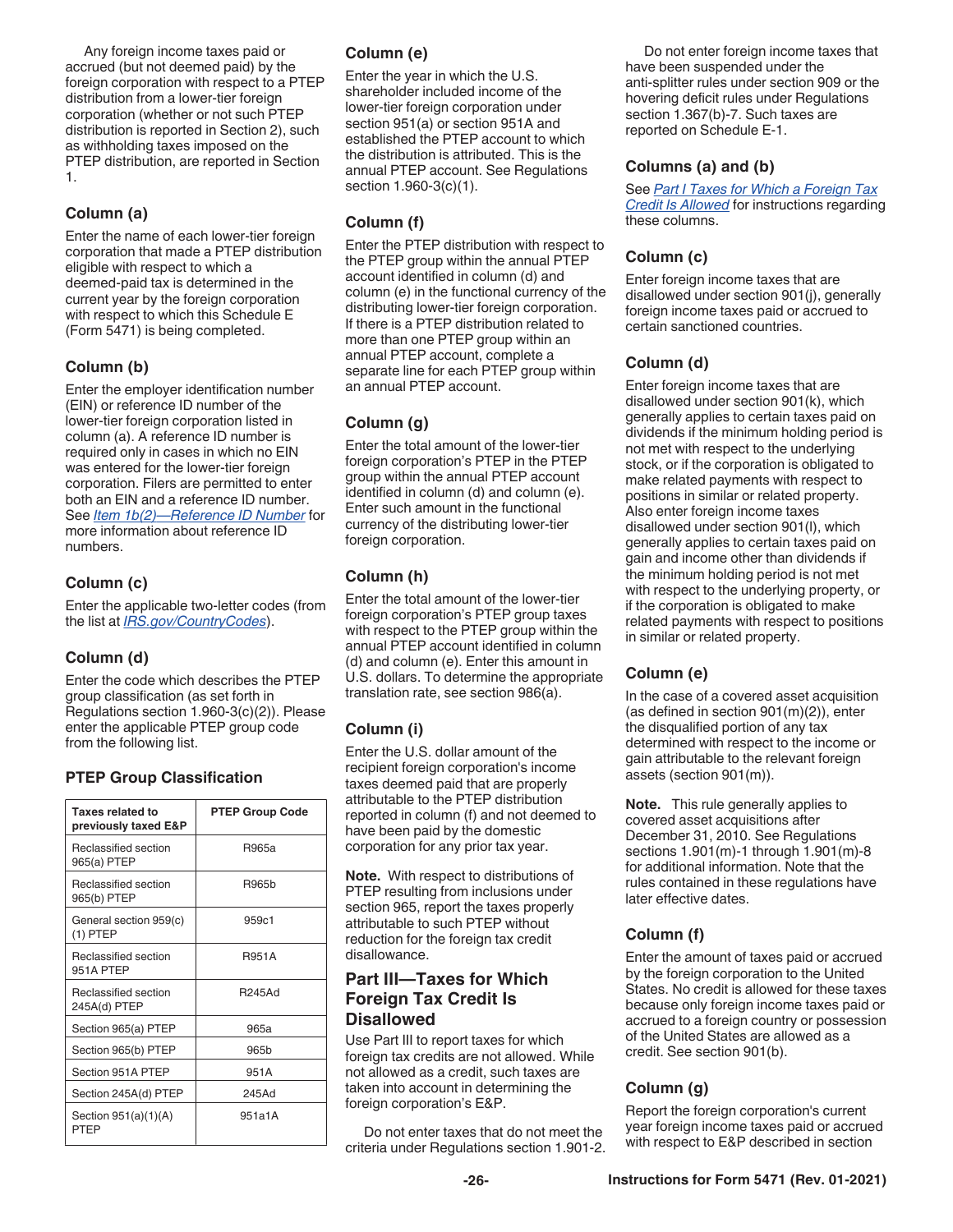<span id="page-26-0"></span>959(c)(3) that are attributable to the residual income group. See Regulations section 1.960-1(d)(2)(ii)(D).

*Example.* CFC1, a foreign corporation, wholly owns the only class of stock of CFC2, a foreign corporation. CFC2 does not have PTEP. CFC2 distributes section 959(c)(3) E&P to CFC1 which is treated as a dividend for U.S. tax purposes. For foreign tax purposes, the distribution is also characterized as a dividend. As CFC1 and CFC2 are located in different countries, a withholding tax is levied by CFC2's country of residence on the distribution. Under the principles of Regulations section 1.904-6, the distribution is assigned to the statutory or residual grouping to which the corresponding U.S. item is assigned. In this case the corresponding U.S. item is section 959(c)(3) E&P, which is in the residual income group. See Regulations section 1.960-1(d)(2)(ii)(D). Therefore, the withholding taxes are properly attributable to the residual income group. Under Regulations section 1.960-1(e), such taxes are not deemed paid for any taxable year and therefore are reported in column (g).

# **Column (h)**

Enter taxes for which a foreign tax credit is disallowed other than those detailed in columns (c) through (g). Such taxes may include, but are not limited to, certain taxes on the purchase or sale of oil and gas (section 901(f)), certain taxes used to provide subsidies (section 901(i)), and taxes for which no credit is allowed because of the boycott provisions of section 908.

# **Column (i)**

For each line in this column, enter the total amount for each payor in columns (c) through (h).

#### **Line 3**

Total each amount in column (i) and enter on line 3. All amounts should be in functional currency.

#### **Line 4**

Translate the line 3 amount from functional currency to U.S. dollars using, in general, the average exchange rate as defined by section 989(b)(3).

# **Schedule E-1**

Use Schedule E-1 to report the cumulative balance of foreign income taxes paid or accrued by a CFC by separate category of income. Also use this schedule to report the foreign income taxes paid or accrued by specified foreign corporations that are only treated as CFCs for limited purposes under section 965(e)(2).

Enter amounts in U.S. dollars unless otherwise noted.

# **Column (a)**

In column (a), report only the foreign income taxes the foreign corporation pays or accrues with respect to all of its current E&P. No amount should be reported in column (a) on lines 1a through 1c, and line 2. Do not include foreign income taxes paid or accrued by the foreign corporation in its other tax years beginning after December 31, 2017, or that do not relate to the current tax year. Do not include foreign income taxes that are disallowed and are reported on Schedule E, Part III, including taxes related to the residual income group reported in column (g). Do not include taxes paid or accrued by the foreign corporation with respect to its receipt of a PTEP distribution, even if those amounts were included in the total entered on line 5, column (k), of Schedule E, Part I, Section 1. These are reported in column (e). Do not include taxes deemed paid by the foreign corporation with respect to its receipt of a PTEP distribution. These are also reported in column (e).

Report reductions for the portion of such taxes that are deemed paid by a U.S. shareholder with respect to an inclusion under section 951(a) or 951A. Also report reductions for the amount of foreign income taxes paid or accrued with respect to current year E&P that are not deemed paid, which consists of tested foreign income taxes not deemed paid and other foreign income taxes not deemed paid. The balance of foreign income taxes paid or accrued with respect to current year E&P that is entered on line 18 should equal zero after taking into account the reductions.

# **Column (b)**

In column (b), report the opening balance and any adjustments to post-1986 foreign income taxes, as defined in section 902(c) (2), and as in effect prior to the repeal of section 902. The repeal of section 902 is effective for tax years of foreign corporations beginning after December 31, 2017, and to tax years of U.S. shareholders in which or with which such tax years of foreign corporations end (post-2017 foreign corporate tax years).

# **Column (c)**

In column (c), report the opening balance and any adjustments to the aggregate amount of the foreign corporation's foreign income taxes paid or accrued with respect to pre-1987 section 964(a) E&P accumulated since 1962 and not previously distributed or deemed distributed.

# **Column (d)**

Use column (d) to report taxes related to hovering deficits and taxes suspended under section 909.

# **Columns (e)(i) through (e)(x)**

Report foreign income taxes paid or accrued with respect to E&P described in sections  $959(c)(1)$  and  $(c)(2)$ . See instructions for Schedule J, *[Column \(e\)](#page-30-0)*, for specific information about the ten PTEP group columns. Also see Regulations section 1.960-3(c)(2) for additional information regarding the ten PTEP groups.

### **Specific Instructions Related to Lines 1 through 18**

**Line 1a.** Except for column (a), this amount should equal the amount that was reported as the balance on line 18 of the prior year Schedule E-1. No amount should be reported in column (a).

**Line 1b.** If the balance on line 18 of the prior year Schedule E-1 was adjusted after the filing of the original prior year Form 5471, such adjustments should be reflected on line 1b. For example, if there were errors in the original computation of foreign income taxes, an adjustment would be included in this line. See *[Corrections to Form 5471](#page-7-0)*, earlier. Do not include any adjustments required to be reported on line 7 or 13. No amount should be reported in column (a).

**Line 2.** Use line 2 to reflect adjustments to a U.S. person's foreign tax credit as a result of redetermined foreign income taxes. If a U.S. person has appropriately amended the immediately prior year return, including its Schedule E-1, to redetermine its U.S. tax liability, no adjustment should be included on this line. This line is only applicable if a U.S. person appropriately amended a prior year return and there were intervening years between the amended year return and the current year return for which an amended return was not filed. If so, an adjustment for the prior year amended return (and its impact on intervening years) should be reflected on line 2. No amount should be reported in column (a).

**Line 3a.** Include in column (a), (b), (c), or (e) foreign income taxes paid or accrued by the corporation during prior tax years that were suspended due to the application of the rules of section 909 and that are unsuspended in the current year because related income is taken into account by the foreign corporation, certain U.S. corporate owners of the foreign corporation, or a member of such U.S. corporate owner's consolidated group. This amount is reported as a positive amount on line 3a, column (a), (b), (c), or (e), and as a negative amount in column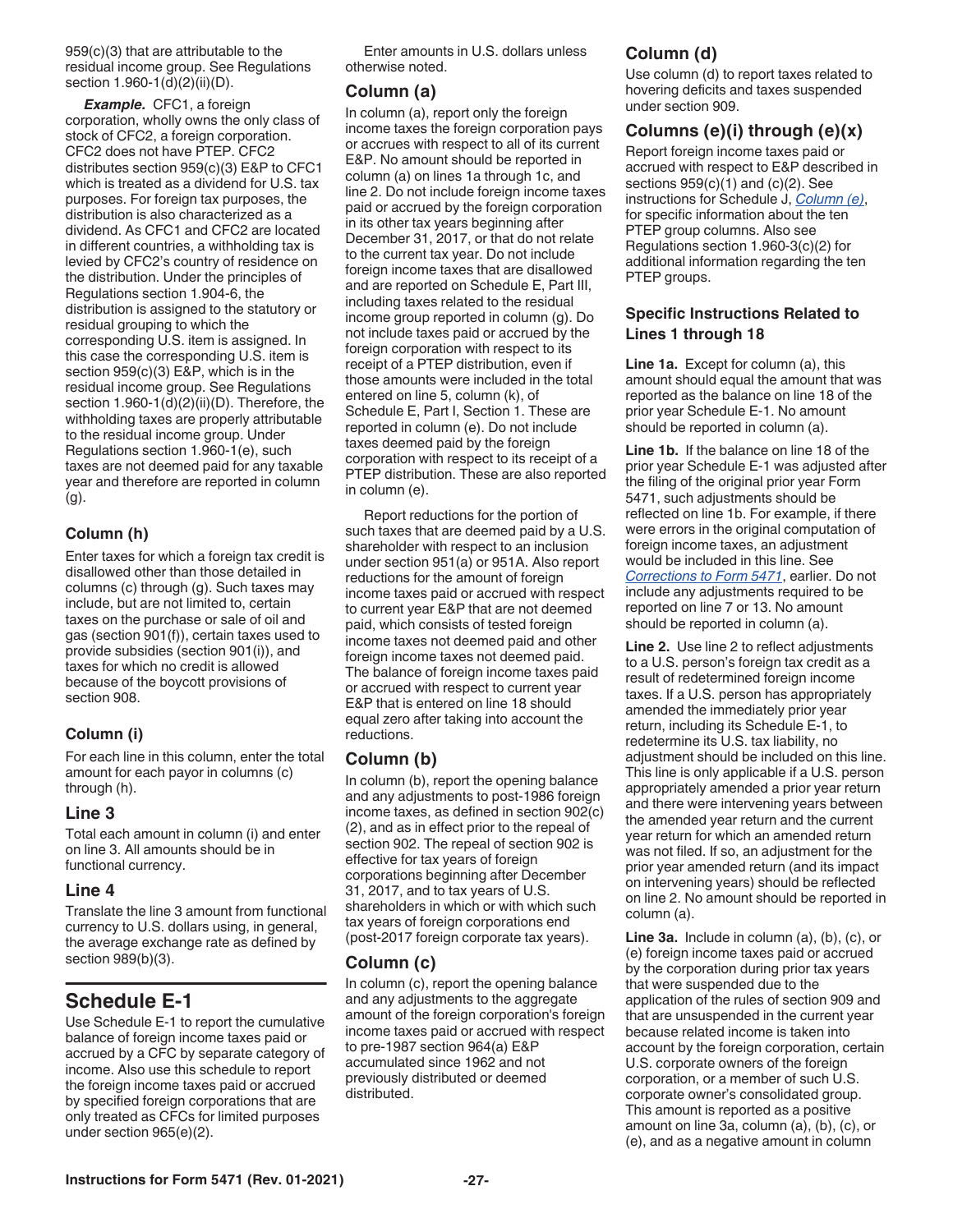<span id="page-27-0"></span>(d). See Regulations section 1.909-1(d) with respect to the application of section 909 to pre-1987 E&P not previously taxed and income taxes.

**Line 3b.** Include as a positive amount in column (d) foreign income taxes related to the current tax year that have been suspended due to the rules of section 909.

**Line 4.** The total reported on Schedule E, Part I, Section 1, line 5, column (k), should be separated into columns (a) through (e) according to the type of E&P to which such taxes relate. Therefore, for example, taxes paid or accrued with respect to the receipt of a PTEP distribution are reported in column (e), and taxes paid or accrued with respect to current year E&P of the foreign corporation are reported in column (a).

*Example 1. Domestic Corporation, a* U.S. shareholder, wholly owns the only class of stock of CFC1, a foreign corporation. CFC1, in turn, wholly owns the only class of stock of CFC2, a foreign corporation. CFC2, in turn, wholly owns the only class of stock of CFC3, a foreign corporation. The functional currency of Domestic Corporation, CFC1, CFC2, and CFC3 is the U.S. dollar. During Year 1, Domestic Corporation reports an inclusion under section 951(a)(1) of \$100 as a result of subpart F income of CFC3. During Year 2, CFC3 distributes \$40 to CFC2. CFC2 pays withholding tax of \$4 on the distribution from CFC3. Such tax is a tax related to previously taxed subpart F income and is reported on line 4, column (e)(x), of Schedule E-1 of CFC2's Form 5471.

**Line 5a.** Report taxes carried over to a foreign surviving corporation after an acquisition by a foreign corporation of the assets of another foreign corporation in a transaction described in section 381. See Regulations section 1.367(b)-7(b)(1) and (d)(1). See Regulations section 1.367(b)-7(e)(1) with respect to foreign income taxes related to pre-1987 E&P not previously taxed.

**Line 5b.** Post-1986 foreign income taxes that are related to a hovering deficit in a separate category of post-1986 undistributed earnings should only be added to the foreign surviving corporation's post-1986 foreign income taxes in that separate category on a pro rata basis as the hovering deficit is absorbed. See Regulations section  $1.367(b)$ -7(d) $(2)(iii)$ . An amount equal to the taxes related to a hovering deficit that are reported in column (a), (b), or (c) of line 5a is included as a negative amount on line 5b of column (a), (b), or (c), respectively. An amount equal to the total taxes related to hovering deficits reported on line 5b of columns (a), (b), and (c) is included as a positive number in column (d) of line 5b.

**Line 6.** Enter foreign income taxes properly attributable to PTEP and not previously deemed paid (from Schedule E, Part I, Section 2, line 5, column (i)). The total reported on Schedule E, Part I, Section 2, line 5, column (i) should be broken out on Schedule E-1, line 6, columns (e)(i) through (e)(x) based on the type of PTEP to which such taxes relate.

**Example 2.** The facts are the same as in *Example 1*, except that, in addition, CFC2 distributes \$36 to CFC1 in Year 3. CFC1 is deemed to pay the \$4 of withholding tax paid by CFC2 in Year 2. See section 960(b). Such tax is related to previously taxed subpart F income and is reported on line 6, column  $(e)(x)$ , of Schedule E-1 of CFC1's Form 5471. Such tax is also reported as a negative number on line 11, column (e)(x), of Schedule E-1 of CFC2's Form 5471.

**Line 7.** Attach a statement with a description and the amount of any adjustments required before taking into account taxes deemed paid by the foreign corporation. Do not include any adjustments required to be reported on line 1b or 13.

**Line 8, column (b).** Report post-1986 foreign income taxes used for purposes of determining the taxes deemed paid on dividends from a foreign corporation in such corporation's tax years beginning before January 1, 2018 (pre-2018 foreign corporate tax years). See section 902(c) (2).

**Line 9.** A domestic corporation is deemed to pay foreign income taxes attributable to inclusions under section 951(a)(1). See section 960(a)(1) (for pre-2018 foreign corporate tax years) and section 960(a) (for post-2017 foreign corporate tax years). If a domestic corporation computes deemed paid taxes under both sections 902 and 960 in the same tax year, section 960 is applied first. See section 960(a)(2) and Regulations section 1.960-1(i)(2) (for pre-2018 foreign corporate tax years). Amounts reported on line 9 should be negative numbers.

**Line 10.** If a domestic corporation includes an amount in income under section 951A, such domestic corporation is deemed to pay foreign income taxes equal to 80% of the product of (a) such domestic corporation's inclusion percentage, multiplied by (b) the aggregate tested foreign income taxes paid or accrued by the CFC. For the computation of such amount, see Form 1118, Schedule D. Amounts reported on line 10 should be negative numbers. See line 16 with respect to reporting tested taxes not deemed paid as a result of the inclusion percentage or the application of the 80% limitation.

**Line 11.** A domestic corporation is deemed to pay foreign income taxes with respect to distributions of post-1986 undistributed earnings from certain foreign corporations in pre-2018 foreign corporate tax years. Include on line 11 all taxes attributable to distributions of E&P regardless of whether the shareholder receiving the distribution is eligible for a deemed paid credit or whether the shareholder is required to file Form 5471. In addition, a domestic corporation is deemed to pay foreign income taxes with respect to distributions of previously taxed E&P. See section 960(a)(3) for pre-2018 foreign corporate tax years and section 960(b) for post-2017 foreign corporate tax years. Amounts reported on line 11 should be negative numbers.

For post-2017 years, taxes are deemed paid by a domestic corporation that is a U.S. shareholder or a foreign corporation that is a controlled foreign corporation with respect to distributions of PTEP that it receives. Report on line 11, column (e), the taxes that relate to PTEP of the foreign corporation that are deemed paid by a shareholder of the foreign corporation, either an upper-tier foreign corporation or a U.S. shareholder, with respect to a distribution of PTEP made by the foreign corporation.

**Example 3.** The facts are the same as in *Example 2*, except that during Year 4, CFC1 distributes \$36 to Domestic Corporation. Domestic Corporation is deemed to pay the \$4 of withholding taxes deemed paid by CFC1 in Year 3 and paid by CFC2 in Year 2. A negative \$4 will be recorded on line 11, column (e)(x), of CFC1's Form 5471, Schedule E-1.

See *Example 2* for reporting on line 11 with respect to taxes on distributions from CFC3 to CFC2.

**Line 12.** Foreign income taxes reclassified from section 959(c)(2) previously taxed E&P to section 959(c)(1) previously taxed E&P should be reported as negative numbers in columns (e)(vi) through (e)(x) and as positive numbers in columns (e)(i) through (e)(v).

**Example 4.** The facts are the same as in Example 1, except that during Year 2 CFC2 invests \$40 in U.S. property. At the time of investment in such property, CFC2 continues to maintain a \$36 balance in its section 959(c)(2) previously taxed E&P account. CFC2 reclassifies such amount as section 959(c)(1) previously taxed E&P on Schedule J. Accordingly, \$4 of foreign income taxes related to section 959(c)(2) previously taxed E&P is reclassified to section 959(c)(1) previously taxed E&P on line 12, column (e)(iii). A negative \$4 will be recorded on line 12, column (e)(x), and a positive \$4 will be recorded on line 12, column (e)(iii).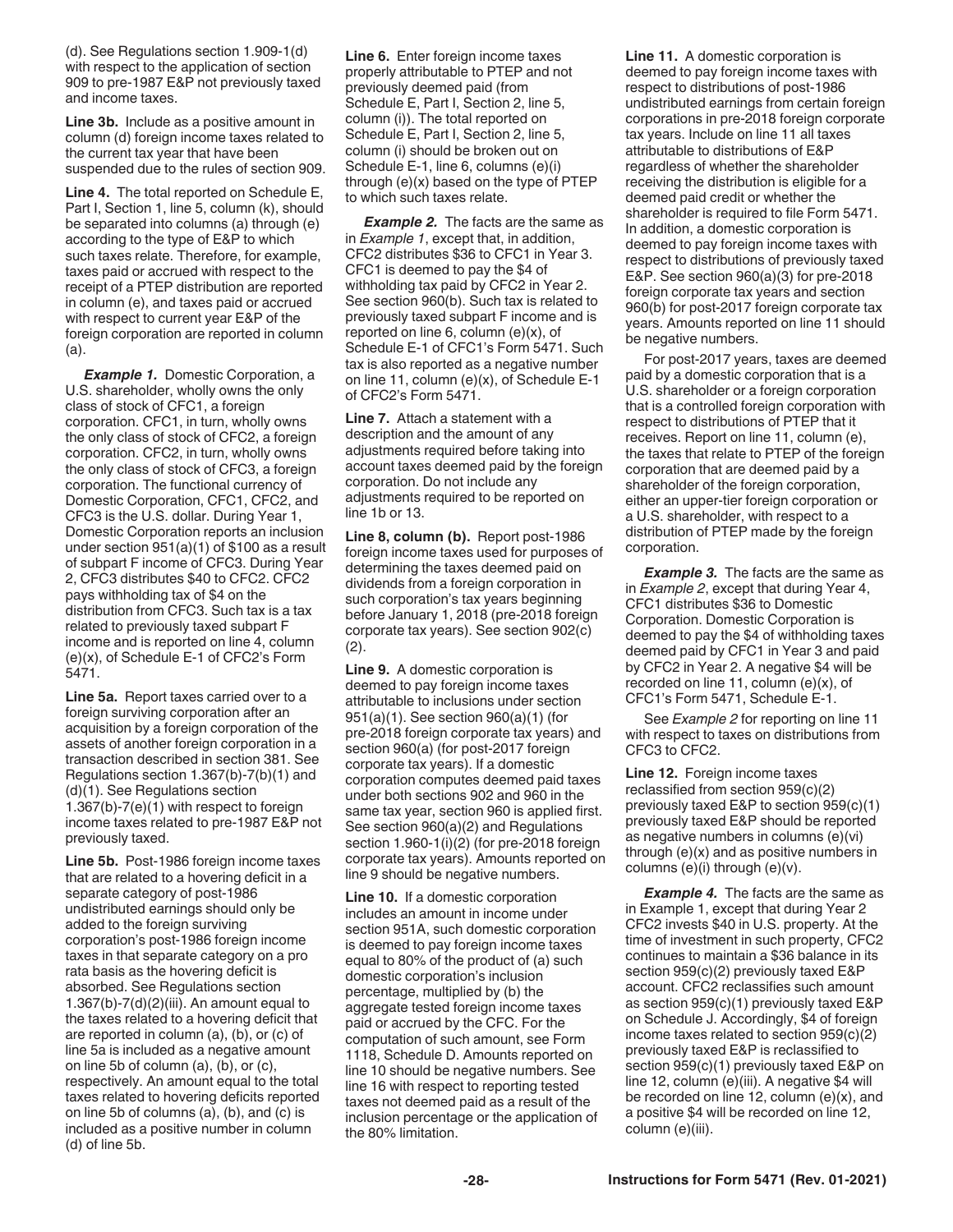<span id="page-28-0"></span>**Line 13.** Attach a statement with a description and the amount of any required adjustments to taxes of the foreign corporation not already taken into account on this schedule. An example of amounts reported on line 13 included taxes deemed paid on PTEP distributions to shareholders ineligible to claim a foreign tax credit (such as foreign corporations).

**Line 16.** Enter the reduction to current E&P for tested income taxes not deemed paid. See Regulations section 1.960-1. This includes taxes attributable to the tested income group that were not deemed paid as a result of the domestic corporation's inclusion percentage or as a result of the application of the 80% limit. See section 960(d).

**Line 17.** Enter the reduction to current E&P for other taxes not deemed paid. See Regulations section 1.960-1. This includes taxes that are properly attributable to a subpart F income group but were not deemed paid because there was no subpart F income with respect to that income group in the current year. This does not include taxes that are properly attributable to the residual income group because those taxes are not reported on Schedule E-1, but on Schedule E, Part III, column (g).

**Note.** If necessary, enter negative amounts on lines 16 and 17 of column (a) in amounts sufficient to reduce line 18, column (a), to zero.

# **Schedule H**

Use Schedule H to report the foreign corporation's current E&P for U.S. tax purposes. Enter the amounts on lines 1 through 5c in the CFC's functional currency.

Certain filers may be able to use alternative information (as defined in section 3.01 of Rev. Proc. 2019-40) to determine certain amounts in this schedule. See specific instructions for *[Item F](#page-7-0)*, earlier for more details.

**Note.** Category 5b and 5c filers are not required to file Schedule H for foreign-controlled corporations.

**Name of person filing Form 5471.** The name of the person filing Form 5471 is generally the name of the U.S. person described in the applicable category or categories of filers (see *[Categories of](#page-2-0) [Filers](#page-2-0)*, earlier). However, in the case of a consolidated return, enter the name of the U.S. parent in the field for "Name of person filing Form 5471."

**Reference ID number of foreign corporation.** If applicable, use the reference ID number shown on Form 5471, page 1, Item  $1b(2)$ .

**Special rules for DASTM.** If the foreign corporation uses DASTM, enter on line 1 the dollar GAAP income or (loss) from line 22 of Schedule C. Enter on lines 2a through 4 the adjustments made in figuring current E&P for U.S. tax purposes. Report these amounts in U.S. dollars. Enter on line 5b the DASTM gain or loss figured under Regulations section 1.985-3(d).

**Lines 2a through 2i.** Certain adjustments (required by Regulations sections 1.964-1(b) and (c)) must be made to the foreign corporation's line 1 net book income or (loss) to determine its current E&P. These adjustments may include both positive and negative adjustments to conform the foreign book income to U.S. GAAP and to U.S. tax accounting principles. If the foreign corporation's books are maintained in functional currency in accordance with U.S. GAAP, enter on line 1 the functional currency GAAP income or (loss) from line 22 of Schedule C, rather than starting with foreign book income, and show GAAP-to-tax adjustments on lines 2a through 2i.

**Lines 2b and 2c.** Generally, depreciation, depletion, and amortization allowances must be based on the historical cost of the underlying asset, and depreciation must be figured according to section 167. However, if 20% or more of the foreign corporation's gross income is from U.S. sources, depreciation must be figured on a straight line basis according to Regulations section 1.312-15.

**Line 2f.** Inventories must be taken into account according to the rules of sections 471 (incorporating the provisions of section 263A) and 472 and the related regulations.

**Line 2g.** See the instructions for Schedule C, *[Line 21](#page-9-0)*, earlier. Reflect differences between the income tax expense (benefit) reported for book purposes and the income taxes deducted or added to E&P. Such differences include, for example, deferred income tax expenses, uncertain tax positions, intraperiod allocations, adjustments made after closing the financial statements (post-closing adjustments) and not reflected in income tax expense (benefit), and the adjustment for a foreign tax redetermination that required a redetermination of the U.S. tax liability.

**Line 2h.** Enter the adjustment to foreign currency gains or losses. Attach a statement with a description of the gain or losses.

In the case of section 988 losses, determine whether Form 8886 needs to be completed as described in *[Additional](#page-5-0)  [Filing Requirements](#page-5-0)*, earlier.

**Line 2i.** Enter the net amount of any additional adjustments not included on lines 2a through 2h. List these additional adjustments on a separate statement. Attach this statement to Form 5471. Schedule H is only prepared for the general, passive, and section 901(j) categories of income. If U.S. GAAP income contains items related to section 951A PTEP, include the necessary adjustments in line 2i of Schedule H for the appropriate category of income (general or passive) and attach a statement that itemizes and explains those adjustments. Report adjustments for foreign taxes related to the section 951A PTEP on line 2g.

**Line 5b.** DASTM gain or (loss), reflecting unrealized exchange gain or loss, should be entered on line 5b only for foreign corporations that use DASTM.

**Line 5c.** The line 5c current year E&P amount may include amounts with respect to the general category, passive category, or section 901(j) category. See Regulations section 1.960-1(d)(2). Enter on lines 5c(i), 5c(ii), 5c(iii)(A), 5c(iii)(B), and 5c(iii)(C), as applicable, the portion of the line 5c current year E&P amount with respect to each applicable category of income. If applicable for lines 5c(iii)(A), 5c(iii)(B), and 5c(iii)(C), also enter the country code for the sanctioned country using the two-letter codes (from the list at *[IRS.gov/CountryCodes](https://www.irs.gov/e-file-providers/foreign-country-code-listing-for-modernized-e-file)*).

**Note.** The amounts reported on line 5c include both foreign source and U.S. source income.

**Line 5d.** Enter the line 5c functional currency amount translated into U.S. dollars at the average exchange rate for the foreign corporation's tax year. See section 989(b). Report the exchange rate using the "divide-by convention" specified under *[Reporting Exchange Rates on Form](#page-6-0)  [5471](#page-6-0)*, earlier. If the foreign corporation uses DASTM, enter on line 5d the same amount entered on line 5c.

**Line 5e.** Enter the exchange rate used in computing line 5d. Report the exchange rate using the "divide-by convention" specified under *Reporting exchange rates on Form 5471.*

**Blocked income.** The E&P of the foreign corporation, as reflected on Schedule H, must not be reduced by all or any part of such E&P that could not have been distributed by the foreign corporation due to currency or other restrictions or limitations imposed under the laws of any foreign country.

# **Schedule I-1**

This schedule is used to report information determined at the CFC level with respect to amounts used in the determination of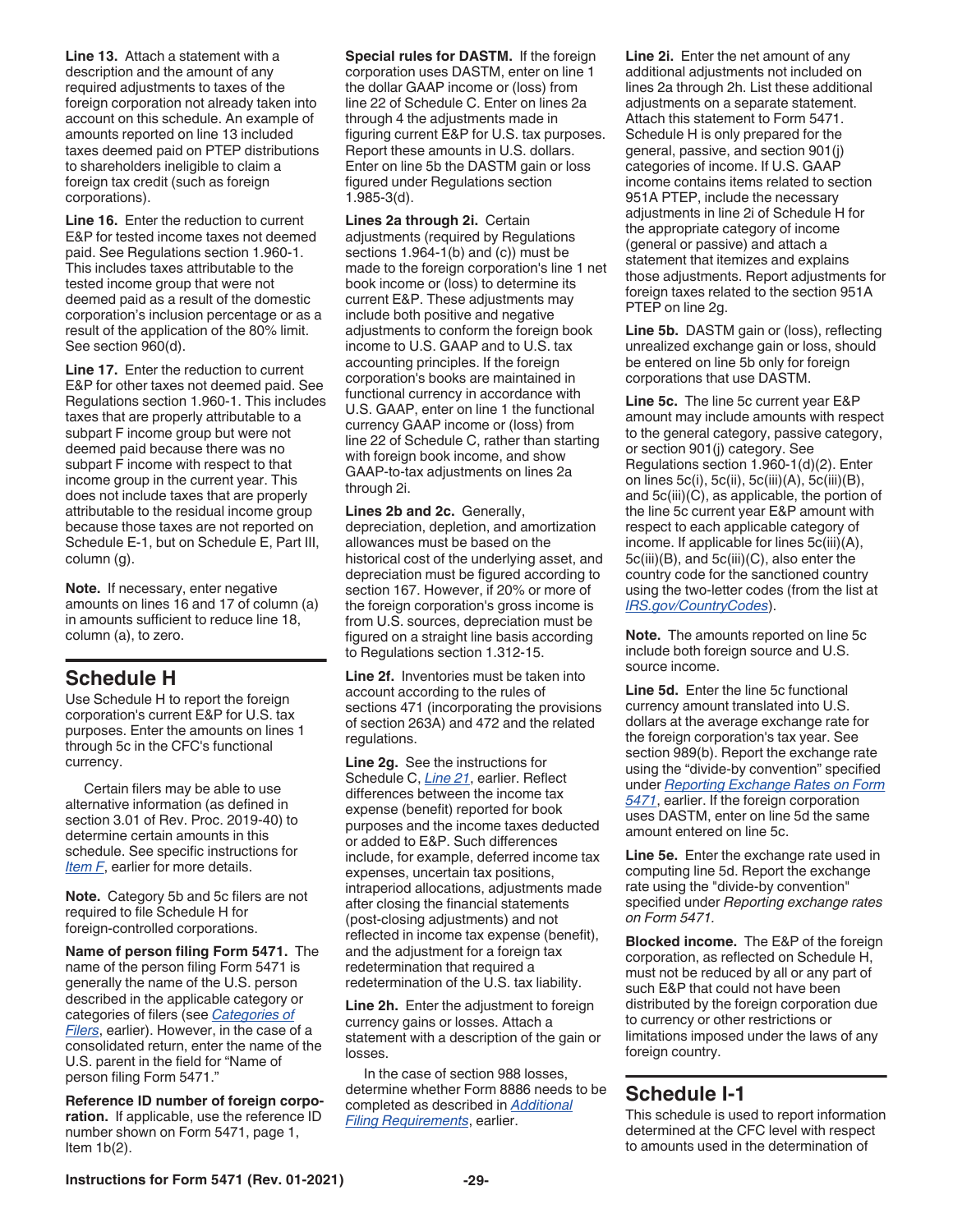<span id="page-29-0"></span>income inclusions by U.S. shareholders under section 951A. The information in this schedule will be used by the U.S. shareholder(s) of the CFC to file Form 8992, U.S. Shareholder Calculation of Global Intangible Low-Taxed Income (GILTI), and may assist in the completion of Form 1118, or Form 1116, if applicable.

Enter the amounts on lines 1 through 10c in the CFC's functional currency. The functional currency amounts entered on lines 6 through 10c must be converted to U.S. dollars.

Certain filers may be able to use alternative information (as defined in section 3.01 of Rev. Proc. 2019-40) to determine certain amounts in this schedule. See specific instructions for *[Item F](#page-7-0)*, earlier for more details.

**Name of person filing Form 5471.** The name of the person filing Form 5471 is generally the name of the U.S. person described in the applicable category or categories of filers (see *[Categories of](#page-2-0) [Filers](#page-2-0)*, earlier). However, in the case of a consolidated return, enter the name of the U.S. parent in the field for "Name of person filing Form 5471."

**Separate category.** Schedule I-1 is now completed once. (It is no longer completed separately for each applicable category of income.) Therefore, Schedule I-1 is completed once (for general category income, passive category income, or both). A Schedule I-1 that includes passive category income on line 6 must include the code for passive category income (PAS) in the entry space for separate category (at the top of Schedule I-1). With respect to a taxpayer completing Schedule I-1 with respect to a foreign corporation with only general category income (and no passive category income) on line 6, the taxpayer should enter the code "GEN" in the entry space for separate category.

**Note.** The other reporting requirements of a taxpayer that includes passive category income with general category income in a Schedule I-1 do not change because the taxpayer includes passive category income with general category income in a Schedule I-1. For example, the taxpayer may still be required to complete a Form 1116 or a Form 1118, and/or a Form 5471 (including Schedule J and Schedule P), and separately report passive category income and section 951A category income.

**Line 1.** Enter the CFC's gross income.

**Line 2a.** Enter the amount of the CFC's income described in section 952(b), which generally is income from sources within the United States that is effectively connected to the conduct of a trade or business by the CFC in the United States and not reduced or exempt from tax

pursuant to an income tax treaty with the United States.

**Line 2b.** Enter the amount, if any, of the CFC's gross income taken into account in determining the CFC's subpart F income (as defined in section 952). Note that an amount determined under section 956(a) is not considered subpart F income. The amount to be entered is computed after application of the high-tax exception in section 954(b)(4), but before application of the E&P limitation in section 952(c)(1)(A).

**Line 2c.** Enter the amount, if any, of the CFC's gross income excluded from foreign base company income (as defined in section 954) and insurance income (as defined in section 953) by reason of section 954(b)(4), the high-tax exception (include amounts excluded from tested income under Regulations section 1.951A-2(c)(7).

**Line 2d.** Enter the amount of any dividend income received by the CFC from a related person as defined in section 954(d)(3). Do not include the amounts of any dividend income received from a related person that are already included in the amounts entered on line 2b or line 2c.

**Line 2e.** Enter the amount of the CFC's taxable income from sources outside the United States and its possessions from the following.

• The extraction (by the corporation or any other person) of minerals from oil or gas wells located outside the United States and its possessions.

• The sale or exchange of assets used (by the corporation) in the trade or business of extracting minerals from oil or gas wells located outside the United States and its possessions.

**Line 3.** Enter the sum of lines 2a through 2e.

**Line 4.** Subtract line 3 from line 1 and enter the result on line 4.

**Line 5.** Enter the deductions (including taxes) properly allocable to the amount on line 4 (or to which such deductions would be allocable if there were such gross income).

**Line 6.** Subtract line 5 from line 4 and enter the result on line 6. This amount must be converted from functional currency to U.S. dollars using the average exchange rate for the year of the CFC. See Regulations section 1.951A-1(d)(1).

Report the exchange rate using the "divide-by convention" specified under *[Reporting exchange rates on Form 5471](#page-6-0)*, earlier.

**Line 7.** If the CFC has a tested loss on line 6, enter zero. If the CFC has tested income on line 6, enter only those foreign income taxes that are properly attributable to the CFC's tested income group. This

amount must be converted from functional currency to U.S. dollars using the average exchange rate for the year of the CFC. See section 986.

**Line 8.** If the CFC has a tested loss on line 6, enter zero. If the CFC has tested income on line 6, enter the Qualified Business Asset Investment (QBAI) (defined below). This amount must be converted from functional currency to U.S. dollars using the average exchange rate for the year of the CFC. See Regulations section 1.951A-1(d)(1).

*Qualified business asset investment (QBAI).* QBAI is the average of the CFC's aggregate adjusted bases, as of the close of each quarter of its taxable year, in specified tangible property used in its trade or business in the production of tested income, and for which a deduction is allowable under section 167. Adjusted basis in any property must be determined by using the alternative depreciation system under section 168(g) and allocating depreciation deductions with respect to such property ratably to each day during the period in the taxable year to which such depreciation relates.

*Specified tangible property and dual-use property.* Specified tangible property means any tangible property used in the production of tested income. If such property was used in the production of tested income and income that is not tested income (that is, dual-use property), the property is treated as specified tangible property in the same proportion that the amount of tested income determined before allocable deductions (that is, line 4) produced with respect to the property bears to the total amount of gross income produced with respect to the property.

*Partnership property.* A CFC with tested income that is a partner of a partnership that has depreciable tangible property determines its share of the partnership's average adjusted basis in the depreciable tangible property of the partnership based on the amount of the distributive share of the gross income produced by the property that is included in the CFC's gross tested income (defined below) relative to the total amount of gross income produced by the property. The partnership's average adjusted basis in the depreciable tangible property of the partnership is generally determined based on the average of the adjusted basis in the property as of the close of each quarter of the partnership's tax year that ends with or within the CFC's tax year. See Regulations section 1.951A-3(g).

**Gross tested income.** For these purposes, a CFC's gross tested income is its gross income less total exclusions (Schedule I-1, line 4).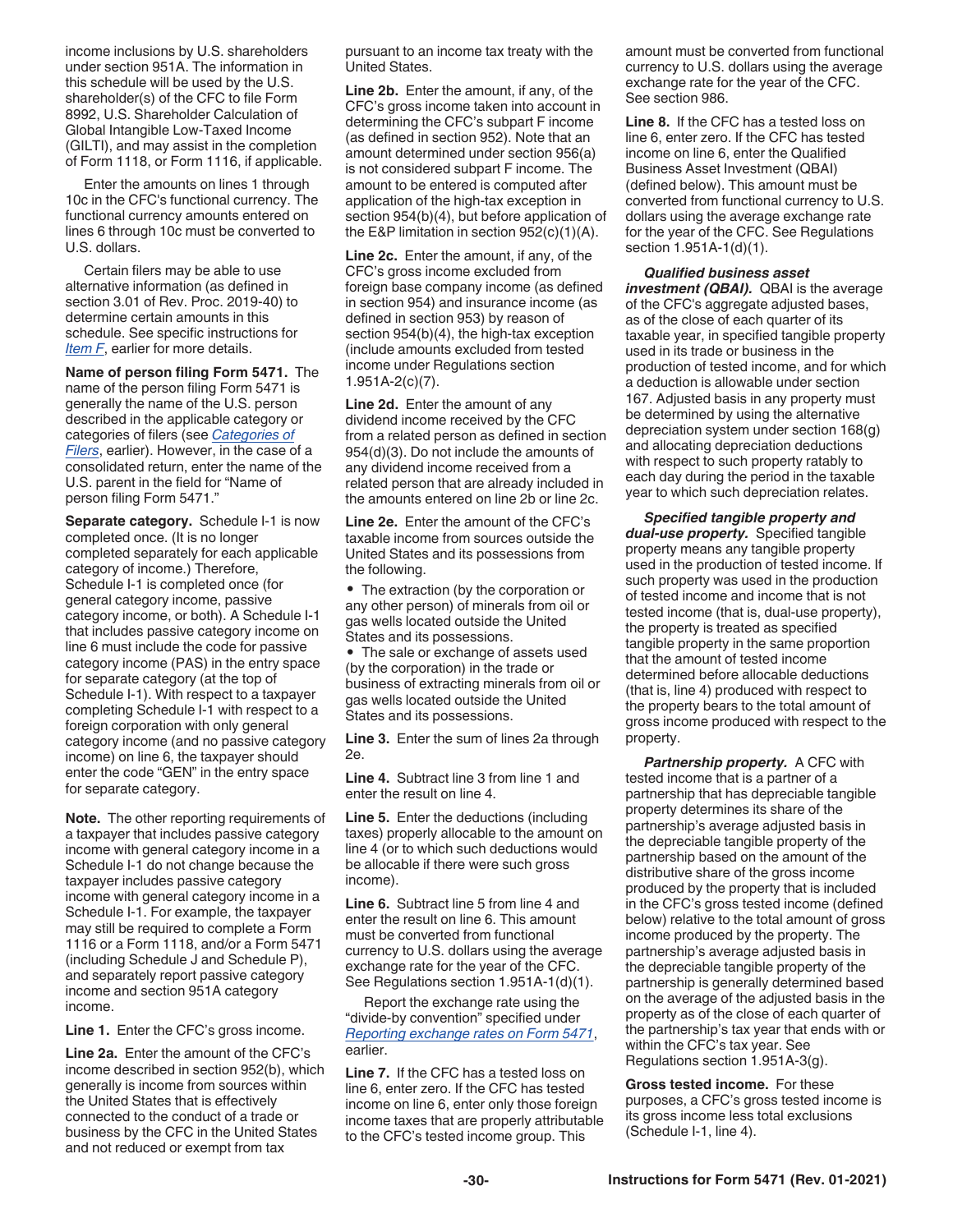<span id="page-30-0"></span>**Lines 9a through 9d.** In general, see Regulations section 1.951A-4(b)(1) to determine how to compute the CFC's tested interest expense.

*Line 9a.* Enter the amount of interest expense included on line 5. See the instructions for *[Line 6](#page-29-0)* for foreign currency translation.

**Line 9b.** Enter the CFC's qualified interest expense as defined in Regulations section 1.951A-4(b)(1)(iii).

*Line 9c.* Enter the CFC's tested loss QBAI amount as defined in Regulations section 1.951A-4(b)(1)(iv).

*Line 9d.* Subtract the sum of line 9b and line 9c from line 9a and enter the result on line 9d.

**Lines 10a through 10c.** In general, see Regulations section 1.951A-4(b)(2) to determine how to compute the CFC's tested interest income.

*Line 10a.* Enter the amount of interest income included on line 4. See the instructions for *[Line 6](#page-29-0)* for foreign currency translation.

Line 10b. Enter the CFC's qualified interest income as defined in Regulations section 1.951A-4(b)(2)(iii).

*Line 10c.* Subtract line 10b from line 10a and enter the result on line 10c.

# **Schedule J**

Use Schedule J to report a CFC's accumulated E&P in its functional currency, computed under sections 964(a) and 986(b). Also use this schedule to report the E&P of specified foreign corporations that are only treated as CFCs for limited purposes under section 965(e) (2).

**Note.** Category 1b, 1c, 5b, and 5c filers are not required to file Schedule J for foreign-controlled corporations.

**Name of person filing Form 5471.** The name of the person filing Form 5471 is generally the name of the U.S. person described in the applicable category or categories of filers (see *[Categories of](#page-2-0) [Filers](#page-2-0)*, earlier). However, in the case of a consolidated return, enter the name of the U.S. parent in the field for "Name of person filing Form 5471."

**Reference ID number of foreign corporation.** If applicable, use the reference ID number shown on Form 5471, page 1, Item  $1b(2)$ .

**Lines a and b.** Complete a separate Schedule J for each applicable separate category of income. Enter the appropriate code on line a (at the top of page 1 of Schedule J). To determine the appropriate code, see *Categories of Income* in the

Instructions for Form 1118. A foreign corporation may need to report E&P with respect to all categories of income listed in the Instructions for Form 1118, with the exception of foreign branch category income. A foreign corporation may have E&P in an income group within the general category, passive category, or section 901(j) category. See Regulations section 1.960-1(d)(2)(ii). A foreign corporation may have PTEP in a PTEP group within any of the separate categories of income, with the exception of foreign branch category income. See Regulations section 1.960-3(c)(1).

If code 901j is entered on line a, enter on line b the country code for the sanctioned country using the two-letter codes (from the list at *[IRS.gov/](https://www.irs.gov/e-file-providers/foreign-country-code-listing-for-modernized-e-file) [CountryCodes](https://www.irs.gov/e-file-providers/foreign-country-code-listing-for-modernized-e-file)*).

**Note.** A separate Schedule J should not be completed for the section 951A category. Section 951A PTEP that is in the section 951A category should be reported on the general category Schedule J.

**Note.** For purposes of this Schedule J, include in each separate category of income, foreign source and U.S. source income.

**Important.** In addition to the separate category codes referred to above, if you have more than one of the categories of income referred to above, you must complete and file a separate Schedule J using code "TOTAL" that aggregates all amounts listed for each line and column in Part I of all other Schedules J.

# **Part I—Accumulated E&P of Controlled Foreign Corporation**

Check the box at the top of Part I if the person filing Form 5471 does not have all U.S. shareholders' information necessary to complete any one of the previously taxed E&P amounts required to be included in column (e). If the person filing Form 5471 is unable to determine whether amounts should be reported as previously taxed E&P, those amounts should be included in column (a), Post-2017 E&P Not Previously Taxed, section 959(c)(3) balance. For example, one U.S. shareholder might not know the other U.S. shareholder's section 951A inclusion with respect to a CFC because the first U.S. shareholder does not have information with respect to the second U.S. shareholder's tested loss for the CFC or QBAI. See the instructions for *[Schedule P](#page-33-0)*  for an example.

Enter the amounts in this schedule in the functional currency of the foreign corporation as reported on Form 5471, page 1, **[Item 1h](#page-9-0)**. If the foreign corporation is the owner of a qualified business unit(s) (QBU) with a different functional currency, translate the E&P of the QBU(s) to the foreign corporation's functional currency.

# **Columns (a), (b), and (c)**

Report the opening balance, current year additions and subtractions, and the closing balance in the foreign corporation's E&P described in section 959(c)(3). In general, this is E&P of the foreign corporation that has not been included in gross income of a U.S. person under section 951(a)(1) and section 951A.

In column (a), report E&P described in section 959(c)(3) and earned after the repeal of section 902, that is, post-2017 E&P not previously taxed (post-2017 section 959(c)(3) balance). The repeal of section 902 is effective for tax years of foreign corporations beginning after December 31, 2017, and to tax years of U.S. shareholders in which or with which such tax years of foreign corporations end.

In column (b), report post-1986 undistributed earnings, as defined under section 902(c)(1), and as in effect prior to the repeal of section 902.

Use column (c) to report the aggregate amount of the foreign corporation's pre-1987 section 964(a) E&P accumulated since 1962 and not previously distributed or deemed distributed. These amounts are figured in U.S. dollars using the rules of Regulations sections 1.964-1(a) through (e), translated into the foreign corporation's functional currency according to Notice 88-70, 1988-2 C.B. 369.

# **Column (d)**

Use column (d) to report hovering deficits (see section 381(c)(2)(B) and Regulations section 1.367(b)-7) and suspended taxes (see section 909). See *Specific instructions related to lines 1 through 13*, below, for additional information pertaining to reporting amounts in column (d).

# **Column (e)**

Use column (e) to report the running balance of the foreign corporation's PTEP, section 964(a) E&P accumulated since 1962 that have resulted in deemed inclusions under subpart F, or amounts treated as PTEP under section 965(b)(4) (A). Pre-1987 U.S. dollar PTEP should be translated into the foreign corporation's functional currency using the rules of Notice 88-70 and added to post-1986 amounts in the appropriate PTEP category.

• Columns (e)(i) and (e)(ii) are PTEP originally attributable to inclusions under section 965(a) and section 965(b)(4)(A), respectively, and reclassified as investments in U.S. property (section 959(c)(1)(A) amounts).

• Column (e)(iii) is PTEP described in the following three subgroups (which are aggregated into a single PTEP group).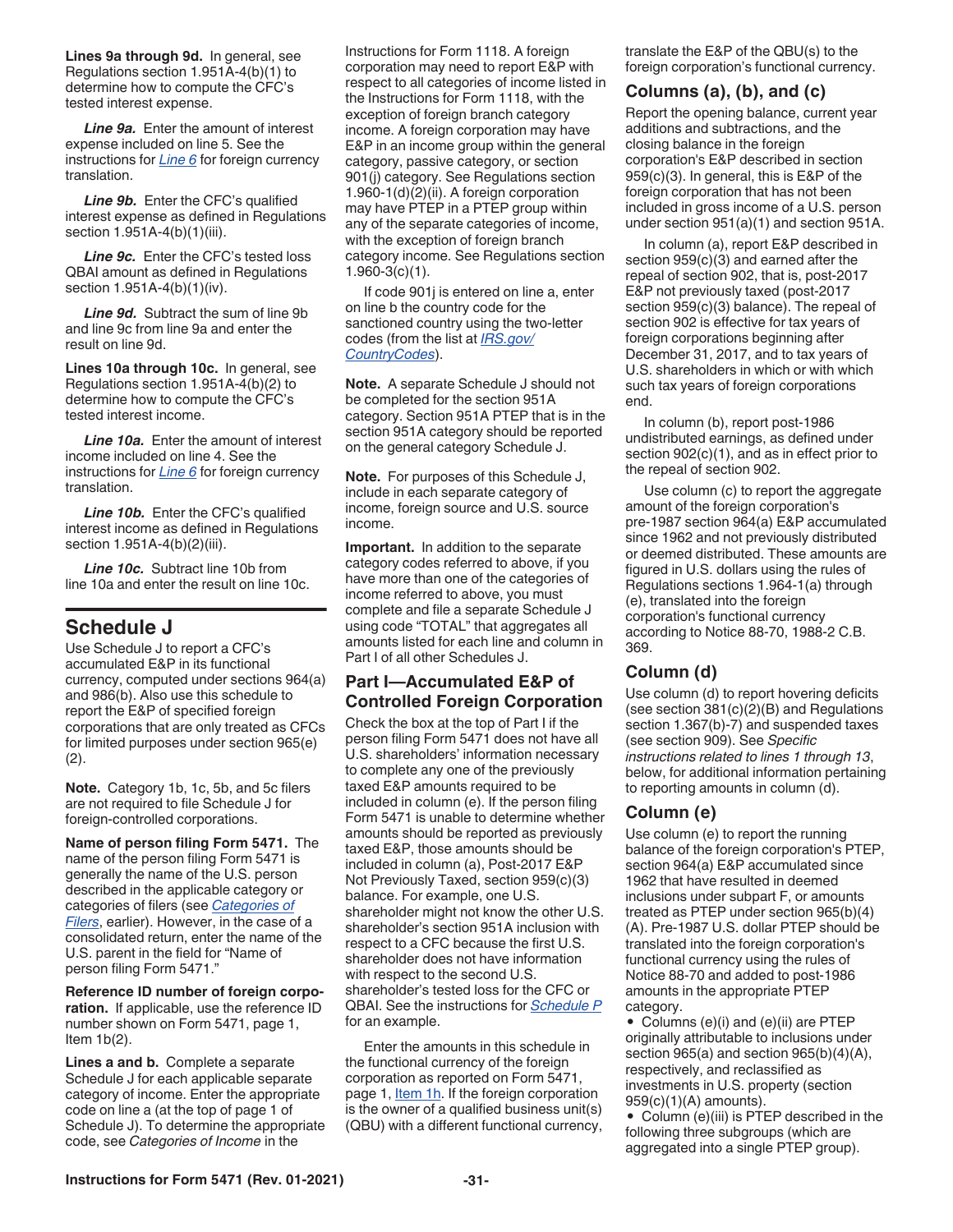<span id="page-31-0"></span>1. PTEP attributable to, or reclassified as, investments in U.S. property (section 959(c)(1)(A) amounts).

2. PTEP attributable to subpart F income inclusions (not described in any other column) and reclassified as investments in U.S. property.

3. PTEP attributable to inclusions under previous section 951(a)(1)(C) and reclassified as investments in U.S. property.

• Column (e)(iv) is PTEP originally attributable to inclusions under section 951A and reclassified as investments in U.S. property (section 959(c)(1)(A) amounts).

• Column (e)(v) is PTEP described in the following three subgroups (which are aggregated into a single PTEP group).

1. PTEP attributable to hybrid dividends under section 245A(e)(2) and reclassified as investments in U.S. property.

2. PTEP attributable to section 1248 amounts under section 959(e) and reclassified as investments in U.S. property.

3. PTEP attributable to section 1248 amounts from the gain on the sale of a CFC by a CFC and reclassified as investments in U.S. property.

• Column (e)(vi) is PTEP attributable to section 965(a) inclusions (section 959(c) (2) amounts). Do not include E&P reported in column (e)(vii).

• Column (e)(vii) is E&P treated as PTEP under section 965(b)(4)(A) (section 959(c) (2) amounts).

• Column (e)(viii) is PTEP attributable to section 951A inclusions (section 959(c)(2) amounts).

• Column (e)(ix) is PTEP described in the following three subgroups (which are aggregated into a single PTEP group).

1. PTEP attributable to hybrid dividends under section 245A(e)(2).

2. PTEP attributable to section 1248 amounts under section 959(e).

3. PTEP attributable to section 1248 amounts from the gain on the sale of a CFC by a CFC.

• Column (x) is PTEP attributable to section 951(a)(1)(A) inclusions (section 959(c)(2) amounts).

#### **Column (f)**

Use column (f) to report the opening and closing balance of the foreign corporation's accumulated E&P. This amount is the sum of post-2017 E&P not previously taxed, post-1986 undistributed earnings, pre-1987 E&P not previously taxed, and PTEP. Do not include column (d) amounts in the total reported in column (f).

# **Specific Instructions Related to Lines 1 Through 13**

**Line 1a.** Enter the balances for each column at the beginning of the tax year. These balances should equal the amounts reported as the ending balances in the prior year Schedule J.

**Line 1b.** If there is a difference between last year's ending balance on Schedule J and the amount that should be last year's ending balance, taking into account modifications in Schedule J, include the difference on line 1b and attach an explanation for the difference. If there are multiple differences, include the explanation and amount of each such difference on the attachment. Do not include adjustments required to be reported on line 6 or 12.

**Lines 1a through 1c.** These lines of column (d) account for the balance of prior year hovering deficits and suspended taxes that have not yet been deducted in prior years. Such amounts are reported as negative numbers.

**Line 2a.** This line of column (d) is the unsuspended taxes under section 909 as a result of related income taken into account by the foreign corporation, certain U.S. corporate owners of the foreign corporation, or a member of such U.S. corporate owner's consolidated group. Report the unsuspended taxes on line 2a of column (d) as a positive number. Report the unsuspended taxes as negative numbers on line 2a of column (a), (b), (c), or (e), as applicable.

**Line 2b.** This line of column (d) accounts for foreign income taxes that are suspended in the current tax year. Report such amounts as negative numbers.

**Line 3.** Enter the current year E&P (or deficit in E&P) amount from the applicable line 5c of Schedule H (Form 5471). For example, if you are completing Schedule J for the passive category (that is, you have entered "PAS" on line a at the top of page 1 of Schedule J), enter the current year E&P (or deficit in E&P) amount from Schedule H (Form 5471), line 5c(ii), in the applicable column. Line 3 should never have an amount entered in column (e).

**Line 4.** Report as a positive number E&P attributable to PTEP distributions from lower-tier foreign corporations. Generally, the E&P of a CFC attributable to amounts that are, or have been, included in the gross income of a U.S. shareholder under section 951(a) are not, when distributed through a chain of ownership described in section 958(a), also included in the gross income of another CFC in such chain for purposes of the application of section 951(a) to such other CFC with respect to such U.S. shareholder. See section 959(b).

**Line 5a.** Enter earnings carried over to a foreign surviving corporation after an acquisition by a foreign corporation of the assets of another foreign corporation in a transaction described in section 381. See Regulations section 1.367(b)-7. The amounts entered on line 5a may be negative or positive.

**Line 5b.** If the foreign surviving corporation had a deficit in E&P prior to a transaction described in section 381, such deficit is recharacterized as a hovering deficit after such nonrecognition transaction. See section 381(c)(2)(B) and Regulations sections 1.367(b)-7(d)(2)(i) (post-1986 undistributed earnings) and 1.367(b)-7(e)(1) (pre-1987 E&P not previously taxed). An amount equal to the deficit reported in column (a), (b), or (c) of line 5a is included as a positive amount on line 5b of column (a), (b), or (c), respectively. An amount equal to the total hovering deficits reported on line 5b of columns (a), (b), and (c) is included as a negative number in column (d) of line 5b.

**Line 6.** Attach a statement detailing the nature and amount of any adjustments not accounted for in the E&P determined before reduction for distributions and inclusions (that is, adjustments other than those listed on lines 2a through 5b). Do not include amounts reported on line 1b. An example of an adjustment entered on Line 6 is the foreign taxes imposed on receipt of a distribution of PTEP from a lower-tier foreign corporation.

*Example.* Domestic Corporation, a U.S. shareholder, wholly owns the only class of stock of CFC1, a foreign corporation. CFC1, in turn, wholly owns the only class of stock of CFC2, a foreign corporation. CFC2, in turn, wholly owns the only class of stock of CFC3, a foreign corporation. The functional currency of Domestic Corporation, CFC1, CFC2, and CFC3 is the U.S. dollar. During Year 1, Domestic Corporation reports an inclusion under section 951(a)(1) of \$100 as a result of subpart F income of CFC3. During Year 2, CFC3 distributes \$40 to CFC2. CFC2 pays withholding tax of \$4 on the distribution from CFC3. Such tax is related to previously taxed subpart F income. Domestic Corporation reports on CFC2's Form 5471, Schedule J, line 3, column (e) (x), as a positive number, the \$40 PTEP distribution. Domestic Corporation reports on line 6, column (e)(x), as a negative number, the \$4 of tax on the PTEP distribution.

**Line 7.** Enter on line 7 E&P as of the close of the tax year before actual distributions or inclusions under section 951(a)(1) or section 951A during the year. For dividends paid by certain foreign corporations in U.S. tax years beginning before January 1, 2018, this number in column (b) generally is the denominator of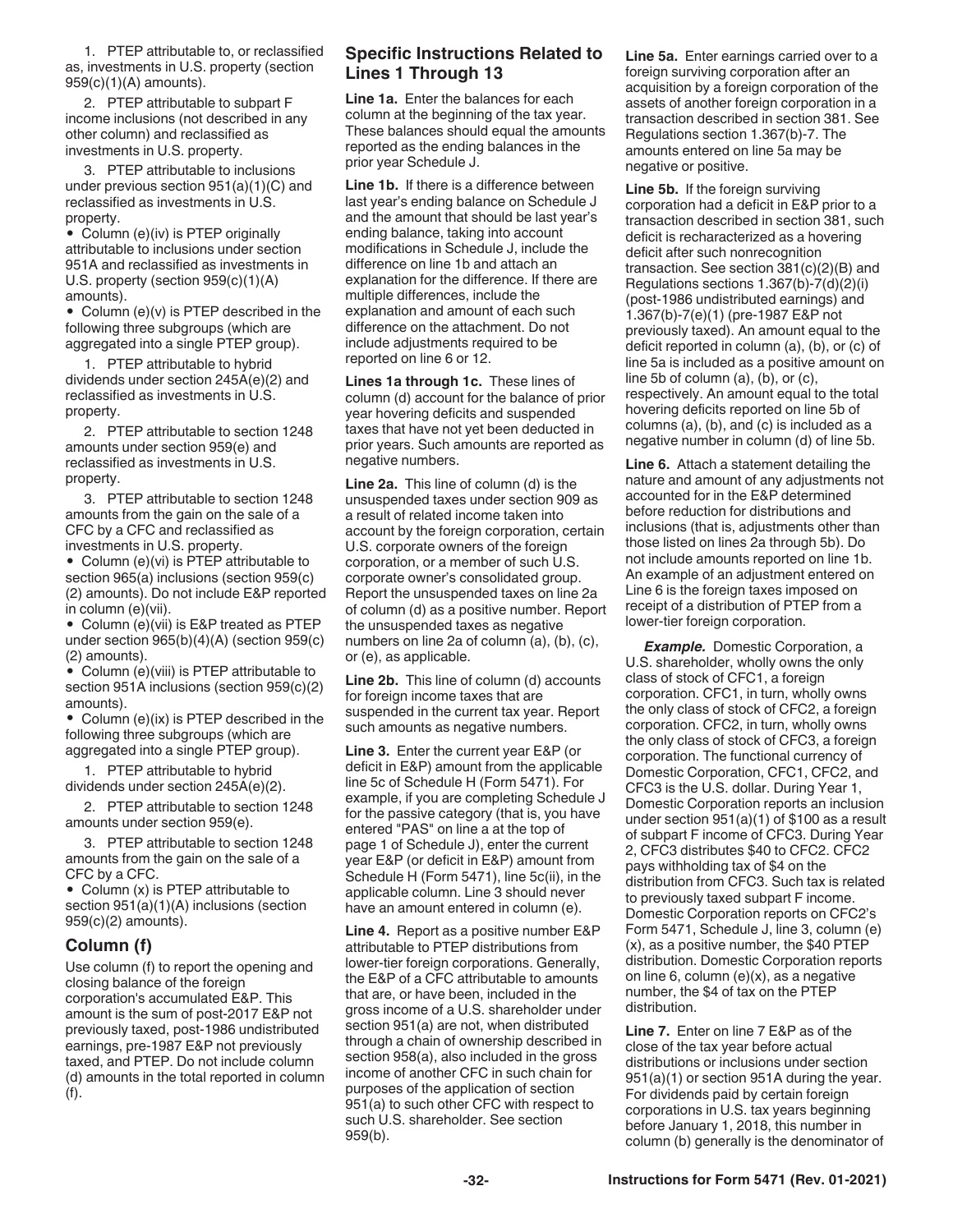<span id="page-32-0"></span>the deemed paid credit fraction under section 902(c)(1) used for foreign tax credit purposes.

**Line 8.** Enter amounts included in gross income of the U.S. shareholder(s) under section 951(a)(1)(A) or section 951A with respect to the CFC. Report the inclusion as a negative amount in columns (a) through (c), as applicable. Report the inclusion as a positive amount in columns  $(e)(vi)$  through  $(e)(x)$ , as applicable. Amounts reported as positive numbers on line 8 of column (e)(vi) or (e)(vii) should only be reported with respect to negative amounts on line 8 of column (b). Amounts reported as positive numbers on line 8 of column (e)(viii) should only be reported with respect to negative amounts on line 8 of column (a). The negative amounts could be reported on a different Schedule J than the positive amounts if such amounts are reclassified from one separate category to another separate category.

**Note.** Section 951(a)(1)(A) inclusions are taken into account for the tax year before actual distributions and section 951(a)(1) (B) inclusions. See section 959(a).

**Note.** The amount included in gross income of U.S. shareholders of the CFC under section 951A might not be known if there is more than one U.S. shareholder. See the example in the instructions for Schedule P for reporting information.

**Line 9.** Report actual distributions as negative numbers.

**Note.** Actual distributions are taken into account for the tax year before section 951(a)(1)(B) inclusions. See section 959(f) (2). An actual distribution is first out of PTEP, if any, and then out of the section 959(c)(3) balance. See section 959(c).

**Line 10.** Use line 10 to report reclassifications of section 959(c)(2) PTEP in columns (e)(vi) through (e)(x) to section 959(c)(1) PTEP in columns (e)(i) through  $(e)(v)$ . A potential section 951 $(a)(1)(B)$ inclusion results in a reclassification of section 959(c)(2) PTEP, if any, to section 959(c)(1) PTEP before reclassification out of the section 959(c)(3) E&P balance. See section  $959(a)(2)$  and  $(f)(1)$ . The amounts reclassified are reported as negative numbers in columns (e)(vi) through (e)(x) and positive numbers in columns (e)(i) through (e)(v), as applicable.

**Line 11.** Use this line to report E&P not previously taxed, which is treated as earnings invested in U.S. property and, therefore, reclassified to section 959(c)(1) PTEP (column (e)(iii)). The amounts reclassified are reported as negative numbers in columns (a) through (c) and positive numbers in column (e)(iii), as applicable.

**Line 12.** Attach a statement detailing the nature and amount of any adjustments in E&P not accounted for on lines 8 through 11. Do not include adjustments required to be reported on line 1b or line 6.

**Line 13.** The hovering deficit offset included in column (d) is reported as a positive number. The same amount entered in column (d) is reported as a negative number on line 13 of column (a) or (b), as appropriate. See section 381(c) (2)(B) and Regulations section 1.367(b)-7(d)(2)(ii).

# **Schedule M**

Every U.S. person described in Category 4 must file Schedule M to report the transactions that occurred during the foreign corporation's annual accounting period ending with or within the U.S. person's tax year.

If a U.S. corporation that owns stock in a foreign corporation is a member of a consolidated group, list the common parent as the U.S. person filing Schedule M.

**Important.** In translating the amounts from functional currency to U.S. dollars, use the average exchange rate for the foreign corporation's tax year. See section 989(b). Report the exchange rate in the entry space provided at the top of Schedule M using the "divide-by convention" specified under *[Reporting](#page-6-0)  [exchange rates on Form 5471](#page-6-0)*, earlier.

**Name of person filing Form 5471.** The name of the person filing Form 5471 is generally the name of the U.S. person described in the applicable category or categories of filers (see *[Categories of](#page-2-0) [Filers](#page-2-0)*, earlier). However, in the case of a consolidated return, enter the name of the U.S. parent in the field for "Name of person filing Form 5471."

**Reference ID number of foreign corporation.** Use the reference ID number shown on Form 5471, line 1b(2).

**Lines 4 and 17.** Report on these lines platform contribution transaction payments received and paid by the foreign corporation (without giving effect to any netting of payments due and owed). See Regulations section 1.482-7(b)(1)(ii). The corporation is required to complete both lines only if the corporation provides a platform contribution to other controlled participants and is required to make platform contribution transaction payments to other controlled participants that provide a platform contribution to other controlled cost sharing arrangement participants.

**Lines 5 and 18.** Report on these lines cost sharing transaction payments received and paid by the foreign

corporation (without giving effect to any netting of payments due and owed). See Regulations section 1.482-7(b)(1)(i). The corporation is required to complete line 5 only if the corporation itself incurred intangible development costs. If the corporation does not itself incur intangible development costs, then it should only report cost sharing transaction payments made on line 18.

**Lines 9 and 22.** Report on line 9 the sum of tiered hybrid dividends received by the foreign corporation during its tax year. Report on line 22 the sum of hybrid dividends or tiered hybrid dividends paid by the foreign corporation during its tax year.

**Lines 10 and 23.** Report on these lines dividends received and paid by the foreign corporation not previously taxed under subpart F in the current year or in any prior year.

**Lines 27 and 29.** Report on these lines the largest aggregate outstanding accounts receivable and payable balances during the year with the related parties described in columns (b) through (f). Report only accounts receivables or payables arising in connection with the provision of services or the sale or processing of property. Only net accounts receivables and payables to the extent that the CFC's books net the accounts payable against the receivables as payment of the accounts receivable.

**Lines 28 and 30.** Report on these lines the largest outstanding balances during the year of gross amounts borrowed from, and gross amounts loaned to, the related parties described in columns (b) through (f). Do not enter aggregate cash flows, year-end loan balances, average balances, or net balances. Do not include an account receivable or payable balance arising in connection with the provision of services or the sale or processing of property if the amount of such balance does not, at any time during the tax year, exceed what is ordinary and necessary to carry on the trade or business. Any outstanding balance from these transactions should be reported on the Balance Sheet (Form 5471, Schedule F, page 4) and possibly also on Schedule M, lines 27 and 29.

**Accrued payments and receipts.** A corporation that uses an accrual method of accounting must use accrued payments and accrued receipts for purposes of computing the total amount to enter on each line of Schedule M.

# **Schedule O**

Schedule O is used to report the organization or reorganization of a foreign corporation and the acquisition or disposition of its stock.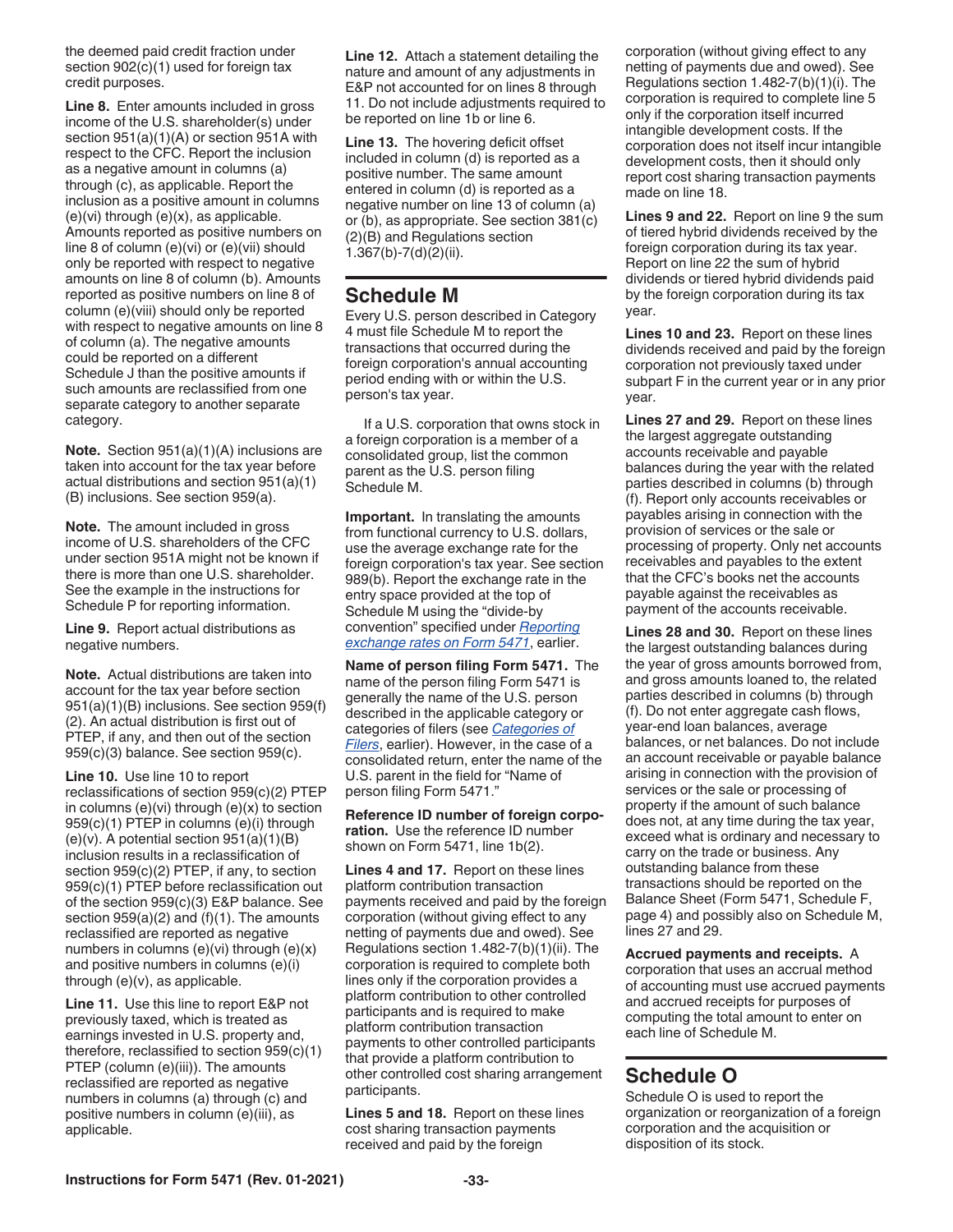<span id="page-33-0"></span>Every U.S. citizen or resident described in Category 2 must complete Part I. Every U.S. person described in Category 3 must complete Part II.

See Regulations section 1.6046-1(i) for rules on determining when U.S. persons constructively own stock of a foreign corporation and therefore are subject to the section 6046 filing requirements.

**Name of person filing Form 5471.** The name of the person filing Form 5471 is generally the name of the U.S. person described in the applicable category or categories of filers (see *[Categories of](#page-2-0) [Filers](#page-2-0)*, earlier). However, in the case of a consolidated return, enter the name of the U.S. parent in the field for "Name of person filing Form 5471."

**Reference ID number of foreign corporation.** Use the reference ID number shown on Form 5471, line 1b(2).

#### **Part I**

**Column (d).** Enter the date the shareholder first acquired 10% or more (in value or voting power) of the outstanding stock of the foreign corporation.

**Column (e).** Enter the date the shareholder acquired (whether in one or more transactions) an additional 10% or more (in value or voting power) of the outstanding stock of the foreign corporation.

### **Part II**

# **Section A—General Shareholder Information**

If the shareholder's latest tax return was filed electronically, enter "e-filed" in column (b)(3) instead of a service center.

#### **Section C—Acquisition of Stock**

Section C is completed by shareholders who are completing Schedule O because they have acquired sufficient stock in a foreign corporation. If the shareholder acquired the stock in more than one transaction, use a separate line to report each transaction.

**Column (d).** Enter the method of acquisition (for example, purchase, gift, bequest, trade).

**Column (e)(2).** Enter the number of shares acquired indirectly (within the meaning of section 958(a)(2)) by the shareholder listed in column (a).

**Column (e)(3).** Enter the number of shares constructively owned (within the meaning of section 958(b)) by the shareholder listed in column (a).

#### **Section D—Disposition of Stock**

Section D must be completed by shareholders who dispose of their interest (in whole or in part) in a foreign corporation.

**Column (d).** Enter the method of disposition (for example, sale, bequest, gift, trade).

*Example.* In 1999, Mr. Jackson, a U.S. citizen, purchased 10,000 shares of common stock of foreign corporation X. The purchase represented 10% ownership of the foreign corporation.

On July 1, 2020, Mr. Jackson made a gift of 5,000 shares of foreign corporation X to his son, John. Because Mr. Jackson has reduced his holding in the foreign corporation, he is required to complete Form 5471 and Schedule O. To show the required information about the disposition, Mr. Jackson completes Section D as follows:

- Enters his name in column (a).
- Enters "common" in column (b).
- Enters "July 1, 2020" in column (c).
- Enters "gift" in column (d).
- Enters "5,000" in column  $(e)(1)$ .

• Enters "-0-" in column (f) because the disposition was by gift.

• Enters the name and address of his son, John, in column (g).

#### **Section F—Additional Information**

**Item (b).** List the date of any reorganization of the foreign corporation that occurred during the last 4 years while any U.S. person held 10% or more in value or vote (directly or indirectly) of the corporation's stock. If there is more than one such date, use the most recent date. However, do not enter a date for which information was reported on Section E. Instead, enter the date (if any) of any reorganization prior to that date (if it is within the last 4 years).

**Example for Item (c).** Mr. Lyons, a U.S. person, acquires a 10% ownership in foreign corporation F. F is the 100% owner of two foreign corporations, FI and FJ. F is also a 50% owner of foreign corporation FK. In addition, F is 90% owned by foreign corporation W. Mr. Lyons does not own any of the stock of corporation W.

Mr. Lyons completes and files Form 5471 and Schedule O for the corporations in which he is a 10% or more shareholder. Mr. Lyons also is required to submit a chart if the foreign corporation is a member of a chain of corporations, and to indicate if he is a 10% or more shareholder in any of those corporations.

Mr. Lyons would prepare a list showing the corporations as follows.

- 
- Corporation W.<br>• Corporation F • Corporation F.
- Corporation FI.
- Corporation FJ.
- Corporation FK.

Then Mr. Lyons is required to indicate that he is a 10% or more shareholder in corporations F, FI, and FJ.

# **Schedule P**

Use Schedule P to report the PTEP of the U.S. shareholder of a CFC in the CFC's functional currency (Part I) and in U.S. dollars (Part II). Also use this schedule to report the PTEP of the U.S. shareholder of an SFC that is only treated as a CFC for limited purposes under section 965(e)(2).

**Note.** A separate Schedule P must be completed by each Category 1, 4, or 5 U.S. shareholder of the foreign corporation with respect to which reporting is furnished on this Form 5471. However, Category 1c and 5c filers are not required to file Schedule P for foreign-controlled corporations.

If a U.S. shareholder wholly owns the CFC, Schedule P should include the same information reported on Schedule J, Part I, column (e). If there is more than one U.S. shareholder, the amounts reported on Schedule P with respect to each U.S. shareholder might be different from the amounts reported on Schedule J.

**Example.** Corporation A, a domestic corporation, owns 50% of the only class of stock of CFC1 and Corporation B, a domestic corporation, owns the remaining 50% of the stock of CFC1. Corporation A wholly owns the only class of stock of CFC2. The functional currency of all corporations is the U.S. dollar. CFC1 has tested income of \$100x and CFC2 has tested loss of \$30x. See section 951A(c) (2). Neither Corporation A nor Corporation B has any net deemed tangible income return that would reduce the tested income taken into account by Corporation A or B with respect to CFC1. Corporation A has a section 951A inclusion of \$20 because its pro rata share of CFC1's tested income (\$50x) is offset by its pro rata share of CFC2's tested loss (\$30x). Corporation B has a section 951A inclusion of \$50x. On Schedule P of the Form 5471 with respect to CFC1 filed by Corporation B, Corporation B will report on line 7, column (c), \$50x of PTEP as a result of its section 951A inclusion with respect to CFC1. Corporation A will report \$20x of PTEP as a result of its section 951A inclusion on its Form 5471, Schedule P, line 7, column (c), with respect to CFC1.

The Form 5471, Schedule J, for CFC1 should include PTEP of \$70x with respect to the aggregate section 951A inclusions of Corporation A and Corporation B. However, if Corporation A does not know Corporation B's section 951A inclusion at the time Corporation A files its Form 5471, Corporation A will only be able to complete Schedule J, Part I, with respect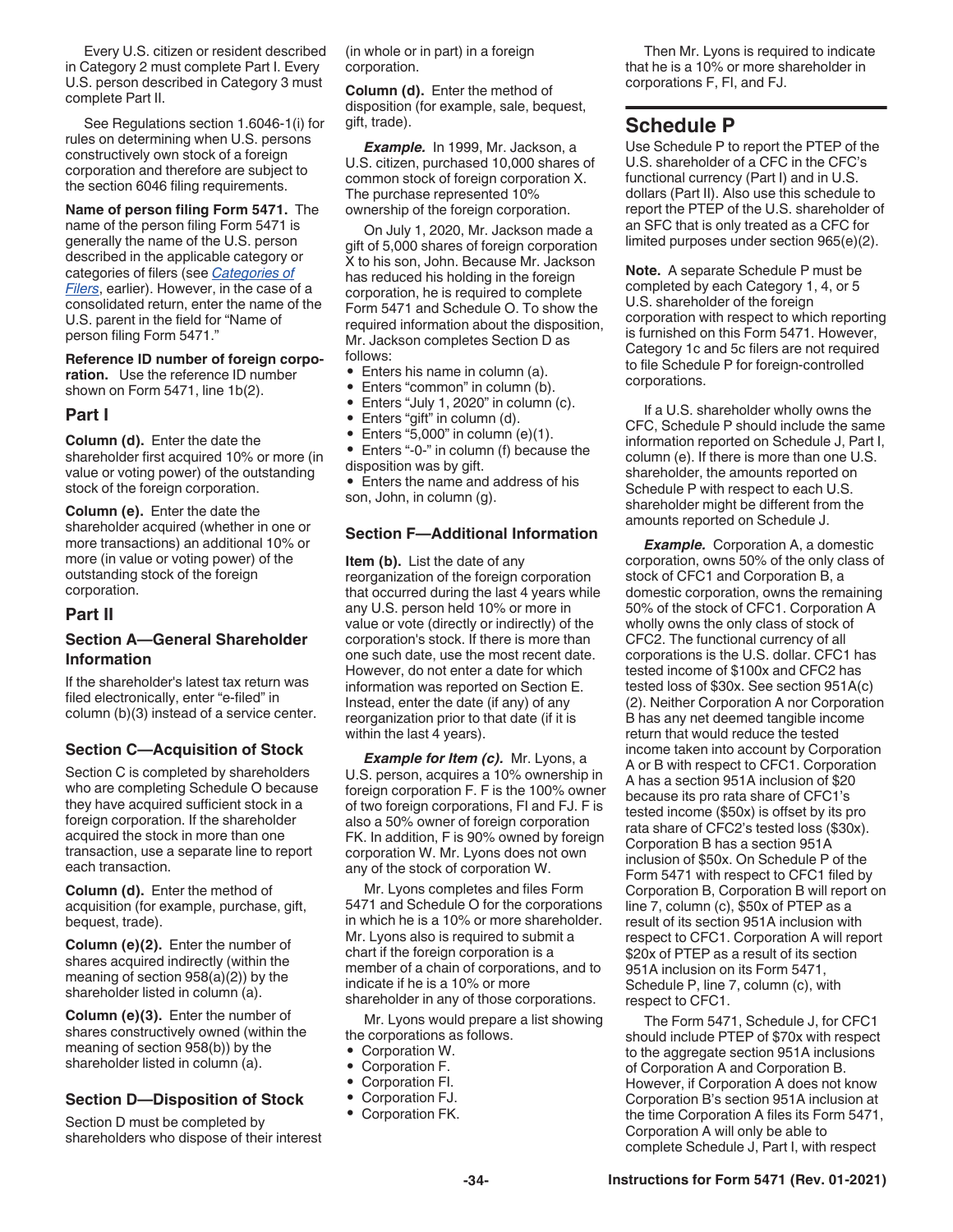<span id="page-34-0"></span>to its PTEP of \$20x on line 8, column (e) (x). Similarly, Corporation B will only be able to complete Schedule J, Part I, with respect to its PTEP of \$50x on line 8, column  $(e)(x)$ . In the following year, Corporation A and Corporation B should each report the other corporation's PTEP on Schedule J, Part I, line 1b, column (e)  $(x)$ .

**Name of person filing Form 5471.** The name of the person filing Form 5471 is generally the name of the U.S. person described in the applicable category or categories of filers (see *[Categories of](#page-2-0) [Filers](#page-2-0)*, earlier). However, in the case of a consolidated return, enter the name of the U.S. parent in the field for "Name of person filing Form 5471."

**Reference ID number of foreign corporation.** If applicable, use the reference ID number shown on Form 5471, page 1, Item  $1b(2)$ .

**Lines a and b.** Complete a separate Schedule P for each applicable separate category of income. Enter the appropriate code on line a (at the top of page 1 of Schedule P). To determine the appropriate code, see *Categories of Income* in the Instructions for Form 1118. A foreign corporation may have PTEP in a PTEP group within any of the separate categories of income, with the exception of foreign branch category income. See Regulations section 1.960-3(c)(1).

If code 901(j) is entered on line a, enter on line b the country code for the sanctioned country using the two-letter codes (from the list at *[IRS.gov/](https://www.irs.gov/e-file-providers/foreign-country-code-listing-for-modernized-e-file) [CountryCodes](https://www.irs.gov/e-file-providers/foreign-country-code-listing-for-modernized-e-file)*).

**Note.** A separate Schedule P should not be completed for the section 951A category. Section 951A PTEP that is in the section 951A category should be reported on the general category of Schedule P.

**Note.** For purposes of this Schedule P, include in each separate category of income, foreign source and U.S. source income.

**Columns (a) through (k).** Enter amounts on this schedule in the functional currency of the foreign corporation as reported on Form 5471, page 1, ltem 1h.

Use columns (a) through (k) to report the opening balance, current year additions and subtractions, and the closing balance in the foreign corporation's PTEP; section 964(a) E&P accumulated since 1962 that have resulted in inclusions under subpart F; and amounts treated as PTEP under section 965(b)(4)(A). Pre-1987 U.S. dollar PTEP should be translated into the foreign corporation's functional currency using the rules of Notice 88-70 and added to post-1986 amounts in the appropriate PTEP category.

Columns (a) through (j) of Schedule P correspond to Schedule J, columns (e)(i) through (e)(x). See the instructions for *[Schedule J](#page-30-0)* for specific line instructions.

# **Schedule Q**

Use Schedule Q to report the CFC's income, deductions, taxes, and assets by CFC income groups.

In general, a taxpayer that is subject to tax as a domestic corporation that is a U.S. shareholder ("corporate U.S. shareholder") of a CFC is deemed to pay all or a portion of the foreign income taxes paid or accrued by the CFC that are properly attributable to subpart F income or tested income included in gross income by the corporate U.S. shareholder. See section 960(a) and (d). A corporate U.S. shareholder may claim a credit for such foreign taxes, subject to certain limitations.

**Note.** If an individual, estate, or trust that is a U.S. shareholder of a CFC makes an election under section 962 ("962 electing shareholder"), any inclusions under section 951 or 951A of the U.S. shareholder will be treated as received by a corporate U.S. shareholder for purposes of section 960. See section 962(b) and Regulations section 1.962-2(b). As a result, these U.S. shareholders may also claim a foreign tax credit for foreign income taxes deemed paid with respect to such inclusions. See sections 962(a)(1) and  $951A(f)(1)(A)$ .

**Note.** See also section 1293(f) for inclusions with respect to a passive foreign investment company.

To calculate the foreign taxes deemed paid by the corporate U.S. shareholder (including a 962 electing shareholder), determine for each of its CFCs the income, deductions, and taxes that are assigned to each separate category of income and each income group within each separate category. See Regulations section 1.960-1(c)(1). The income groups include the subpart F income groups, the tested income group, and the residual income group.

# **Computer Generated Schedule Q**

Expand the Schedule Q if you are reporting with respect to more than two units and/or with respect to more than one section 901(j) country. Specifically, if you are reporting with respect to more than two units, add to pages 1 and 2, as appropriate, new lines (3), (4), (5), etc. in all necessary locations. If you are reporting with respect to more than one section 901(j) country, add to page 3 new lines 1m, 1n, 1o, etc. as needed.

# **Specific Instructions for Schedule Q**

**Name of person filing Form 5471.** The name of the person filing Form 5471 is generally the name of the U.S. person described in the applicable category or categories of filers (see Categories of Filers, earlier). However, in the case of a consolidated return, enter the name of the U.S. parent in the field for "Name of person filing Form 5471."

**Reference ID number of foreign corporation.** If applicable, use the reference ID number shown on Form 5471, page 1, item 1b(2).

**Item A.** Complete a separate Schedule Q for each applicable separate category of income. Enter the appropriate code from the table below for the separate category of income with respect to which the Schedule Q is being completed.

# **Codes for Categories of Income**

|            | Code Category of Income |
|------------|-------------------------|
| PAS        | Passive category income |
| 901i       | Section 901(i) income   |
| <b>GEN</b> | General category income |

**Item B.** If category code "PAS" is entered in Item A, a separate Schedule Q must be completed for each applicable grouping under Regulations section 1.904-4(c)(3). See Regulations sections 1.954-1(c)(1)(iii) (B) and 1.904-4(c)(3) through (5). Enter in item B the appropriate code from the table below for each of the following groups under Regulations section 1.904-4(c)(3):

# **Codes for Passive Groups**

| Code | <b>Passive Group</b>                                                                                                                                                                                                                                   |
|------|--------------------------------------------------------------------------------------------------------------------------------------------------------------------------------------------------------------------------------------------------------|
| i    | All passive income received during the tax<br>year that is subject to a withholding tax of<br>15% or greater must be treated as one<br>item of income. See Regulations section<br>$1.904 - 4(c)(3)(i)$ .                                               |
| ii.  | All passive income received during the tax<br>year that is subject to a withholding tax of<br>less than 15% (but greater than zero)<br>must be treated as one item of income.<br>See Regulations section 1.904-4(c)(3)(ii).                            |
| iii  | All passive income received during the tax<br>year that is subject to no withholding tax<br>or other foreign tax must be treated as one<br>item of income. See Regulations section<br>$1.904 - 4(c)(3)(iii)$ .                                         |
| iv   | All passive income received during the tax<br>year that is subject to no withholding tax<br>but is subject to foreign tax other than a<br>withholding tax must be treated as one<br>item of income. See Regulations section<br>$1.904 - 4(c)(3)(iv)$ . |

**Note.** The grouping rules of Regulations section 1.904-4(c)(3)(i) through (iv) apply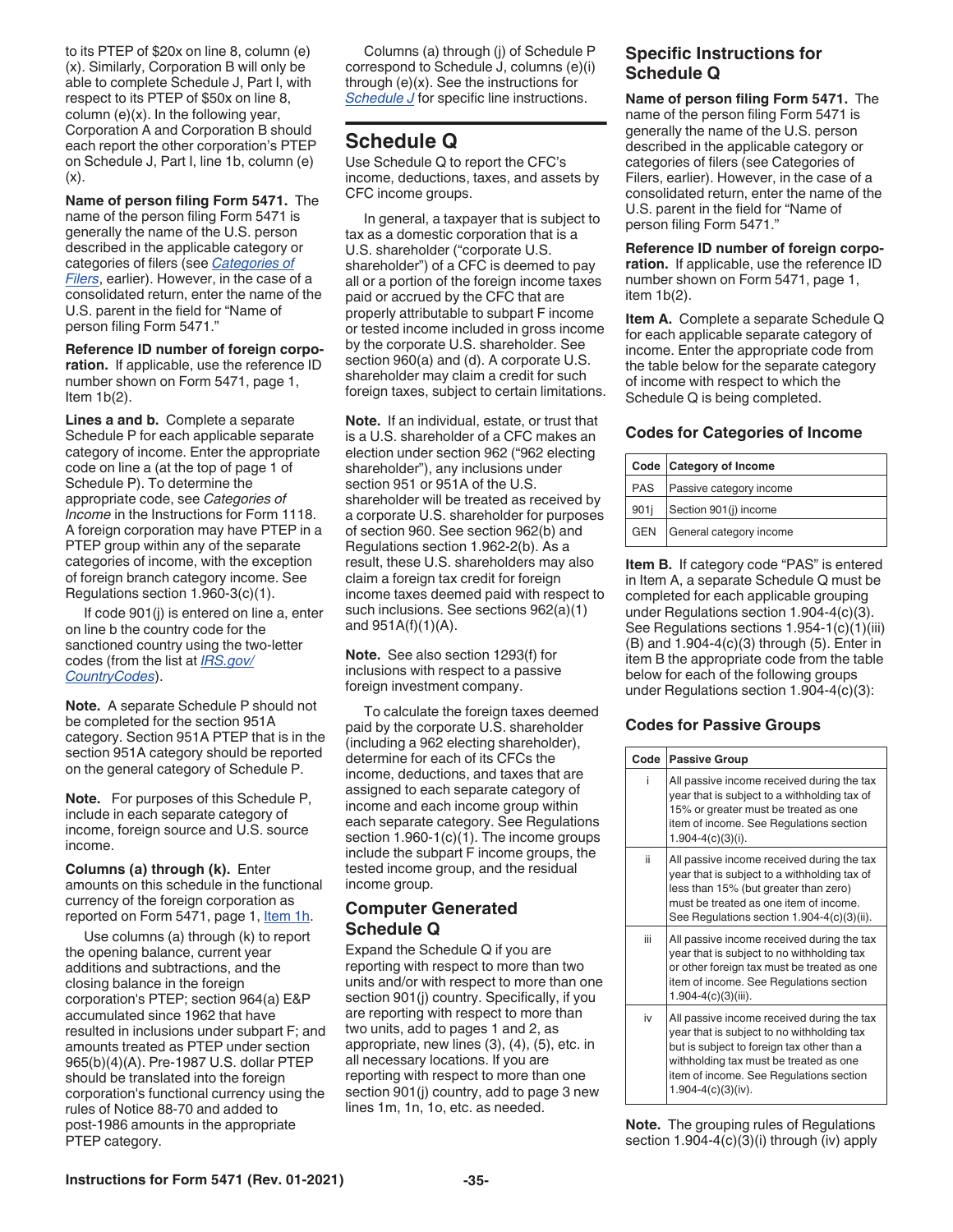separately to income attributable to each foreign QBU of a CFC. See Regulations section 1.904-4(c)(4). This is one reason that QBU-by-QBU reporting is required with respect to the income groups in lines 1a through 1j and line 2.

**Item C.** Complete a separate Schedule Q for foreign source income in each separate category and U.S. source income in each separate category. Check the box for either foreign source income or U.S. source income, as applicable.

**Item D.** A separate Schedule Q is required for foreign oil and gas extraction income (FOGEI) and foreign oil related income (FORI). If the Schedule Q is being prepared to report the FOGEI or FORI of a CFC, check the box for Item D. Indicate the amount of FOGEI and FORI in each income group.

# **Line 1. Subpart F Income Groups**

The separate subpart F income groups within each applicable section 904 category of a CFC are on line 1 ("subpart F income groups"). See Regulations section  $1.960-1(d)(2)(ii)(B)$ . Each single item of foreign base company income as defined in Regulations section 1.954-1(c) (1)(iii) is a separate subpart F income group. For example, with respect to a CFC, Regulations section 1.954-1(c)(1)(iii) (A)(2) identifies as a single item of income all foreign base company income (other than foreign personal holding company income) that falls within both a single separate category (typically, general category income) and a single category of foreign base company income described in each of Regulations sections 1.954-1(c)  $(1)(iii)(A)(2)(i)$  through  $(v)$ . For example, with respect to line 1f, there is a single subpart F income group within the general category that consists of all of a CFC's foreign base company sales income.

Use lines 1a through 1e to enter the passive category foreign personal holding company income of the CFC under the appropriate income group (dividends, interest, rents, royalties, and annuities; net gain from certain property transactions; net gain from commodities transactions; net foreign currency gain; and income equivalent to interest), each of which is also treated as a separate subpart F income group under Regulations section 1.960-1. See Regulations section  $1.954 - 1(c)(1)(iii)(B)$ .

Use lines 1f through 1i to enter the foreign base company sales income, foreign base company services income, full inclusion income, and insurance income described in section 952(a)(1) of the CFC.

To figure the amounts to enter on lines 1a through 1i, on lines (1), (2), etc., under each line 1a through 1i, enter the name of

each QBU of the CFC, including the CFC itself, and the information required in each column (i) through (xiv) with respect to the amount in each subpart F income group within each category for each QBU. On lines 1a through 1i, enter for the total for each column by adding the amounts on lines (1), (2), etc., excluding from such total any amounts reported with respect to income excluded from subpart F income under the high-tax exception in section 954(b)(4) ("subpart F high-tax exception"). These amounts are included in the total amount of residual income, which is reported on line 4. As a result, the amounts included on lines 1a through 1i for each column may not equal the sum of the amounts reported in lines (1), (2), etc., for each column because any item excluded from subpart F income by reason of the high-tax election is included in the summation on line 4 instead of the summations on lines 1a through 1i. See the instructions for column (xiv) and line 4.

**Example.** For line 1(a)(1), gross income of \$50 is reported in column (ii), foreign tax of \$20 is reported in each of columns (x) and (xii), and the checkbox in column (xiv) is checked. For line 1(a)(2), gross income of \$100 is reported in column (ii), \$5 of foreign tax is reported in each of columns (x) and (xii), and the checkbox in column (xiv) is not checked. For line 1(a)(3), gross income of \$75 is reported in column (ii), \$3 of foreign tax is reported in each of columns (x) and (xii), and the checkbox in column (xiv) is not checked. As a result, the amount reported in column (ii) on line 1(a) is the sum of the amounts reported in column (ii) in line  $1(a)(2)$  and 1(a)(3), which is equal to \$175 (\$100 + \$75). The amounts reported in columns (x) and (xii) on line 1(a) are the sum of the amounts reported in each column on lines  $1(a)(2)$  and  $1(a)(3)$ , which is equal to \$8  $($5 + $3)$ . The items reported on line  $1(a)$ (1), gross income of \$50 and \$20 of foreign tax, are not included in the totals reported on line 1(a). These amounts are included in the totals for each respective column on line 4. As a result, the amount reported on line 4, column (ii), is increased by \$50 and the amount reported in column (x) on line 4 is increased by \$20. No amount is reported on line 4, column (xii), because foreign income taxes attributable to high-tax exception or high-tax exclusion income are not creditable.

On lines 1j through 1l, enter international boycott income described in section 952(a)(3), illegal bribes, kickbacks, and other payments described in section 952(a)(4), and income included in a section 901(j) separate category described in section 952(a)(5). See Regulations section 1.960-1(d)(2)(ii)(B) (2).

# **Line 2. Recaptured Subpart F Income**

Enter income that is recaptured as subpart F income in the current year. See section 952(c)(2).

### **Line 3. Tested Income Group**

Use line 3 to report tested income in the tested income group of the CFC (a "tested income group"). See Regulations section 1.960-1(d)(2)(ii)(C). On lines (1), (2), etc., under line 3, enter the name of each tested unit of the CFC (including the CFC tested unit itself) and enter for each tested unit the information required in columns (ii) through (xiv), based on the tentative gross tested income attributable to each tested unit (without regard to any amounts excluded under the GILTI high-tax exclusion in Regulations section 1.951A-2(c)(7) ("GILTI high-tax exclusion")). If the GILTI high-tax exclusion applies with respect to any tested unit of the CFC, include the amounts reported for columns (ii) through (xiv) in the total reported on line 4. See the instructions for line 4. As a result, the total amount entered on line 3 may not equal the sum of the amounts reported in columns (ii) through (xiii) on lines 3(1), 3(2), etc., if any tested unit's tentative tested income is excluded under the GILTI high-tax exclusion (these amounts are included in the total amounts reported on line 4). In general, tested income will be in a single tested income group within the general category. Because a CFC cannot earn section 951A category income or foreign branch category income at the CFC level, there is no tested income group within either section 904 category. With respect to the general category tested income group of a CFC, GILTI inclusion amounts and taxes with respect to the tested income group will generally be treated as income and deemed paid taxes in the section 951A category. See Regulations sections 1.904-4(g) and 1.904-6(b)(1).

# **Line 4. Residual Income Group**

Use line 4 to report the information required in columns (i) through (xiv) that is in a section 904 category but that is not of a type that is included in one of the subpart F income groups or a tested income group and is therefore assigned to the residual income group. See Regulations section 1.960-1(d)(2)(ii)(D). Enter the name of each QBU and enter the information required for columns (i) through (xiv) for each QBU on lines 4(1), 4(2), etc., but do not enter amounts excluded from subpart F income under the subpart F high-tax exception (those amounts are reported on lines (1), (2), etc. under lines 1a through 1i) or tested income under the GILTI high-tax exclusion (those amounts are reported on lines 3(1), 3(2), etc.). Enter the sum of the amounts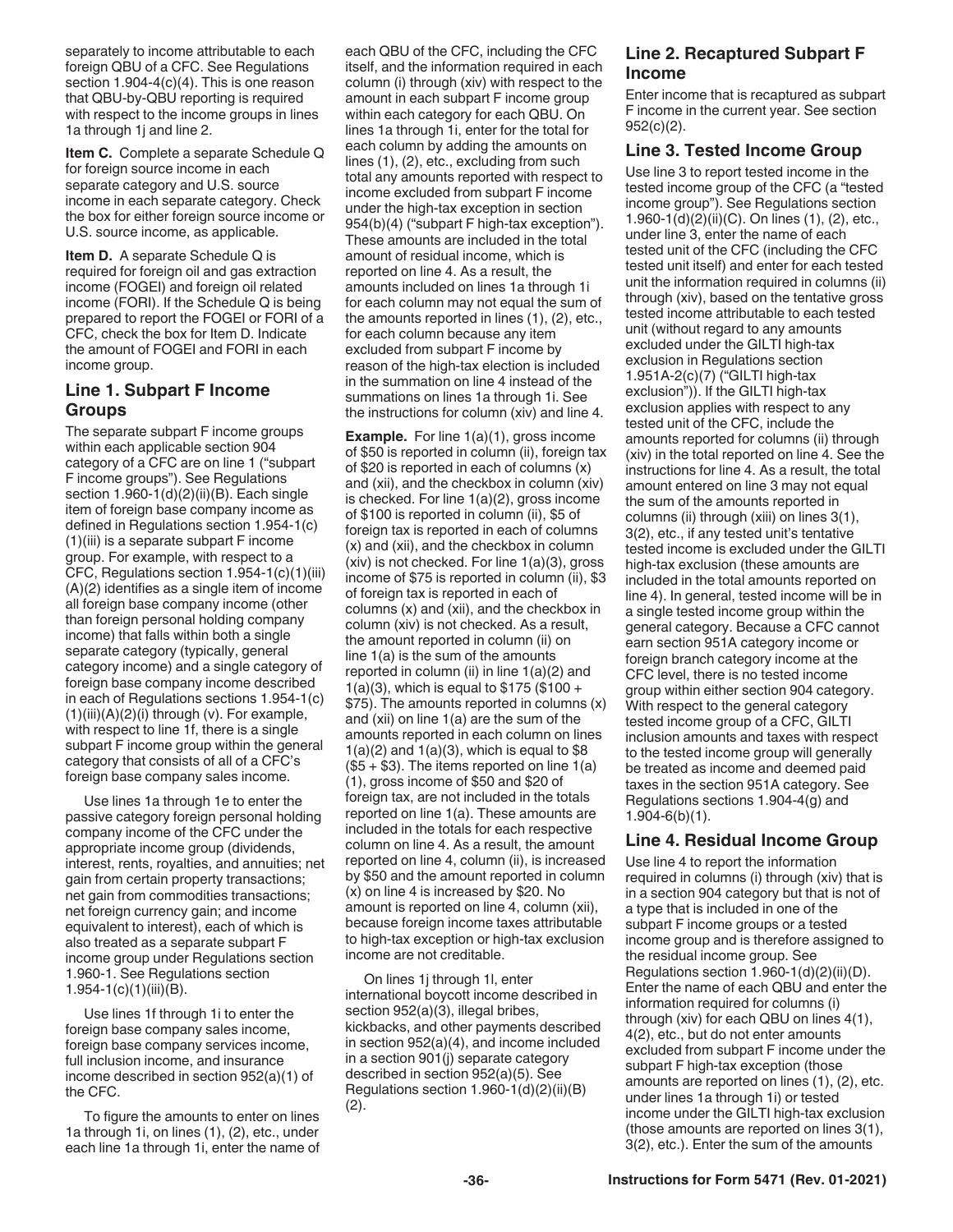reported on lines 4(1), 4(2), etc., plus the sum of amounts excluded from subpart F income under the subpart F high-tax exception and tested income under the GILTI high-tax exclusion, in the appropriate column on line 4.

**Example.** For line 1(a)(1), \$100 of gross income is reported in column (ii), \$35 of foreign tax is reported in each of columns (x) and (xii), and the checkbox in column (xiv) is checked. For line  $1(a)(2)$ , \$75 of gross income is reported in column (ii), \$5 of foreign tax is reported in each of columns (x) and (xii), and the checkbox in column (xiv) is not checked. For line 3(1), \$200 of gross income is reported in column (ii), \$70 of foreign tax is reported in each of columns (x) and (xii), and the checkbox in column (xiv) is checked. For line 3(2), \$150 of gross income is reported in column (ii), \$10 of foreign tax is reported in each of columns (x) and (xii), and the checkbox in column (xiv) is not checked. For line 4(1), \$300 of gross income is reported in column (ii) and \$105 of foreign tax is reported in column  $(x)$ . On line  $4(1)$ , both columns (xii) and (xiv) should be blank in all cases. As a result, the amount reported on line 4 for column (ii) is the sum of the amounts reported in column (ii) on lines  $1(a)(1)$ ,  $3(1)$ , and  $4(1)$ , which equals \$600 (\$100 + \$200 + \$300). The amount reported in column (x), line 4, is the sum of the amounts reported in column (x) on lines  $1(a)(1)$ ,  $3(1)$ , and  $4(1)$ , which equals \$210 (\$35 + \$70 + \$105). No amount should be reported in column (xii) of line 4 as foreign tax on residual amounts are not creditable. The amounts reported on line 1(a)(1) would not be included in the total for line 1(a), but the amount reported on line 1(a)(2) would be included in the total reported on line 1(a). Similarly, the amounts reported on line 3(1) would not be included in the total reported on line 3, but the amounts reported on line 3(2) would be reported in the total reported on line 3.

**Column (i).** Consistent with the reporting requirement on Form 1118, enter the two-letter code (from the list at *[IRS.gov/](https://www.irs.gov/countrycodes) [CountryCodes](https://www.irs.gov/countrycodes)*) of each foreign country and U.S. possession within which income is sourced and/or to which taxes were paid or accrued.

**Column (ii).** Enter the amount of gross income of the CFC that is assigned to each income group within each section 904 category.

**Columns (iii) through (vii). Expenses.**  Deductions of the CFC, including for current-year taxes, are allocated and apportioned to the income groups to determine net income (or loss) in each income group and to identify the current year foreign income taxes that relate to the income in each income group for section 960 purposes. See Regulations section

 $1.960 - 1(d)(3)(i)$ . Enter the expenses allocated and apportioned to the item of gross income reported for each QBU or tested unit as well as the aggregate amount of such expenses allocated and apportioned to each group. See the instructions for lines 1 through 4.

**Column (viii). Current-year tax on reattributed income from disregarded payments.** This column is used to report current-year tax imposed solely by reason of the receipt of a disregarded payment that is a reattribution payment. The current year tax is allocated and apportioned to the income group to which an amount of gross income is assigned by reason of the receipt of the reattribution payment. See Regulations section  $1.960-1(d)(3)(ii)(A)$ , Regulations section 1.904-6(a)(2)(ii), and proposed Regulations section 1.861-20(d) (3)(v)(B). Report current-year taxes allocated and apportioned to the item of gross income reported for each QBU or tested unit as well as the aggregate amount of such foreign taxes in each group. See the instructions for lines 1 through 4.

**Column (ix). Current-year tax on all other disregarded payments.** This column is used to report current tax imposed solely by reason of the receipt of a disregarded payment other than a reattribution payment, and which is therefore either a remittance or a contribution. See proposed Regulations section  $1.861-20(d)(3)(v)(C)$ . Foreign tax imposed by reason of a disregarded payment that is a remittance is assigned to the income groups based upon the assets of the payor. See proposed Regulations section  $1.861-20(d)(3)(v)(C)$ (1). Foreign tax imposed by reason of a disregarded payment that is a contribution is assigned to the income groups based upon the assets of the payor. See proposed Regulations section 1.861-20(d)  $(3)(v)(C)(2)$ . Report current-year taxes allocated and apportioned to the item of gross income reported for each QBU or tested unit as well as the aggregate amount of such foreign taxes allocated and apportioned to each group. See the instructions for lines 1 through 4.

**Column (x). Other current-year taxes.**  Any other current-year tax is allocated and apportioned among the section 904 categories under the rules of Regulations section 1.904-6(a)(1) based on the portion of the foreign taxable income (as characterized under federal income tax principles) that is assigned to a particular section 904 category. Any other current year foreign tax is allocated to the CFC income group to which the items of foreign gross income are assigned under the rules of Regulations section 1.861-20. Report current-year taxes allocated and apportioned to the item of gross income reported for each QBU or tested unit as

well as the aggregate amount of such foreign taxes allocated and apportioned to each group. See the instructions for lines 1 through 4.

**Column (xii). Foreign taxes for which credit allowed (U.S. dollars).** The amount reported in column (xii) may not be the same as the sum of the amounts in columns (viii) through (x) if columns (viii) through (x) include taxes that are not creditable, including taxes paid or accrued to sanctioned countries, foreign taxes disallowed under sections 901(k), (m), and (l), and taxes paid or accrued to the United States.

**Column (xiii). Average asset value.**  Foreign gross income that arises from a disregarded payment that is treated as a remittance for U.S. tax purposes is assigned to an income group by reference to the income groups to which the assets of the payor taxable unit are assigned (or would be assigned if the taxable unit were a United States person) under the rules of Regulations section 1.861-9 for purposes of apportioning interest expense. This rule uses the payor's asset apportionment percentages as a proxy for the accumulated earnings of the payor taxable unit from which the remittance is made. For this purpose the assets of the taxable unit making the remittance are determined in accordance with the rules of Regulations section 1.987-6(b) that apply in determining the source and separate category of exchange gain or loss on a section 987 remittance, as modified in two respects. See proposed Regulations section 1.861-20(d)(3)(v)(C)(1). Report asset values for each QBU or tested unit as well as the aggregate amount of assets in each group. See the instructions for lines 1 through 4.

**Column (xiv). High-tax election.** Check the box in column (xiv) of the line corresponding to any item of income with respect to which the subpart F high-tax exception applies. If any amount is excluded under the subpart F high-tax exception, do not include it in the total for line 1a through 1i, but instead add the amount to the total for line 4. See the instructions for lines 1 and 4. If a GILTI high-tax exclusion under Regulations section 1.951A-2(c)(7)(viii) is effective with respect to the CFC for the CFC inclusion year, check the box in column (xiv) that corresponds to the item(s) of income to which the exception applies. If an amount reported on line 3(1), 3(2), etc., is excluded from gross income under the GILTI high-tax exclusion, do not include it in the total amount for line 3. Instead, include the amounts in the total for line 4. See the instructions for lines 3 and 4.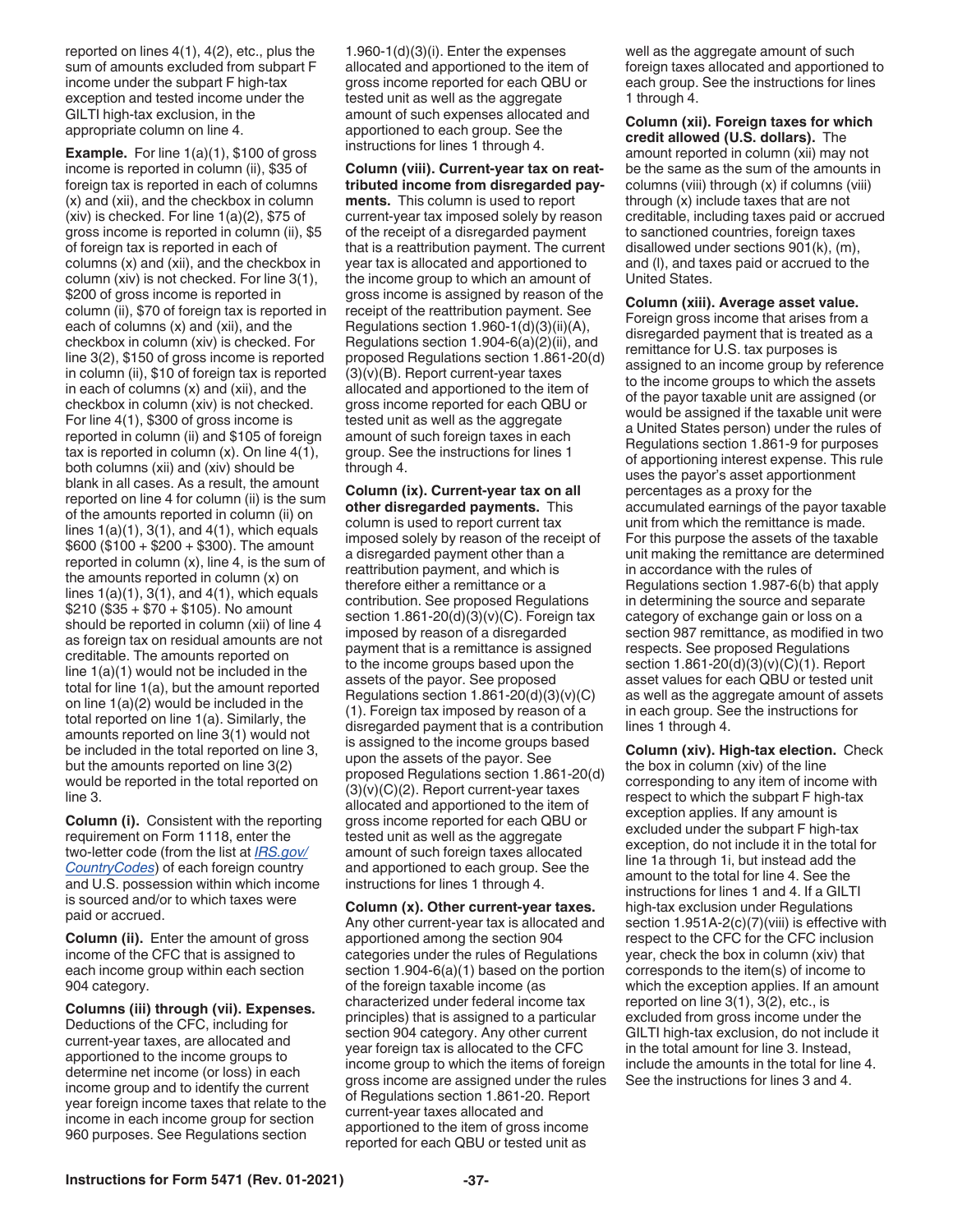# <span id="page-37-0"></span>**Schedule R**

Schedule R is used to report basic information pertaining to distributions from foreign corporations. This information is required by sections 245A, 959, and 986(c).

# **Name of Person Filing Form 5471**

The name of the person filing Form 5471 is generally the name of the U.S. person described in the category or categories of filers (see Categories of Filers, earlier). However, in the case of a consolidated return, enter the name of the U.S. parent in the field for "Name of person filing Form 5471."

# **Reference ID Number of Foreign Corporation**

If applicable, use the reference ID number shown on Form 5471, page 1, Item 1b(2).

**Column (a): Description of distribution.** The description should include whether the distribution was cash or

non-cash and taxable or nontaxable to shareholders. Use code sections to properly identify the distribution. For example, "taxable cash dividend eligible for a dividends received deduction under section 245A." If non-cash distributions were made, attach a statement and show both the tax bases and fair market values.

**Column (b): Date of distribution.** Enter the month, day, and year using the following format: MM-DD-YYYY. For example, June 30, 2020, would be entered as "06-30-2020."

**Column (c): Amount of distribution in foreign corporation's functional currency.** The amount of a distribution is generally the amount of any money paid to the shareholder plus the fair market value (FMV) of any property transferred to the shareholder. However, this amount is reduced (but not below zero) by the following liabilities.

• Any liability of the corporation the shareholder assumes in connection with the distribution.

• Any liability to which the property is subject immediately before, and immediately after, the distribution.

The FMV of any property distributed to a shareholder becomes the shareholder's basis in that property.

**Column (d): Amount of E&P distribution in foreign corporation's functional currency.** A corporate distribution to a shareholder is generally treated as a distribution of earnings and profits. Report distributions from either current or accumulated earnings and profits. These amounts are taxed as dividends to the shareholder. Do not report any part of a distribution that is not from earnings and profits. These amounts are applied against and reduce the adjusted basis of the stock in the hands of the shareholder.

If PTEP was distributed, include any foreign currency gain or (loss) on the distribution, computed under section 986(c). See Notice 88-71, 1988-2 C.B. 374, for rules for computing section 986(c) gain or (loss).

**Paperwork Reduction Act Notice.** We ask for the information on this form to carry out the Internal Revenue laws of the United States. You are required to give us the information. We need it to ensure that you are complying with these laws and to allow us to figure and collect the right amount of tax.

You are not required to provide the information requested on a form that is subject to the Paperwork Reduction Act unless the form displays a valid OMB control number. Books or records relating to a form or its instructions must be retained as long as their contents may become material in the administration of any Internal Revenue law. Generally, tax returns and return information are confidential, as required by section 6103.

The time needed to complete and file this form will vary depending on individual circumstances. The estimated burden for individual and business taxpayers filing this form is approved under OMB control number 1545-0074 and 1545-0123 and is included in the estimates shown in the instructions for their individual and business income tax return.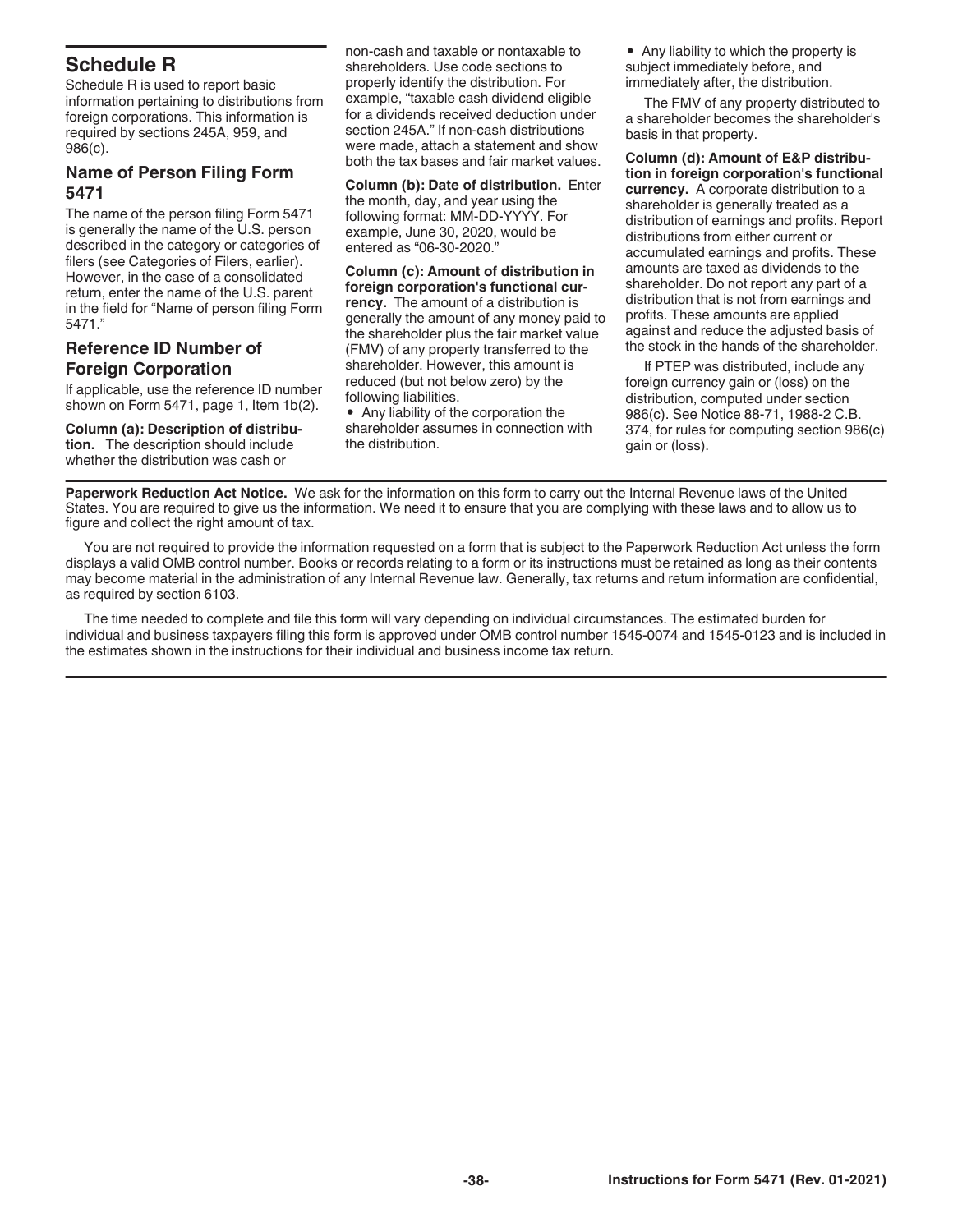#### **Form 5471 Codes for Principal Business Activity**

This list of principal business activities and their associated codes is designed to classify an enterprise by the type of activity in which it is engaged to facilitate the administration of the Internal Revenue Code. These

|                        | <b>Agriculture, Forestry, Fishing</b>                               |                         | <i>n</i> ainung, walicovenny<br>tile, & finish carpentry   |
|------------------------|---------------------------------------------------------------------|-------------------------|------------------------------------------------------------|
| and Hunting            |                                                                     | 238900                  | Other Specialty Trad                                       |
| <b>Crop Production</b> |                                                                     |                         | Contractors (including<br>preparation)                     |
| 111100                 | Oilseed & Grain Farming                                             |                         |                                                            |
| 111210                 | Vegetable & Melon Farming                                           |                         | <b>Manufacturing</b>                                       |
| 111300                 | (including potatoes & yams)<br>Fruit & Tree Nut Farming             | 311110                  | <b>Food Manufacturing</b>                                  |
| 111400                 | Greenhouse, Nursery, &                                              | 311200                  | Animal Food Mfg<br>Grain & Oilseed Millir                  |
|                        | Floriculture Production                                             | 311300                  | Sugar & Confectione                                        |
| 111900                 | Other Crop Farming (including<br>tobacco, cotton, sugarcane, hay,   | 311400                  | Mfg                                                        |
|                        | peanut, sugar beet & all other<br>crop farming)                     |                         | Fruit & Vegetable Pre<br>Specialty Food Mfg                |
|                        | <b>Animal Production</b>                                            | 311500                  | Dairy Product Mfg                                          |
| 112111                 | Beef Cattle Ranching & Farming                                      | 311610                  | Animal Slaughtering<br>Processing                          |
| 112112                 | <b>Cattle Feedlots</b>                                              | 311710                  | Seafood Product Pre                                        |
| 112120                 | Dairy Cattle & Milk Production                                      |                         | Packaging                                                  |
| 112210<br>112300       | Hog & Pig Farming<br>Poultry & Egg Production                       | 311800                  | Bakeries, Tortilla & D<br>Mfg                              |
| 112400                 | Sheep & Goat Farming                                                | 311900                  | Other Food Mfg (inclu                                      |
| 112510                 | Aquaculture (including shellfish &<br>finfish farms & hatcheries)   |                         | coffee, tea, flavorings<br>seasonings)                     |
| 112900                 | <b>Other Animal Production</b>                                      |                         | <b>Beverage and Tobacco Prod</b>                           |
|                        | <b>Forestry and Logging</b>                                         | Manufacturing           |                                                            |
| 113110                 | <b>Timber Tract Operations</b>                                      | 312110<br>312120        | Soft Drink & Ice Mfg<br><b>Breweries</b>                   |
| 113210                 | Forest Nurseries & Gathering of                                     | 312130                  | Wineries                                                   |
|                        | <b>Forest Products</b>                                              | 312140                  | <b>Distilleries</b>                                        |
| 113310                 | Logging                                                             | 312200                  | Tobacco Manufacturi                                        |
|                        | <b>Fishing, Hunting and Trapping</b>                                |                         | <b>Textile Mills and Textile Prod</b>                      |
| 114110<br>114210       | Fishing<br>Hunting & Trapping                                       | 313000                  | <b>Textile Mills</b>                                       |
|                        | <b>Support Activities for Agriculture and</b>                       | 314000                  | <b>Textile Product Mills</b>                               |
| Forestry               |                                                                     |                         | <b>Apparel Manufacturing</b>                               |
| 115110                 | <b>Support Activities for Crop</b>                                  | 315100                  | Apparel Knitting Mills                                     |
|                        | Production (including cotton<br>ginning, soil preparation,          | 315210                  | Cut & Sew Apparel C                                        |
| 115210                 | planting, & cultivating)<br>Support Activities for Animal           | 315220                  | Men's & Boys' Cut &<br>Apparel Mfg                         |
| 115310                 | Production<br><b>Support Activities For Forestry</b>                | 315240                  | Women's, Girls' & Inf<br>Sew Apparel Mfg                   |
|                        |                                                                     | 315280                  | Other Cut & Sew App                                        |
| Mining                 |                                                                     | 315990                  | <b>Apparel Accessories</b><br>Apparel Mfg                  |
| 211120<br>211130       | <b>Crude Petroleum Extraction</b><br><b>Natural Gas Extraction</b>  |                         | <b>Leather and Allied Product</b>                          |
| 212110                 | Coal Mining                                                         | Manufacturing           |                                                            |
| 212200                 | <b>Metal Ore Mining</b>                                             | 316110                  | Leather & Hide Tanni                                       |
| 212310                 | Stone Mining & Quarrying                                            | 316210                  | Finishing<br>Footwear Mfg (includ                          |
| 212320                 | Sand, Gravel, Clay, & Ceramic &<br>Refractory Minerals Mining &     | 316990                  | & plastics)<br>Other Leather & Allie                       |
|                        | Quarrying                                                           |                         | Mfg                                                        |
| 212390                 | <b>Other Nonmetallic Mineral</b><br>Mining & Quarrying              |                         | <b>Wood Product Manufacturing</b>                          |
| 213110                 | Support Activities for Mining                                       | 321110                  | Sawmills & Wood Pre                                        |
| Utilities              |                                                                     | 321210                  | Veneer, Plywood, & E<br>Wood Product Mfg                   |
| 221100                 | Electric Power Generation,                                          | 321900                  | <b>Other Wood Product</b>                                  |
|                        | <b>Transmission &amp; Distribution</b>                              |                         | <b>Paper Manufacturing</b>                                 |
| 221210                 | <b>Natural Gas Distribution</b>                                     | 322100                  | Pulp, Paper, & Paper                                       |
| 221300                 | Water, Sewage & Other Systems                                       | 322200                  | Converted Paper Pro                                        |
| 221500                 | <b>Combination Gas &amp; Electric</b>                               |                         | <b>Printing and Related Suppor</b>                         |
| <b>Construction</b>    |                                                                     | 323100                  | Printing & Related Su<br>Activities                        |
|                        | <b>Construction of Buildings</b>                                    |                         | <b>Petroleum and Coal Product:</b>                         |
| 236110<br>236200       | <b>Residential Building Construction</b><br>Nonresidential Building | Manufacturing<br>324110 | <b>Petroleum Refineries</b>                                |
|                        | Construction<br><b>Heavy and Civil Engineering</b>                  | 324120                  | integrated)<br>Asphalt Paving, Roof                        |
| Construction           |                                                                     |                         | Saturated Materials M                                      |
| 237100                 | Utility System Construction                                         | 324190                  | Other Petroleum & C                                        |
| 237210                 | <b>Land Subdivision</b>                                             |                         | Products Mfg                                               |
| 237310                 | Highway, Street, & Bridge<br>Construction                           | 325100                  | <b>Chemical Manufacturing</b><br>Basic Chemical Mfg        |
| 237990                 | Other Heavy & Civil Engineering                                     | 325200                  | Resin, Synthetic Rub                                       |
|                        | Construction<br><b>Specialty Trade Contractors</b>                  |                         | Artificial & Synthetic F<br>Filaments Mfg                  |
| 238100                 | Foundation, Structure, & Building                                   | 325300                  | Pesticide, Fertilizer, &                                   |
|                        | <b>Exterior Contractors (including</b>                              |                         | Agricultural Chemica                                       |
|                        | framing carpentry, masonry,                                         | 325410                  | Pharmaceutical & Me                                        |
| 238210                 | glass, roofing, & siding)<br><b>Electrical Contractors</b>          | 325500                  | Paint, Coating, & Adr                                      |
| 238220                 | Plumbing, Heating, &                                                | 325600                  | Soap, Cleaning Com                                         |
|                        | Air-Conditioning Contractors                                        | 325900                  | <b>Toilet Preparation Mf</b><br><b>Other Chemical Prod</b> |
| 238290                 | Other Building Equipment<br>Contractors                             |                         | Preparation Mfg<br><b>Plastics and Rubber Product</b>      |
| 238300                 | <b>Building Finishing Contractors</b>                               | Manufacturing           |                                                            |
|                        | (including drywall, insulation,                                     |                         | 326100 Plastics Product Mfg                                |

principal business activity codes are based on the North American Industry Classification System.

Using the list of activities and codes below, determine from which activity the company derives the largest percentage of its "total receipts." If the company purchases raw materials and supplies them to a subcontractor to produce the finished product, but

retains title to the product, the company is considered a manufacturer and must use one of the manufacturing codes (311110-339900).

Enter on page 1, Item 1f, the six-digit code selected from the list below. In item 1g, enter a brief description of the company's business activity.

|                                                                                       | painting, wallcovering, flooring,<br>tile, & finish carpentry)                 | 326200                                                                                         | <b>Rubber Product Mfg</b>                                                              | 339900                                     | <b>Other Miscellaneous</b><br>Manufacturing                                 |  |
|---------------------------------------------------------------------------------------|--------------------------------------------------------------------------------|------------------------------------------------------------------------------------------------|----------------------------------------------------------------------------------------|--------------------------------------------|-----------------------------------------------------------------------------|--|
| 238900<br><b>Other Specialty Trade</b><br>Contractors (including site<br>preparation) |                                                                                | <b>Nonmetallic Mineral Product</b><br>Manufacturing<br>327100<br>Clay Product & Refractory Mfg |                                                                                        | <b>Wholesale Trade</b>                     |                                                                             |  |
|                                                                                       |                                                                                |                                                                                                |                                                                                        | <b>Merchant Wholesalers, Durable Goods</b> |                                                                             |  |
|                                                                                       | Manufacturing                                                                  | 327210<br>327300                                                                               | Glass & Glass Product Mfg<br>Cement & Concrete Product Mfg                             | 423100                                     | Motor Vehicle & Motor Vehicle                                               |  |
|                                                                                       | <b>Food Manufacturing</b>                                                      | 327400                                                                                         | Lime & Gypsum Product Mfg                                                              | 423200                                     | Parts & Supplies<br>Furniture & Home Furnishings                            |  |
| 311110                                                                                | Animal Food Mfg                                                                | 327900                                                                                         | <b>Other Nonmetallic Mineral</b>                                                       | 423300                                     | Lumber & Other Construction                                                 |  |
| 311200<br>311300                                                                      | Grain & Oilseed Milling                                                        |                                                                                                | <b>Product Mfg</b>                                                                     |                                            | Materials                                                                   |  |
|                                                                                       | Sugar & Confectionery Product<br>Mfg                                           | 331110                                                                                         | <b>Primary Metal Manufacturing</b><br>Iron & Steel Mills & Ferroalloy                  | 423400                                     | Professional & Commercial<br>Equipment & Supplies                           |  |
| 311400                                                                                | Fruit & Vegetable Preserving &                                                 |                                                                                                | Mfg                                                                                    | 423500                                     | Metal & Mineral (except                                                     |  |
| 311500                                                                                | Specialty Food Mfg<br>Dairy Product Mfg                                        | 331200                                                                                         | Steel Product Mfg from<br><b>Purchased Steel</b>                                       |                                            | Petroleum)                                                                  |  |
| 311610                                                                                | Animal Slaughtering and                                                        | 331310                                                                                         | Alumina & Aluminum Production                                                          | 423600                                     | Household Appliances &<br>Electrical & Electronic Goods                     |  |
|                                                                                       | Processing                                                                     |                                                                                                | & Processing                                                                           | 423700                                     | Hardware & Plumbing & Heating                                               |  |
| 311710                                                                                | Seafood Product Preparation &<br>Packaging                                     | 331400                                                                                         | Nonferrous Metal (except<br>Aluminum) Production &                                     |                                            | <b>Equipment &amp; Supplies</b>                                             |  |
| 311800                                                                                | Bakeries, Tortilla & Dry Pasta                                                 |                                                                                                | Processing                                                                             | 423800                                     | Machinery, Equipment, &<br>Supplies                                         |  |
|                                                                                       | Mfg                                                                            | 331500                                                                                         | Foundries                                                                              | 423910                                     | Sporting & Recreational Goods &                                             |  |
| 311900                                                                                | Other Food Mfg (including<br>coffee, tea, flavorings &                         | Manufacturing                                                                                  | <b>Fabricated Metal Product</b>                                                        | 423920                                     | Supplies<br>Toy & Hobby Goods & Supplies                                    |  |
|                                                                                       | seasonings)                                                                    | 332110                                                                                         | Forging & Stamping                                                                     | 423930                                     | <b>Recyclable Materials</b>                                                 |  |
| Manufacturing                                                                         | <b>Beverage and Tobacco Product</b>                                            | 332210                                                                                         | Cutlery & Handtool Mfg                                                                 | 423940                                     | Jewelry, Watch, Precious Stone,                                             |  |
| 312110                                                                                | Soft Drink & Ice Mfg                                                           | 332300                                                                                         | Architectural & Structural Metals<br>Mfg                                               |                                            | & Precious Metals                                                           |  |
| 312120                                                                                | <b>Breweries</b>                                                               | 332400                                                                                         | Boiler, Tank, & Shipping                                                               | 423990                                     | <b>Other Miscellaneous Durable</b><br>Goods                                 |  |
| 312130                                                                                | Wineries                                                                       |                                                                                                | <b>Container Mfg</b>                                                                   |                                            | Merchant Wholesalers, Nondurable                                            |  |
| 312140                                                                                | <b>Distilleries</b>                                                            | 332510                                                                                         | Hardware Mfg                                                                           | Goods                                      |                                                                             |  |
| 312200                                                                                | <b>Tobacco Manufacturing</b><br><b>Textile Mills and Textile Product Mills</b> | 332610<br>332700                                                                               | Spring & Wire Product Mfg<br>Machine Shops; Turned Product;                            | 424100<br>424210                           | Paper & Paper Products<br>Drugs & Druggists' Sundries                       |  |
| 313000                                                                                | <b>Textile Mills</b>                                                           |                                                                                                | & Screw, Nut, & Bolt Mfg                                                               | 424300                                     | Apparel, Piece Goods, & Notions                                             |  |
| 314000                                                                                | <b>Textile Product Mills</b>                                                   | 332810                                                                                         | Coating, Engraving, Heat<br>Treating, & Allied Activities                              | 424400                                     | Grocery & Related Products                                                  |  |
|                                                                                       | <b>Apparel Manufacturing</b>                                                   | 332900                                                                                         | <b>Other Fabricated Metal Product</b>                                                  | 424500                                     | Farm Product Raw Materials                                                  |  |
| 315100<br>315210                                                                      | <b>Apparel Knitting Mills</b>                                                  |                                                                                                | Mfg                                                                                    | 424600<br>424700                           | <b>Chemical &amp; Allied Products</b><br>Petroleum & Petroleum Products     |  |
| 315220                                                                                | Cut & Sew Apparel Contractors<br>Men's & Boys' Cut & Sew                       |                                                                                                | <b>Machinery Manufacturing</b>                                                         | 424800                                     | Beer, Wine, & Distilled Alcoholic                                           |  |
|                                                                                       | Apparel Mfg                                                                    | 333100                                                                                         | Agriculture, Construction, &<br>Mining Machinery Mfg                                   |                                            | <b>Beverages</b>                                                            |  |
| 315240                                                                                | Women's, Girls' & Infants' Cut &<br>Sew Apparel Mfg                            | 333200                                                                                         | Industrial Machinery Mfg                                                               | 424910                                     | <b>Farm Supplies</b>                                                        |  |
| 315280                                                                                | Other Cut & Sew Apparel Mfg                                                    | 333310                                                                                         | Commercial & Service Industry<br><b>Machinery Mfg</b>                                  | 424920<br>424930                           | Book, Periodical, & Newspapers<br>Flower, Nursery Stock, & Florists'        |  |
| 315990                                                                                | Apparel Accessories & Other                                                    | 333410                                                                                         |                                                                                        |                                            | Supplies                                                                    |  |
|                                                                                       | Apparel Mfg<br><b>Leather and Allied Product</b>                               |                                                                                                | Ventilation, Heating,<br>Air-Conditioning, & Commercial<br>Refrigeration Equipment Mfg | 424940                                     | Tobacco & Tobacco Products                                                  |  |
|                                                                                       |                                                                                |                                                                                                |                                                                                        | 424950                                     | Paint, Varnish, & Supplies                                                  |  |
| Manufacturing                                                                         |                                                                                |                                                                                                |                                                                                        |                                            |                                                                             |  |
| 316110                                                                                | Leather & Hide Tanning &                                                       | 333510<br>333610                                                                               | Metalworking Machinery Mfg<br>Engine, Turbine & Power                                  | 424990                                     | Other Miscellaneous Nondurable<br>Goods                                     |  |
|                                                                                       | Finishing                                                                      |                                                                                                | <b>Transmission Equipment Mfg</b>                                                      |                                            | <b>Wholesale Electronic Markets and</b>                                     |  |
| 316210                                                                                | Footwear Mfg (including rubber<br>& plastics)                                  | 333900                                                                                         | <b>Other General Purpose</b><br>Machinery Mfg                                          |                                            | <b>Agents and Brokers</b>                                                   |  |
| 316990                                                                                | Other Leather & Allied Product                                                 |                                                                                                | <b>Computer and Electronic Product</b>                                                 | 425110                                     | <b>Business to Business Electronic</b><br>Markets                           |  |
|                                                                                       | Mfg<br><b>Wood Product Manufacturing</b>                                       | Manufacturing                                                                                  |                                                                                        | 425120                                     | Wholesale Trade Agents &                                                    |  |
| 321110                                                                                | Sawmills & Wood Preservation                                                   | 334110                                                                                         | Computer & Peripheral<br><b>Equipment Mfg</b>                                          |                                            | <b>Brokers</b>                                                              |  |
| 321210                                                                                | Veneer, Plywood, & Engineered                                                  | 334200                                                                                         | Communications Equipment Mfg                                                           | <b>Retail Trade</b>                        |                                                                             |  |
| 321900                                                                                | Wood Product Mfg<br>Other Wood Product Mfg                                     | 334310                                                                                         | Audio & Video Equipment Mfg                                                            | 441110                                     | <b>Motor Vehicle and Parts Dealers</b><br><b>New Car Dealers</b>            |  |
|                                                                                       | <b>Paper Manufacturing</b>                                                     | 334410                                                                                         | Semiconductor & Other<br>Electronic Component Mfg                                      | 441120                                     | <b>Used Car Dealers</b>                                                     |  |
|                                                                                       | 322100 Pulp, Paper, & Paperboard Mills                                         | 334500                                                                                         | Navigational, Measuring,                                                               | 441210                                     | <b>Recreational Vehicle Dealers</b>                                         |  |
|                                                                                       | 322200 Converted Paper Product Mfg                                             |                                                                                                | Electromedical, & Control<br>Instruments Mfg                                           | 441222                                     | <b>Boat Dealers</b>                                                         |  |
| 323100                                                                                | <b>Printing and Related Support Activities</b>                                 | 334610                                                                                         | Manufacturing & Reproducing                                                            | 441228                                     | Motorcycle, ATV, & All other<br><b>Motor Vehicle Dealers</b>                |  |
|                                                                                       | Printing & Related Support<br>Activities                                       |                                                                                                | Magnetic & Optical Media                                                               | 441300                                     | Automotive Parts, Accessories,                                              |  |
|                                                                                       | <b>Petroleum and Coal Products</b>                                             |                                                                                                | Electrical Equipment, Appliance, and<br>Component Manufacturing                        |                                            | & Tire Stores<br><b>Furniture and Home Furnishings Stores</b>               |  |
| Manufacturing<br>324110                                                               | Petroleum Refineries (including                                                | 335100                                                                                         | <b>Electric Lighting Equipment Mfg</b>                                                 | 442110                                     | <b>Furniture Stores</b>                                                     |  |
|                                                                                       | integrated)                                                                    | 335200                                                                                         | Major Household Appliance Mfg                                                          | 442210                                     | <b>Floor Covering Stores</b>                                                |  |
| 324120                                                                                | Asphalt Paving, Roofing, &<br>Saturated Materials Mfg                          | 335310                                                                                         | <b>Electrical Equipment Mfg</b>                                                        | 442291                                     | <b>Window Treatment Stores</b>                                              |  |
| 324190                                                                                | Other Petroleum & Coal                                                         | 335900                                                                                         | Other Electrical Equipment &<br><b>Component Mfg</b>                                   | 442299                                     | All Other Home Furnishings<br><b>Stores</b>                                 |  |
|                                                                                       | Products Mfg<br><b>Chemical Manufacturing</b>                                  |                                                                                                | <b>Transportation Equipment</b><br>Manufacturing                                       |                                            | <b>Electronics and Appliance Stores</b>                                     |  |
| 325100                                                                                | <b>Basic Chemical Mfg</b>                                                      | 336100                                                                                         | Motor Vehicle Mfg                                                                      | 443141                                     | Household Appliance Stores                                                  |  |
| 325200                                                                                | Resin, Synthetic Rubber, &<br>Artificial & Synthetic Fibers &                  | 336210<br>336300                                                                               | Motor Vehicle Body & Trailer Mfg<br>Motor Vehicle Parts Mfg                            | 443142                                     | Electronic Stores (including<br>Audio, Video, Computer, &<br>Camera Stores) |  |
|                                                                                       | <b>Filaments Mfg</b>                                                           | 336410                                                                                         | Aerospace Product & Parts Mfg                                                          |                                            | <b>Building Material and Garden</b>                                         |  |
| 325300                                                                                | Pesticide, Fertilizer, & Other<br><b>Agricultural Chemical Mfg</b>             | 336510                                                                                         | Railroad Rolling Stock Mfg                                                             |                                            | <b>Equipment and Supplies Dealers</b>                                       |  |
| 325410                                                                                | Pharmaceutical & Medicine Mfg                                                  | 336610                                                                                         | Ship & Boat Building                                                                   | 444110<br>444120                           | <b>Home Centers</b><br>Paint & Wallpaper Stores                             |  |
| 325500                                                                                | Paint, Coating, & Adhesive Mfg                                                 | 336990                                                                                         | Other Transportation Equipment<br>Mfg                                                  | 444130                                     | <b>Hardware Stores</b>                                                      |  |
| 325600                                                                                | Soap, Cleaning Compound, &<br><b>Toilet Preparation Mfg</b>                    | Manufacturing                                                                                  | <b>Furniture and Related Product</b>                                                   | 444190                                     | <b>Other Building Material Dealers</b>                                      |  |
| 325900                                                                                | Other Chemical Product &<br><b>Preparation Mfg</b>                             | 337000                                                                                         | Furniture & Related Product                                                            | 444200                                     | Lawn & Garden Equipment &<br><b>Supplies Stores</b>                         |  |
|                                                                                       | <b>Plastics and Rubber Products</b>                                            |                                                                                                | Manufacturing<br><b>Miscellaneous Manufacturing</b>                                    |                                            |                                                                             |  |
| Manufacturing                                                                         | 326100 Plastics Product Mfg                                                    | 339110                                                                                         | Medical Equipment & Supplies<br>Mfg                                                    |                                            |                                                                             |  |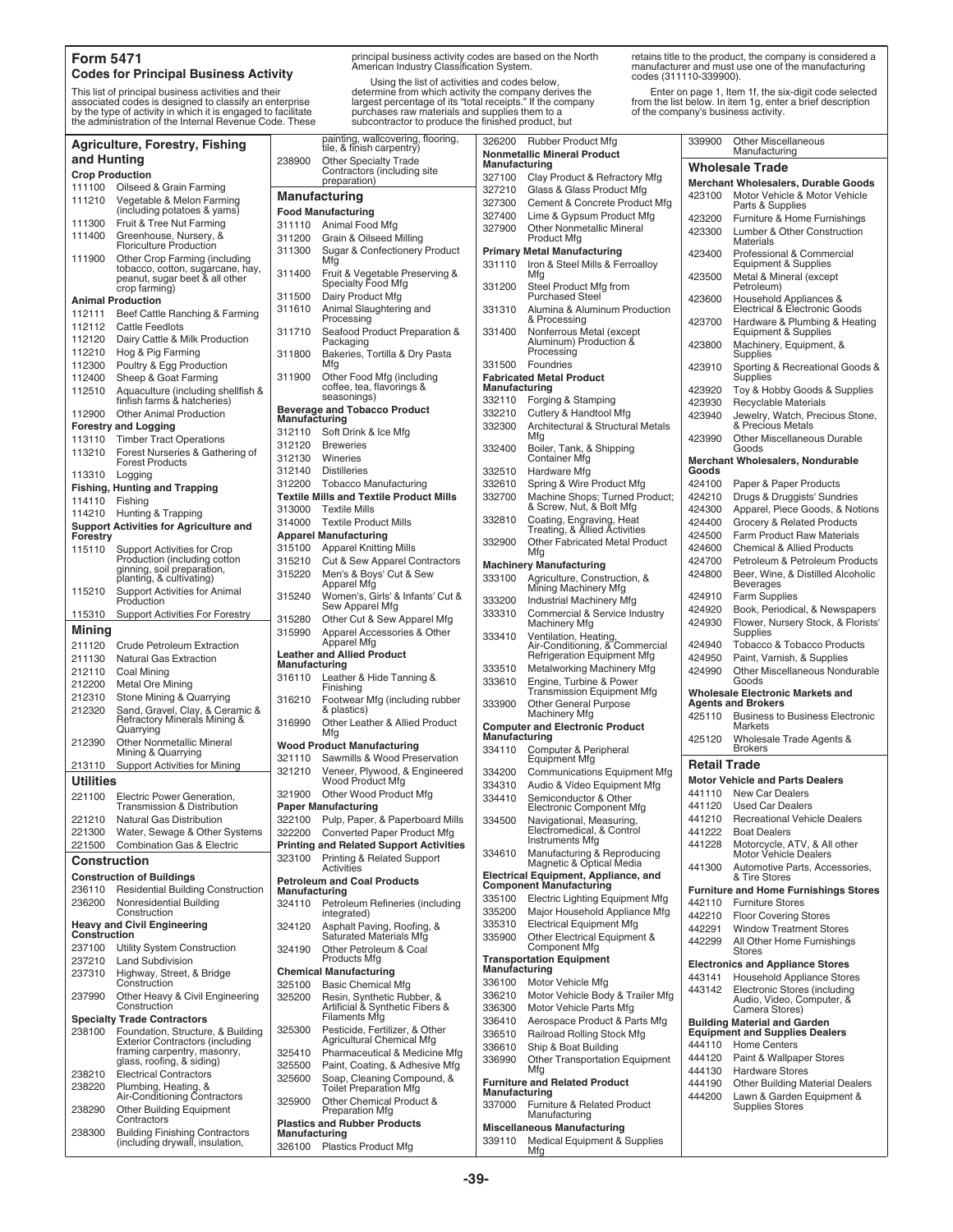#### **Form 5471** *(Continued)*

|                          | <b>Food and Beverage Stores</b>                                           | 485                   |
|--------------------------|---------------------------------------------------------------------------|-----------------------|
| 445110                   | Supermarkets and Other<br>Grocery (except Convenience)<br>Stores          | 4854<br>485           |
| 445120                   | <b>Convenience Stores</b>                                                 | 485                   |
| 445210                   | <b>Meat Markets</b>                                                       |                       |
| 445220                   | Fish & Seafood Markets                                                    | Pipe                  |
| 445230<br>445291         | Fruit & Vegetable Markets<br><b>Baked Goods Stores</b>                    | 4860<br>Sce           |
| 445292                   | Confectionery & Nut Stores                                                | 4870                  |
| 445299                   | All Other Specialty Food Stores                                           |                       |
| 445310                   | Beer, Wine, & Liquor Stores                                               | Sup                   |
| 446110                   | <b>Health and Personal Care Stores</b>                                    | 488                   |
| 446120                   | Pharmacies & Drug Stores<br>Cosmetics, Beauty Supplies, &                 | 4882                  |
|                          | Perfume Stores                                                            | 488                   |
| 446130                   | <b>Optical Goods Stores</b>                                               |                       |
| 446190                   | Other Health & Personal Care<br><b>Stores</b>                             | 4884                  |
|                          | <b>Gasoline Stations</b>                                                  | 4884                  |
| 447100                   | Gasoline Stations (including                                              | 488                   |
|                          | convenience stores with gas)<br><b>Clothing and Clothing Accessories</b>  |                       |
| Stores                   |                                                                           | 4889                  |
| 448110                   | Men's Clothing Stores                                                     | Cou                   |
| 448120                   | Women's Clothing Stores                                                   | 492                   |
| 448130                   | Children's & Infants' Clothing<br><b>Stores</b>                           | 4922                  |
| 448140                   | <b>Family Clothing Stores</b>                                             | War                   |
| 448150                   | <b>Clothing Accessories Stores</b>                                        | 493                   |
| 448190                   | <b>Other Clothing Stores</b>                                              |                       |
| 448210<br>448310         | <b>Shoe Stores</b><br><b>Jewelry Stores</b>                               | Info                  |
| 448320                   | Luggage & Leather Goods                                                   | Pub                   |
|                          | <b>Stores</b>                                                             | 511'                  |
| <b>Music Stores</b>      | Sporting Goods, Hobby, Book, and                                          | 511'                  |
| 451110                   | <b>Sporting Goods Stores</b>                                              | 511'                  |
| 451120                   | Hobby, Toy, & Game Stores                                                 | 511'                  |
| 451130                   | Sewing, Needlework, & Piece<br>Goods Stores                               | 511'                  |
| 451140                   | Musical Instrument & Supplies                                             | 5112                  |
|                          | <b>Stores</b>                                                             | Mot                   |
| 451211                   | <b>Book Stores</b>                                                        | Indu<br>$512^{\circ}$ |
| 451212                   | <b>News Dealers &amp; Newsstands</b><br><b>General Merchandise Stores</b> |                       |
| 452200                   | <b>Department Stores</b>                                                  | 5122                  |
| 452300                   | General Merchandise Stores,                                               | Bro<br>515            |
|                          | incl. Warehouse Clubs and<br>Supercenters                                 | 5152                  |
|                          | <b>Miscellaneous Store Retailers</b>                                      |                       |
| 453110                   | <b>Florists</b>                                                           | Tele<br>5170          |
| 453210                   | <b>Office Supplies &amp; Stationery</b><br>Stores                         |                       |
| 453220                   | Gift, Novelty, & Souvenir Stores                                          |                       |
| 453310                   | <b>Used Merchandise Stores</b>                                            |                       |
| 453910                   | Pet & Pet Supplies Stores                                                 | Data                  |
| 453920<br>453930         | Art Dealers<br>Manufactured (Mobile) Home                                 | 5182                  |
|                          | Dealers                                                                   |                       |
| 453990                   | All Other Miscellaneous Store                                             | Oth                   |
|                          | Retailers (including tobacco,<br>candle, & trophy shops)                  | 519                   |
|                          | <b>Nonstore Retailers</b>                                                 |                       |
| 454110                   | Electronic Shopping &<br>Mail-Order Houses                                | Fin                   |
| 454210                   | <b>Vending Machine Operators</b>                                          | Dep                   |
| 454310                   | <b>Fuel Dealers (including Heating</b>                                    | $522 -$               |
|                          | Oil and Liquefied Petroleum)                                              | $522 -$               |
| 454390                   | <b>Other Direct Selling</b><br>Establishments (including                  | $522 -$               |
|                          | door-to-door retailing, frozen<br>food plan providers, party plan         | $522 -$               |
|                          | merchandisers, & coffee-break                                             | Non                   |
|                          | service providers)                                                        | 5222                  |
|                          | <b>Transportation and</b>                                                 | 5222                  |
| Warehousing              |                                                                           | 5222<br>5222          |
| 481000                   | Air, Rail, and Water Transportation<br>Air Transportation                 |                       |
| 482110                   | Rail Transportation                                                       | 5222                  |
| 483000                   | <b>Water Transportation</b>                                               | 5222                  |
|                          | <b>Truck Transportation</b>                                               | 5222                  |
| 484110                   | General Freight Trucking, Local                                           | Acti                  |
| 484120                   | General Freight Trucking,                                                 |                       |
|                          | Long-distance                                                             | Inte                  |
| 484200                   | Specialized Freight Trucking                                              | 5223                  |
|                          | <b>Transit and Ground Passenger</b>                                       |                       |
| Transportation<br>485110 | <b>Urban Transit Systems</b>                                              |                       |
| 485210                   | Interurban & Rural Bus                                                    |                       |
| 485310                   | Transportation<br><b>Taxi Service</b>                                     |                       |

| 485320<br>485410            | Limousine Service<br>School & Employee Bus                             |                       | <b>Securities, Commodity Contract</b><br><b>Other Financial Investments and</b> |
|-----------------------------|------------------------------------------------------------------------|-----------------------|---------------------------------------------------------------------------------|
| 485510                      | Transportation<br><b>Charter Bus Industry</b>                          | 523110                | <b>Related Activities</b><br>Investment Banking & Se                            |
| 485990                      | Other Transit & Ground                                                 |                       | Dealing                                                                         |
|                             | Passenger Transportation                                               | 523120                | Securities Brokerage                                                            |
|                             | <b>Pipeline Transportation</b>                                         | 523130                | <b>Commodity Contracts De</b>                                                   |
| 486000                      | <b>Pipeline Transportation</b>                                         | 523140                | <b>Commodity Contracts Br</b>                                                   |
|                             | <b>Scenic &amp; Sightseeing Transportation</b>                         | 523210                | Securities & Commodity<br>Exchanges                                             |
| 487000                      | Scenic & Sightseeing<br>Transportation                                 | 523900                | Other Financial Investme                                                        |
|                             | <b>Support Activities for Transportation</b>                           |                       | Activities (including portf<br>management & investme                            |
| 488100                      | Support Activities for Air<br>Transportation                           |                       | advice)<br><b>Insurance Carriers and Related</b>                                |
| 488210                      | Support Activities for Rail                                            | Activities            |                                                                                 |
| 488300                      | Transportation<br><b>Support Activities for Water</b>                  | 524140                | Direct Life, Health, & Me<br>Insurance & Reinsurance                            |
| 488410                      | Transportation<br>Motor Vehicle Towing                                 | 524150                | Carriers<br>Direct Insurance & Reins                                            |
| 488490                      | Other Support Activities for Road<br>Transportation                    |                       | (except Life, Health & Me<br>Carriers                                           |
| 488510                      | <b>Freight Transportation</b>                                          | 524210                | Insurance Agencies &<br><b>Brokerages</b>                                       |
| 488990                      | Arrangement<br>Other Support Activities for                            | 524290                | Other Insurance Related                                                         |
|                             | Transportation<br><b>Couriers and Messengers</b>                       |                       | Activities (including third-<br>administration of insuran                       |
| 492110                      | Couriers                                                               |                       | pension funds)<br><b>Funds, Trusts, and Other Finand</b>                        |
| 492210                      | Local Messengers & Local<br>Delivery                                   | Vehicles              |                                                                                 |
|                             | <b>Warehousing and Storage</b>                                         | 525100                | Insurance & Employee B<br>Funds                                                 |
| 493100                      | Warehousing & Storage (except<br>lessors of mini-warehouses &          | 525910                | Open-End Investment Fu                                                          |
|                             | self-storage units)                                                    |                       | (Form 1120-RIC, U.S. In<br>Tax Return for Regulated                             |
| Information                 |                                                                        | 525920                | Investment Companies)<br>Trusts, Estates, & Agenc                               |
|                             | Publishing Industries (except Internet)                                |                       | Accounts                                                                        |
| 511110<br>511120            | <b>Newspaper Publishers</b><br><b>Periodical Publishers</b>            | 525990                | Other Financial Vehicles<br>(including mortgage REI <sup>-</sup>                |
| 511130                      |                                                                        |                       | closed-end investment fu                                                        |
| 511140                      | <b>Book Publishers</b><br>Directory & Mailing List                     |                       | "Offices of Bank Holding                                                        |
|                             | Publishers                                                             |                       | Companies" and "Offices                                                         |
| 511190                      | <b>Other Publishers</b>                                                |                       | Other Holding Companie<br>located under Managem                                 |
| 511210                      | Software Publishers                                                    |                       | <b>Companies (Holding</b>                                                       |
|                             | <b>Motion Picture and Sound Recording</b>                              |                       | <b>Companies</b> ) below.                                                       |
| <b>Industries</b><br>512100 | Motion Picture & Video Industries                                      |                       | <b>Real Estate and Rental an</b>                                                |
|                             | (except video rental)                                                  | Leasing               |                                                                                 |
| 512200                      | Sound Recording Industries                                             | <b>Real Estate</b>    |                                                                                 |
|                             | <b>Broadcasting (except Internet)</b>                                  | 531110                | Lessors of Residential Br<br>& Dwellings (including ed                          |
| 515100                      | Radio & Television Broadcasting                                        |                       | REITs)                                                                          |
| 515210                      | Cable & Other Subscription<br>Programming                              | 531120                | Lessors of Nonresidentia                                                        |
|                             | Telecommunications                                                     |                       | Buildings (except<br>Mini-warehouses) (includ                                   |
| 517000                      | Telecommunications (including                                          |                       | equity REITs)                                                                   |
|                             | paging, cellular, satellite, cable &                                   | 531130                | Lessors of Mini-warehou                                                         |
|                             | other program distribution,                                            |                       | Self-Storage Units (inclu<br>equity REITs)                                      |
|                             | resellers, & other<br>telecommunications, and Internet                 | 531190                | Lessors of Other Real Es                                                        |
|                             | service providers)                                                     |                       | Property (including equit                                                       |
|                             | <b>Data Processing Services</b>                                        | 531210                | Offices of Real Estate Ac                                                       |
| 518210                      | Data Processing, Hosting, &                                            |                       | <b>Brokers</b>                                                                  |
|                             | <b>Related Services</b>                                                | 531310                | Real Estate Property Ma                                                         |
|                             | <b>Other Information Services</b><br><b>Other Information Services</b> | 531320                | Offices of Real Estate Ap                                                       |
| 519100                      | (including news syndicates &                                           | 531390                | <b>Other Activities Related t</b><br>Estate                                     |
|                             | libraries, Internet publishing &                                       |                       | <b>Rental and Leasing Services</b>                                              |
|                             | broadcasting)                                                          | 532100                | <b>Automotive Equipment R</b>                                                   |
|                             | <b>Finance and Insurance</b>                                           | 532210                | Leasing<br>Consumer Electronics &                                               |
|                             | Depository Credit Intermediation                                       |                       | Appliances Rental                                                               |
| 522110                      | <b>Commercial Banking</b>                                              | 532281                | Formal Wear & Costume                                                           |
| 522120                      | Savings Institutions                                                   | 532282                | Video Tape & Disc Renta                                                         |
| 522130                      | <b>Credit Unions</b>                                                   | 532283                | Home Health Equipment                                                           |
| 522190                      | <b>Other Depository Credit</b><br>Intermediation                       | 532284                | <b>Recreational Goods Ren</b>                                                   |
|                             | <b>Nondepository Credit Intermediation</b>                             | 532289                | All Other Consumer Goo                                                          |
| 522210                      | Credit Card Issuing                                                    |                       | Rental                                                                          |
| 522220                      | <b>Sales Financing</b>                                                 | 532310                | <b>General Rental Centers</b>                                                   |
| 522291                      | Consumer Lending                                                       | 532400                | Commercial & Industrial                                                         |
| 522292                      | Real Estate Credit (including                                          |                       | Machinery & Equipment<br>Leasing                                                |
|                             | mortgage bankers & originators)                                        |                       | <b>Lessors of Nonfinancial Intangib</b>                                         |
| 522293                      | International Trade Financing                                          |                       | Assets (except copyrighted wor                                                  |
| 522294                      | Secondary Market Financing                                             | 533110                | Lessors of Nonfinancial                                                         |
| 522298                      | All Other Nondepository Credit<br>Intermediation                       |                       | Intangible Assets (excep<br>copyrighted works)                                  |
| Intermediation              | <b>Activities Related to Credit</b>                                    |                       | Professional, Scientific, are                                                   |
|                             |                                                                        |                       | <b>Technical Services</b>                                                       |
| 522300                      | <b>Activities Related to Credit</b>                                    |                       |                                                                                 |
|                             | Intermediation (including loan                                         | <b>Legal Services</b> |                                                                                 |
|                             | brokers, check clearing, &                                             | 541110                | Offices of Lawyers                                                              |
|                             | money transmitting)                                                    | 541190                | <b>Other Legal Services</b><br><b>Accounting, Tax Preparation,</b>              |

541211 Offices of Certified Public Accountants

|                    | Securities, Commodity Contracts, and<br>Other Financial Investments and    | 541213<br>541214                                    | <b>Tax Preparation Services</b><br><b>Payroll Services</b>                            |
|--------------------|----------------------------------------------------------------------------|-----------------------------------------------------|---------------------------------------------------------------------------------------|
|                    | <b>Related Activities</b>                                                  | 541219                                              | <b>Other Accounting Services</b>                                                      |
| 523110             | <b>Investment Banking &amp; Securities</b><br>Dealing                      | Architectural, Engineering, and Related<br>Services |                                                                                       |
| 523120             | Securities Brokerage                                                       | 541310                                              | <b>Architectural Services</b>                                                         |
| 523130<br>523140   | <b>Commodity Contracts Dealing</b><br><b>Commodity Contracts Brokerage</b> | 541320                                              | Landscape Architecture Services                                                       |
| 523210             | Securities & Commodity                                                     | 541330                                              | <b>Engineering Services</b>                                                           |
|                    | Exchanges                                                                  | 541340                                              | <b>Drafting Services</b>                                                              |
| 523900             | Other Financial Investment                                                 | 541350                                              | <b>Building Inspection Services</b>                                                   |
|                    | Activities (including portfolio                                            | 541360                                              | Geophysical Surveying &                                                               |
|                    | management & investment<br>advice)                                         | 541370                                              | <b>Mapping Services</b><br>Surveying & Mapping (except                                |
|                    | <b>Insurance Carriers and Related</b>                                      |                                                     | Geophysical) Services                                                                 |
| Activities         |                                                                            | 541380                                              | <b>Testing Laboratories</b>                                                           |
| 524140             | Direct Life, Health, & Medical                                             |                                                     | <b>Specialized Design Services</b>                                                    |
|                    | Insurance & Reinsurance<br>Carriers                                        | 541400                                              | Specialized Design Services                                                           |
| 524150             | Direct Insurance & Reinsurance                                             |                                                     | (including interior, industrial,                                                      |
|                    | (except Life, Health & Medical)                                            |                                                     | graphic, & fashion design)<br><b>Computer Systems Design and Related</b>              |
|                    | Carriers                                                                   | Services                                            |                                                                                       |
| 524210             | Insurance Agencies &<br>Brokerages                                         | 541511                                              | <b>Custom Computer Programming</b>                                                    |
| 524290             | Other Insurance Related                                                    |                                                     | Services                                                                              |
|                    | Activities (including third-party                                          | 541512                                              | Computer Systems Design<br>Services                                                   |
|                    | administration of insurance and<br>pension funds)                          | 541513                                              | <b>Computer Facilities Management</b>                                                 |
|                    | <b>Funds, Trusts, and Other Financial</b>                                  |                                                     | Services                                                                              |
| Vehicles           |                                                                            | 541519                                              | <b>Other Computer Related</b>                                                         |
| 525100             | Insurance & Employee Benefit                                               |                                                     | Services                                                                              |
|                    | Funds                                                                      |                                                     | Other Professional, Scientific, and                                                   |
| 525910             | Open-End Investment Funds                                                  | 541600                                              | <b>Technical Services</b><br>Management, Scientific, &                                |
|                    | (Form 1120-RIC, U.S. Income<br>Tax Return for Regulated                    |                                                     | <b>Technical Consulting Services</b>                                                  |
|                    | Investment Companies)                                                      | 541700                                              | Scientific Research &                                                                 |
| 525920             | Trusts, Estates, & Agency                                                  |                                                     | <b>Development Services</b>                                                           |
|                    | Accounts                                                                   | 541800                                              | <b>Advertising &amp; Related Services</b>                                             |
| 525990             | <b>Other Financial Vehicles</b><br>(including mortgage REITs and           | 541910                                              | Marketing Research & Public<br>Opinion Polling                                        |
|                    | closed-end investment funds)                                               | 541920                                              | <b>Photographic Services</b>                                                          |
|                    | "Offices of Bank Holding<br>Companies" and "Offices of                     | 541930                                              | Translation & Interpretation                                                          |
|                    |                                                                            |                                                     | Services                                                                              |
|                    | Other Holding Companies" are<br>located under <b>Management of</b>         | 541940                                              | <b>Veterinary Services</b>                                                            |
|                    | <b>Companies (Holding</b><br><b>Companies</b> ) below.                     | 541990                                              | All Other Professional, Scientific,                                                   |
|                    | <b>Real Estate and Rental and</b>                                          |                                                     | & Technical Services                                                                  |
| Leasing            |                                                                            |                                                     | <b>Management of Companies</b>                                                        |
| <b>Real Estate</b> |                                                                            |                                                     | (Holding Companies)                                                                   |
| 531110             | Lessors of Residential Buildings                                           | 551111                                              | Offices of Bank Holding<br>Companies                                                  |
|                    | & Dwellings (including equity                                              |                                                     | Offices of Other Holding                                                              |
|                    |                                                                            |                                                     |                                                                                       |
|                    | REITs)                                                                     | 551112                                              | Companies                                                                             |
| 531120             | Lessors of Nonresidential                                                  |                                                     |                                                                                       |
|                    | Buildings (except<br>Mini-warehouses) (including                           |                                                     | <b>Administrative and Support and</b>                                                 |
|                    | equity REITs)                                                              |                                                     | Waste Management and                                                                  |
| 531130             | Lessors of Mini-warehouses &                                               |                                                     | <b>Remediation Services</b>                                                           |
|                    | Self-Storage Units (including<br>equity REITs)                             |                                                     | <b>Administrative and Support Services</b>                                            |
| 531190             | Lessors of Other Real Estate                                               | 561110                                              | <b>Office Administrative Services</b>                                                 |
|                    | Property (including equity REITs)                                          | 561210<br>561300                                    | <b>Facilities Support Services</b>                                                    |
| 531210             | Offices of Real Estate Agents &                                            | 561410                                              | <b>Employment Services</b><br><b>Document Preparation Services</b>                    |
|                    | <b>Brokers</b>                                                             | 561420                                              | <b>Telephone Call Centers</b>                                                         |
| 531310             | <b>Real Estate Property Managers</b>                                       | 561430                                              | <b>Business Service Centers</b>                                                       |
| 531320<br>531390   | Offices of Real Estate Appraisers<br>Other Activities Related to Real      |                                                     | (including private mail centers &                                                     |
|                    | Estate                                                                     |                                                     | copy shops)                                                                           |
|                    | <b>Rental and Leasing Services</b>                                         | 561440                                              | <b>Collection Agencies</b>                                                            |
| 532100             | Automotive Equipment Rental &                                              | 561450                                              | <b>Credit Bureaus</b>                                                                 |
|                    | Leasing                                                                    | 561490                                              | Other Business Support Services<br>(including repossession services,                  |
| 532210             | Consumer Electronics &                                                     |                                                     | court reporting, & stenotype                                                          |
| 532281             | Appliances Rental<br>Formal Wear & Costume Rental                          |                                                     | services)                                                                             |
| 532282             | Video Tape & Disc Rental                                                   | 561500                                              | Travel Arrangement &<br><b>Reservation Services</b>                                   |
| 532283             | Home Health Equipment Rental                                               | 561600                                              | <b>Investigation &amp; Security Services</b>                                          |
| 532284             | <b>Recreational Goods Rental</b>                                           | 561710                                              | <b>Exterminating &amp; Pest Control</b>                                               |
| 532289             | All Other Consumer Goods                                                   |                                                     | Services                                                                              |
|                    | Rental                                                                     | 561720                                              | <b>Janitorial Services</b>                                                            |
| 532310             | <b>General Rental Centers</b>                                              | 561730                                              | <b>Landscaping Services</b>                                                           |
| 532400             | Commercial & Industrial                                                    | 561740                                              | Carpet & Upholstery Cleaning                                                          |
|                    | Machinery & Equipment Rental &<br>Leasing                                  |                                                     | Services                                                                              |
|                    | Lessors of Nonfinancial Intangible                                         | 561790                                              | Other Services to Buildings &<br>Dwellings                                            |
|                    | Assets (except copyrighted works)                                          | 561900                                              | Other Support Services                                                                |
| 533110             | Lessors of Nonfinancial                                                    |                                                     |                                                                                       |
|                    | Intangible Assets (except<br>copyrighted works)                            |                                                     | (including packaging & labeling<br>services, & convention & trade<br>show organizers) |
|                    | Professional, Scientific, and                                              |                                                     | <b>Waste Management and Remediation</b>                                               |
|                    | <b>Technical Services</b>                                                  | Services                                            |                                                                                       |
| Legal Services     |                                                                            | 562000                                              | Waste Management &<br><b>Remediation Services</b>                                     |
| 541110             | Offices of Lawyers                                                         |                                                     | <b>Educational Services</b>                                                           |
| 541190             | <b>Other Legal Services</b><br><b>Accounting, Tax Preparation,</b>         | 611000                                              | <b>Educational Services (including</b><br>schools, colleges, & universities)          |